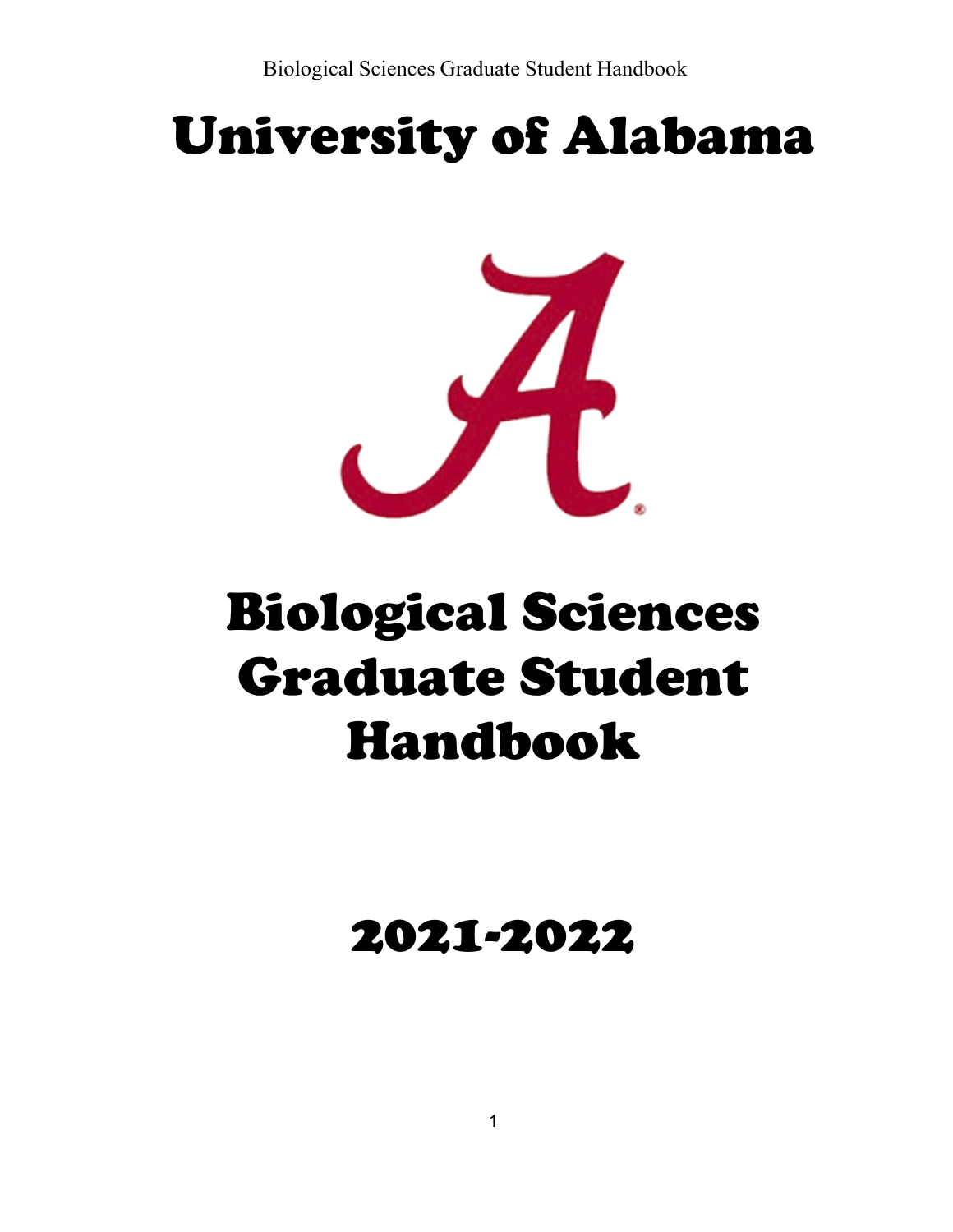Message from the Chair:

Welcome! We are pleased that you are a part of our Department. We hope that your years here will be both productive and exciting. Our goal is to help you gain the skills and knowledge that you will need to be competitive for the next step in your chosen career path. And, if you are uncertain what that career path should be, we will introduce you to the many exciting career opportunities in our rapidly advancing discipline.

The Biological Sciences faculty here at the University of Alabama have a wide range of research interests and expertise, including cell and molecular biology, computational biology, conservation biology, ecology, evolution, genetics, marine science, neurobiology, physiology, systematics, and more! While we want you to have a strong research focus, I cannot emphasize enough the importance of acquiring breadth as well as depth in your education here. Advances in technology and in biological knowledge are breaking down the barriers between the many biology disciplines. To be successful, you (and we) will necessarily become increasingly interdisciplinary in our research expertise. Just as research and career options 10-15 years in the past are quite different in many ways from Biology today, I suspect that Biology 10-15 years in the future will have technological capabilities that allow biologists to answer questions we cannot even imagine today. So we encourage you to get to know the faculty and graduate students throughout the Department. We also encourage you to be engaged and active in your Graduate Student Association. Ultimately, your education and research training are in your own hands, and you will learn, if you do not know already, that the scientific enterprise is a communal affair. Your interactions with other scientists, as much as your hard work and intelligence, are essential for your success now, and in the future.

So whether your future lies in teaching, applied or basic research, or any of the many other career options, you officially set out on that path with your entry into our graduate program, and we are excited to have the privilege of helping you navigate!

Beffloga

Behzad Mortazavi, Ph.D. Department Chair, Professor August 2021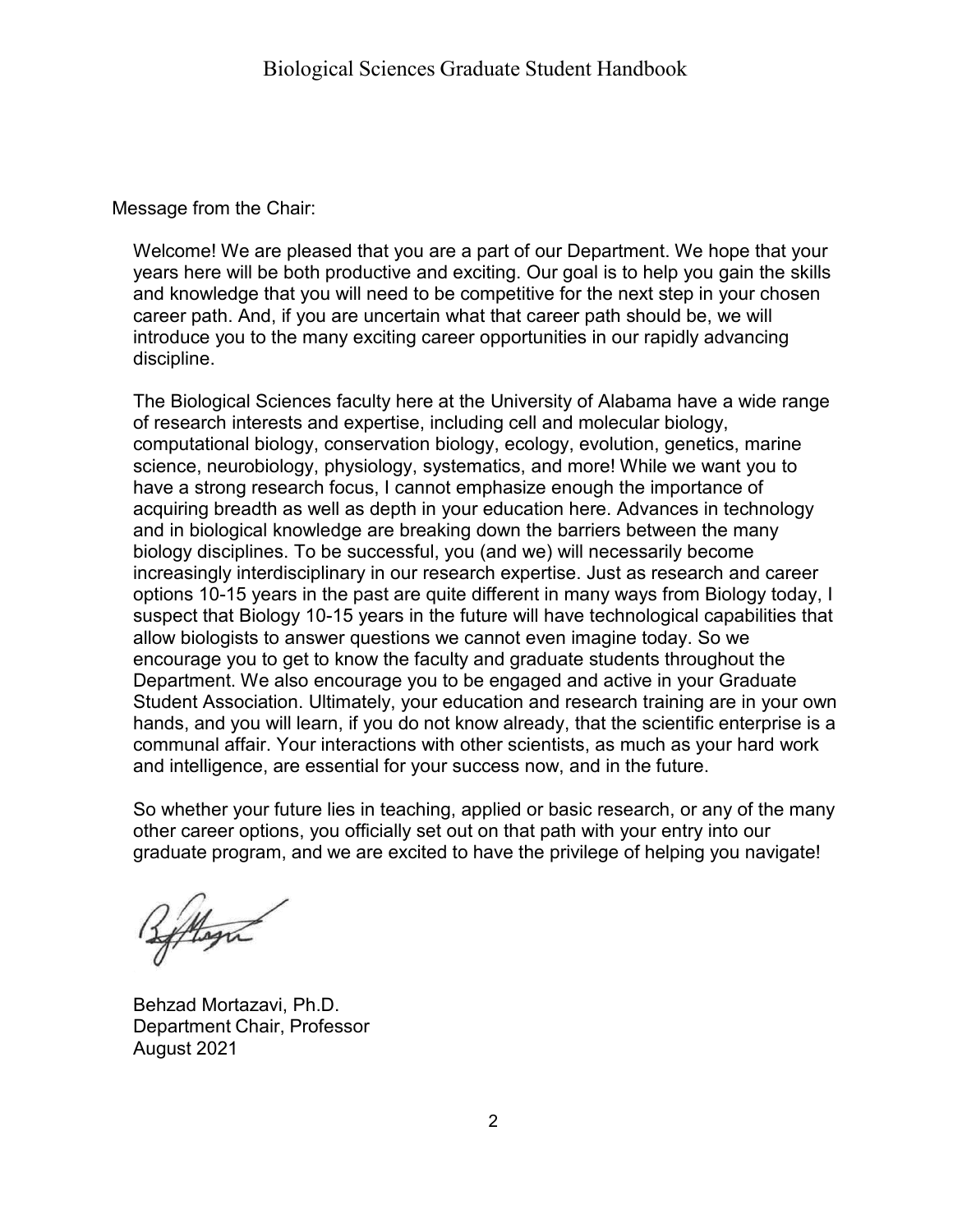#### **THE CAPSTONE CREED OF THE UNIVERSITY OF ALABAMA**

*"AS A MEMBER OF THE UNIVERSITY OF ALABAMA COMMUNITY, I WILL PURSUE KNOWLEDGE; ACT WITH FAIRNESS, HONESTY, AND RESPECT; FOSTER INDIVIDUAL AND CIVIC RESPONSIBILITY; AND STRIVE FOR EXCELLENCE."*

#### **GRADUATE STUDENT RESPONSIBILITIES**

As a graduate student in the Department of Biological Sciences, each student is responsible for his or her overall program of study and progress toward degree. This includes adherence to all deadlines, milestones and curriculum requirements. Their primary advisor and committee members will advise students throughout their graduate tenure. However, it is incumbent on each student to be familiar with all requirements and take the primary responsibility of meeting these milestones. Failure to do so will result in disciplinary actions as defined in the sections below.

\*All appropriate graduate forms must be submitted through the Graduate Program Office in SEC 1325. Scanned copies of each form submitted to the Graduate Program Office will be placed in each graduate student's UA-Box folder. Students should confirm that these copies have been uploaded to their UA-Box folder.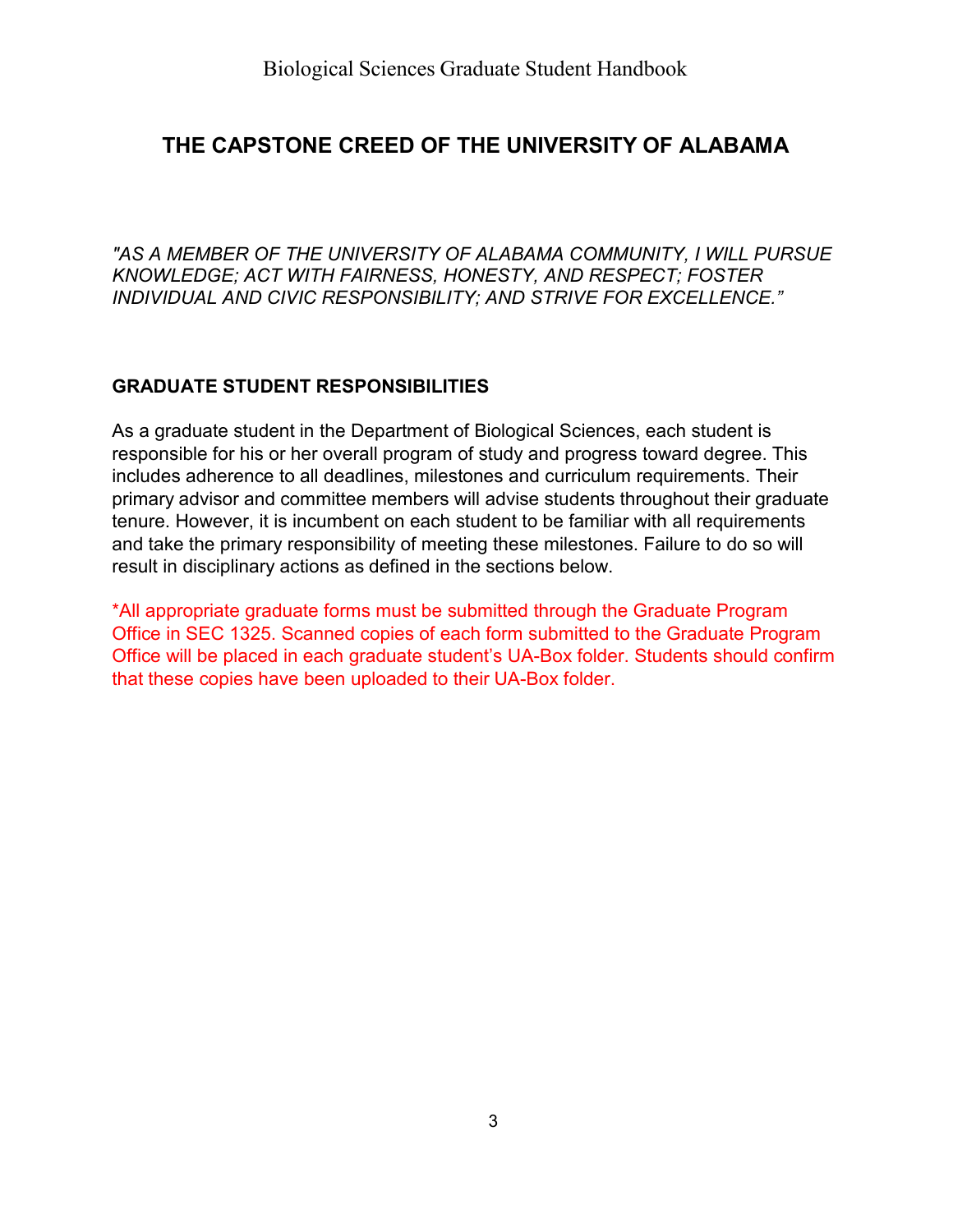#### Graduate Handbook Waiver

As a graduate student in the Department of Biological Sciences, I affirm that I have read in its entirety and understand the requirements detailed in this Graduate Student Handbook. I further acknowledge that I am the principle party responsible for monitoring and adhering to the deadlines and requirements set forth within the handbook.

| Name (printed): | CWID: |  |
|-----------------|-------|--|
|                 |       |  |
|                 |       |  |
| Signature:      | Date: |  |

This document must be submitted to the graduate office within the second week of starting the graduate program.

All students should maintain a copy for their records and check their UA Box folder for an additional copy of this document.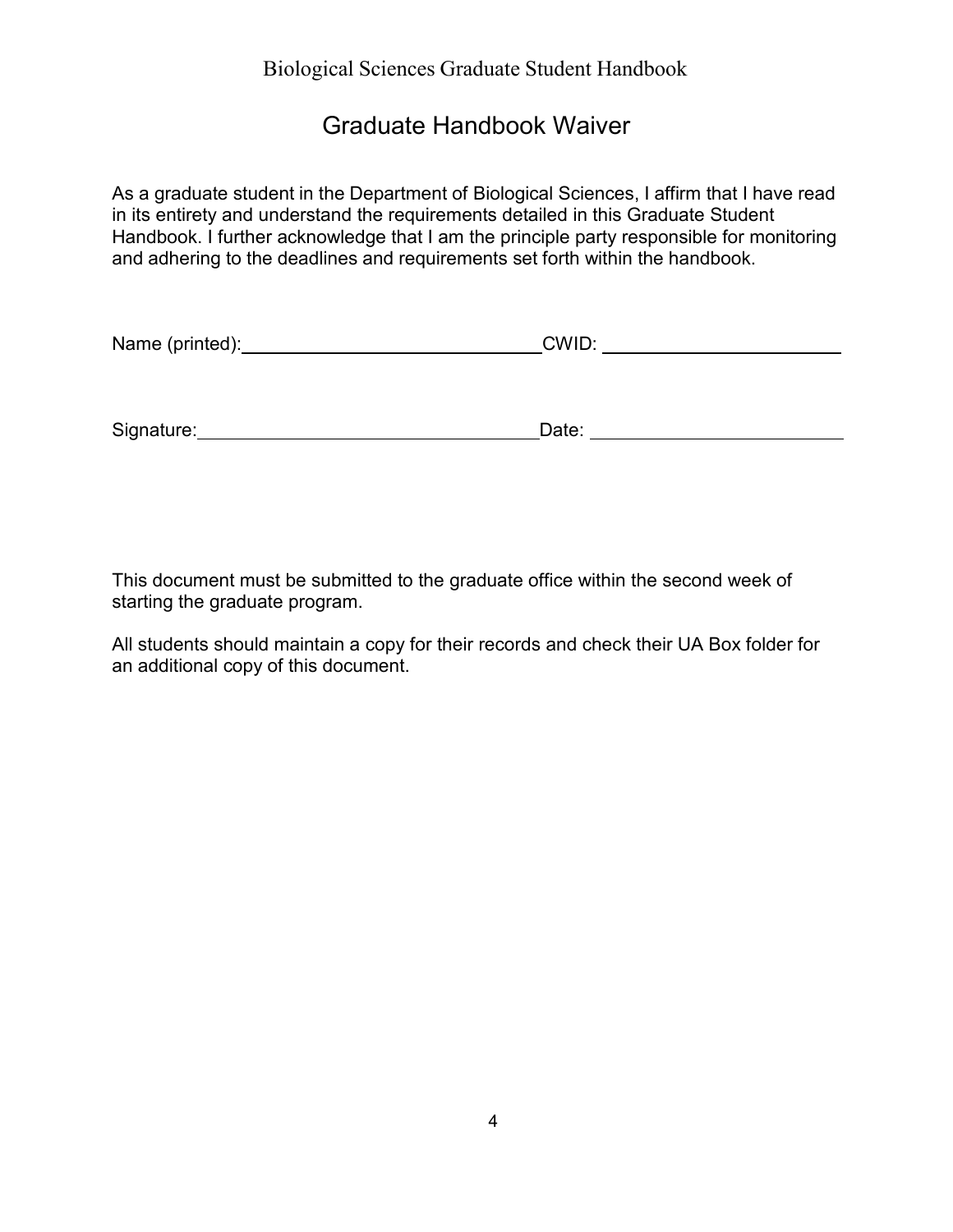### **Table of Contents**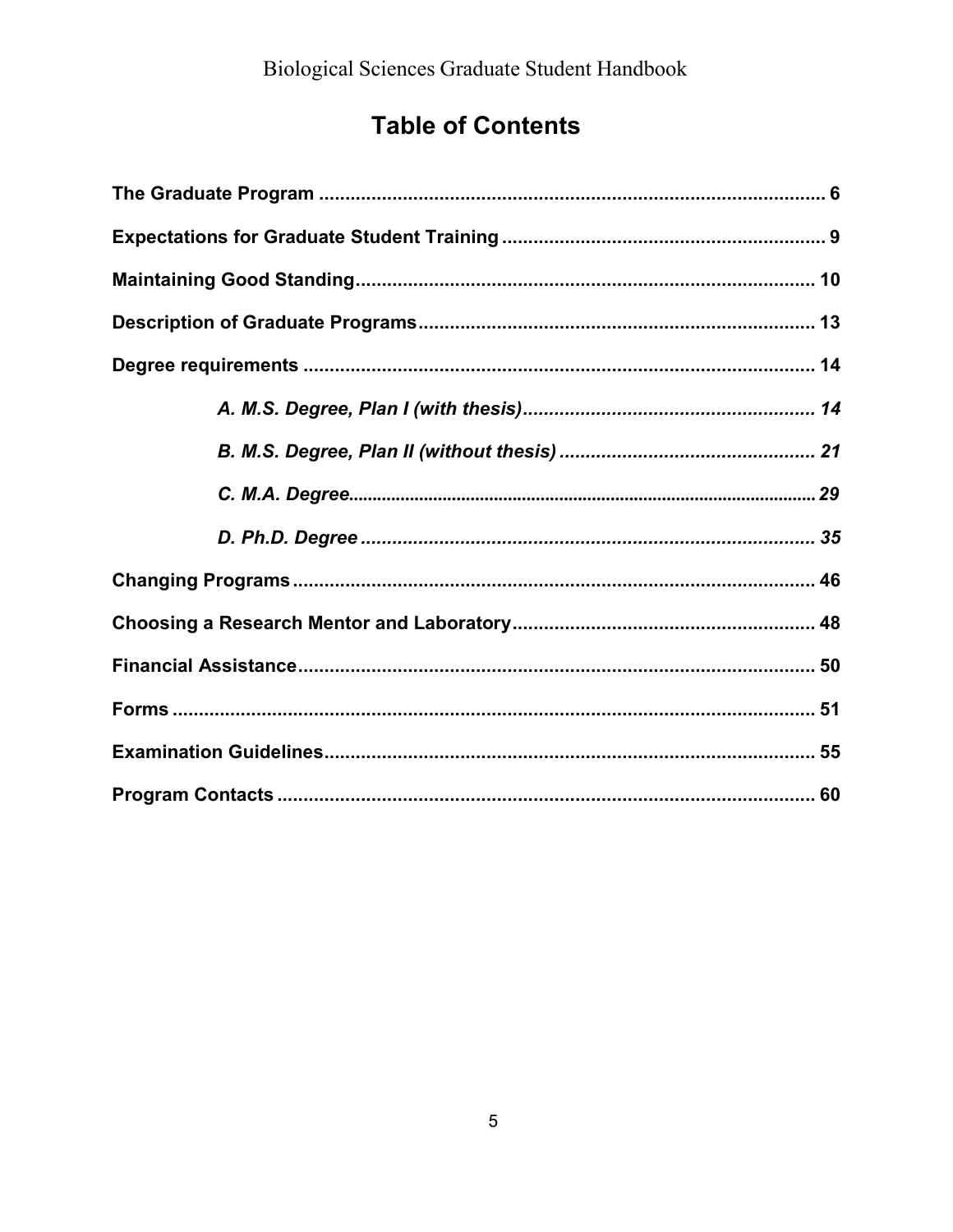#### **The Graduate Program**

<span id="page-5-0"></span>The primary aim of our graduate program in the Department of Biological Sciences is to foster your development as a scientist by providing you with a strong technical background, a sound grasp of current scientific problems and the analytical skills needed to address such problems. We also want to instill in you a motivation to continued learning, which we hope will permit you to define and solve new kinds of research problems during your professional career. Upon graduating, you will move on to positions in academia, industry, and government. We welcome your input on our graduate program. Your suggestions will assist us in further developing our program to remain at the cutting edge of science.

#### **Department of Biological Sciences Graduate Committee**

The Department of Biological Sciences (BSC) Graduate Committee consists of faculty members representing diverse research areas in the department. The Chair of the BSC Department also takes part in this committee as an *ex officio* member*.* This committee has specific responsibilities for establishing and administering graduate degree requirements, recommending admission of students into the program, and facilitating and implementing new policies in conjunction with the Chair of the Department.

The Graduate Committee also coordinates graduate recruiting efforts and serves as a resource and liaison for graduate students in the department. BSC graduate students with concerns regarding any issues related to curriculum, assistantships or progress toward degree should direct those concerns directly to this committee.

#### **Graduate School**

The general rules and regulations governing all UA graduate students are found at the Graduate School web page, [https://catalog.ua.edu/graduate.](https://catalog.ua.edu/graduate) The Department of Biological Sciences has additional requirements for all biological science graduate students. Any instance where the Graduate School website and the Biological Sciences Graduate Student Handbook differ the Biological Sciences Graduate Student Handbook will overrule the Graduate School website.

#### **Courses Offered**

Catalog descriptions of all courses offered may be found online at: https://catalog.ua.edu/graduate. In general, courses numbered 400-499 are primarily for advanced undergraduate students, while courses numbered 5xx or 6xx are intended for graduate students. Coursework below the 400 level will not be accepted for graduate credit.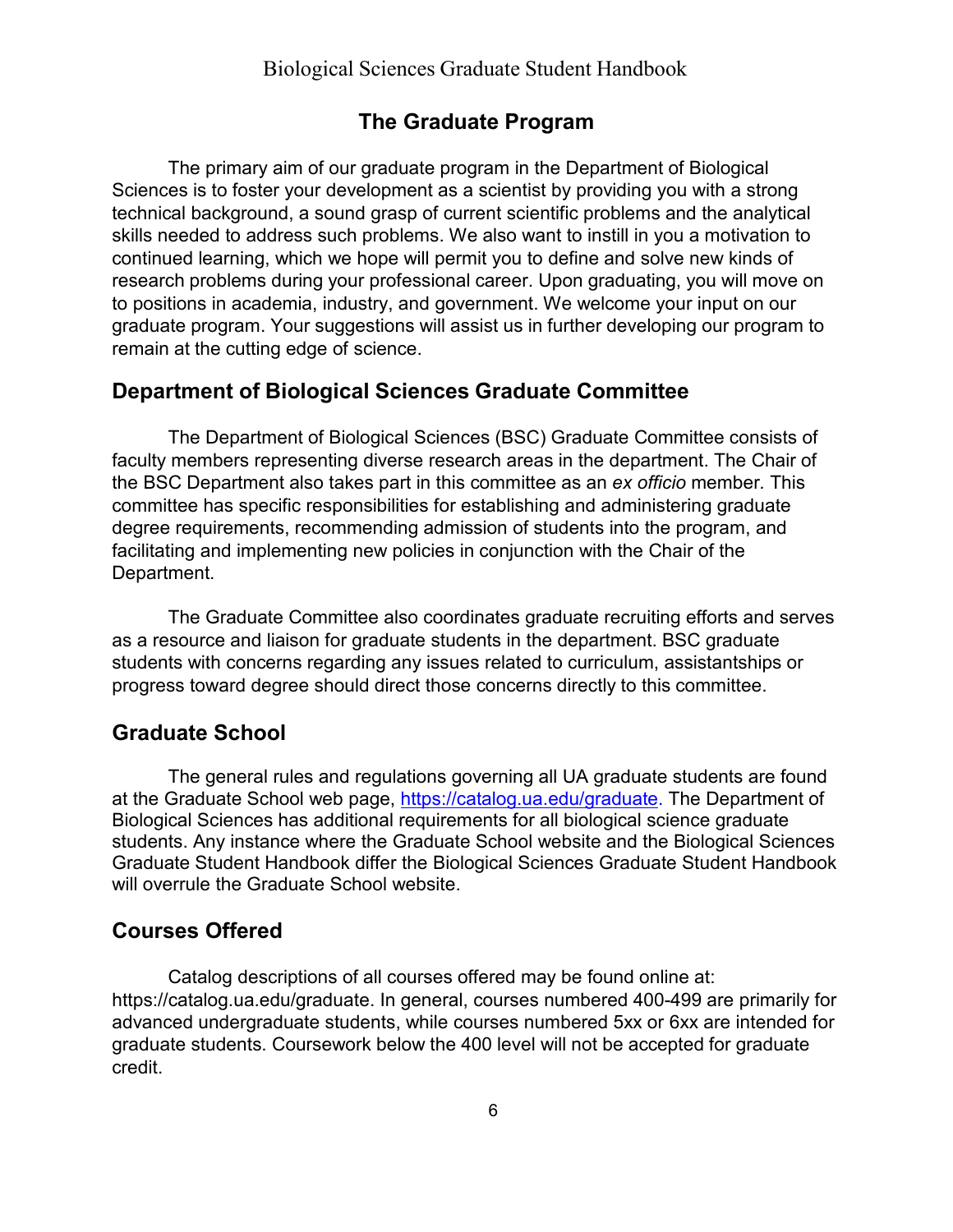#### Biological Sciences Graduate Student Handbook

For MS students: A maximum of 6 semester hours of 400-level course credit may be accepted for a master's degree only if all the following apply:

- 1. The 400-level courses taken are outside the Biological Sciences Department.
- 2. The department offering the 400-level course offers a graduate degree.
- 3. The 400-level course must carry appropriate extra work to be counted for graduate credit. Appropriate documentation from the course instructor must be provided to and approved by the student's committee.
- 4. The necessary Graduate credit transfer request form must be approved by the department and Graduate School prior to the semester in which the 400 level coursework will be taken. Students need to contact the graduate program office in Biology (1325 SEC) to initiate the submission of this form through DocuSign.

For Ph.D. students: No 400-level courses may be accepted for a Ph.D. degree.

#### **General Policies and Requirements**

The BSC Department is constantly evolving and the graduate program must occasionally change to meet any needs that may arise. As a result, policies in this handbook may change during your graduate studies. BSC graduate students will always have the option of graduating under the course requirements in effect when entering the program. However, all other changes to the policies outlined in the handbook (e.g., deadlines, disciplinary actions, methods of progress review, administration of qualifying exams/defense etc…) will pertain to all current graduate students.

#### **Departmental Seminar (Graduate Research Seminar)**

Regular departmental seminars are an important part of graduate education and all graduate students are **required** to register for and attend the weekly departmental seminar, enrolling in BSC 601 (Biological Sciences Seminar) **each semester** they are in residence at the Tuscaloosa campus. The purpose of the weekly graduate student seminar is to ensure that all graduate students are familiar with the breadth of current biological research. Students receive pass/fail for each semester. Additionally, PhD students are expected to present their research during their last two semesters of study, either at the departmental seminar or at the annual department research symposium. This will be arranged in consultation with their faculty advisor and the BSC 601 course instructor.

**It is incumbent on students to initiate this process and schedule a presentation date with the seminar committee the semester prior to their presentation.**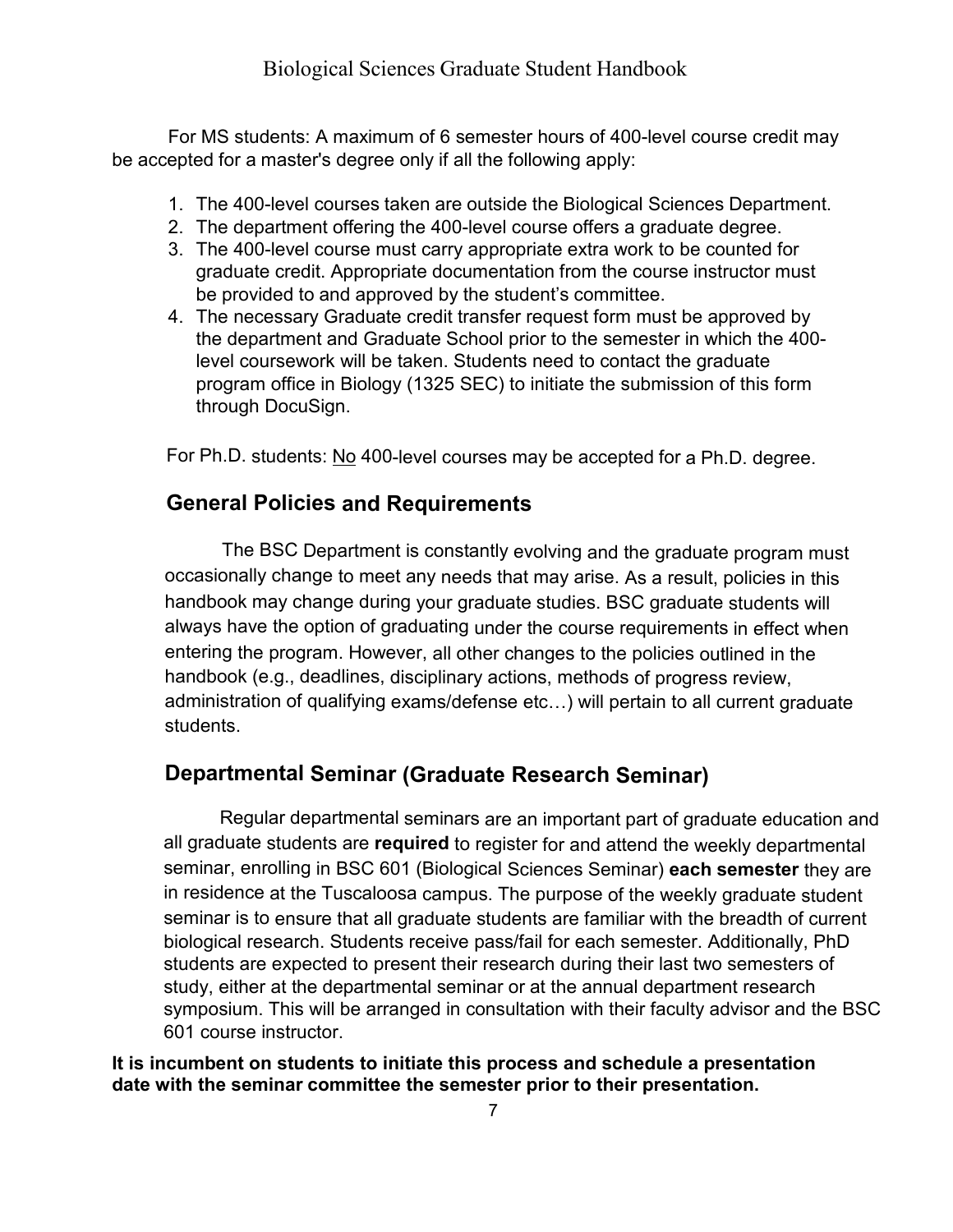#### **Grades and Credit Hours**

Each graduate student must maintain a minimum grade point average of 3.0 to remain in good academic standing. All graduate students must maintain a minimum of 9 credit hours during fall and spring semesters to maintain full time status - excluding credit hours awarded for service as a Graduate Teaching Assistant (GTA). Students may register for a maximum of 15 semester hours, inclusive of credit hours awarded for service as a (GTA). Graduate Students must be full time students in order to receive Graduate Teaching Assistantships (GTA's) and Graduate Research Assistantships (GRA's). Please note that our requirements differ from the minimum number of credit hours required by the Graduate School.

#### **Transfer of Credit from Other Institutions**

M.S. students can request the transfer of up to 12 credit hours of graduate courses taken at other institutions. Ph.D. students can request the transfer of up to 24 credit hours of graduate courses taken at other institutions. (See the **Graduate School Catalog** for current policies: <https://catalog.ua.edu/>graduate.

#### **Overview of the Handbook**

The handbook is divided into multiple sections. Please read the section appropriate to your degree of study [M.S. (Plan I or Plan II), M.A., or Ph.D.]. The specific sections contain step-by-step descriptions of the milestones that must be completed to obtain the degree. A timeline is included showing when each milestone should be completed. **It is each graduate student's responsibility to be aware of these milestones and their associated deadlines and make all preparations to complete these critical steps toward degree completion.** Contact the Biology department program office assistants to initiate form through DocuSign. The final 3 sections provide general information on financial aid and guidance for students on choosing a research mentor or seeking to change between research laboratories or [degrees.](http://bsc.ua.edu/forms-for-graduate-students)

This Graduate Student Handbook is an essential supplement to the University of Alabama Graduate Catalog and intended primarily to detail requirements specific to the Biological Sciences Graduate Program. As such, students should also refer to the Graduate Catalog for information regarding all general requirements of the Graduate School (see [http://catalog.ua.edu/catalog\).](http://catalog.ua.edu/catalog))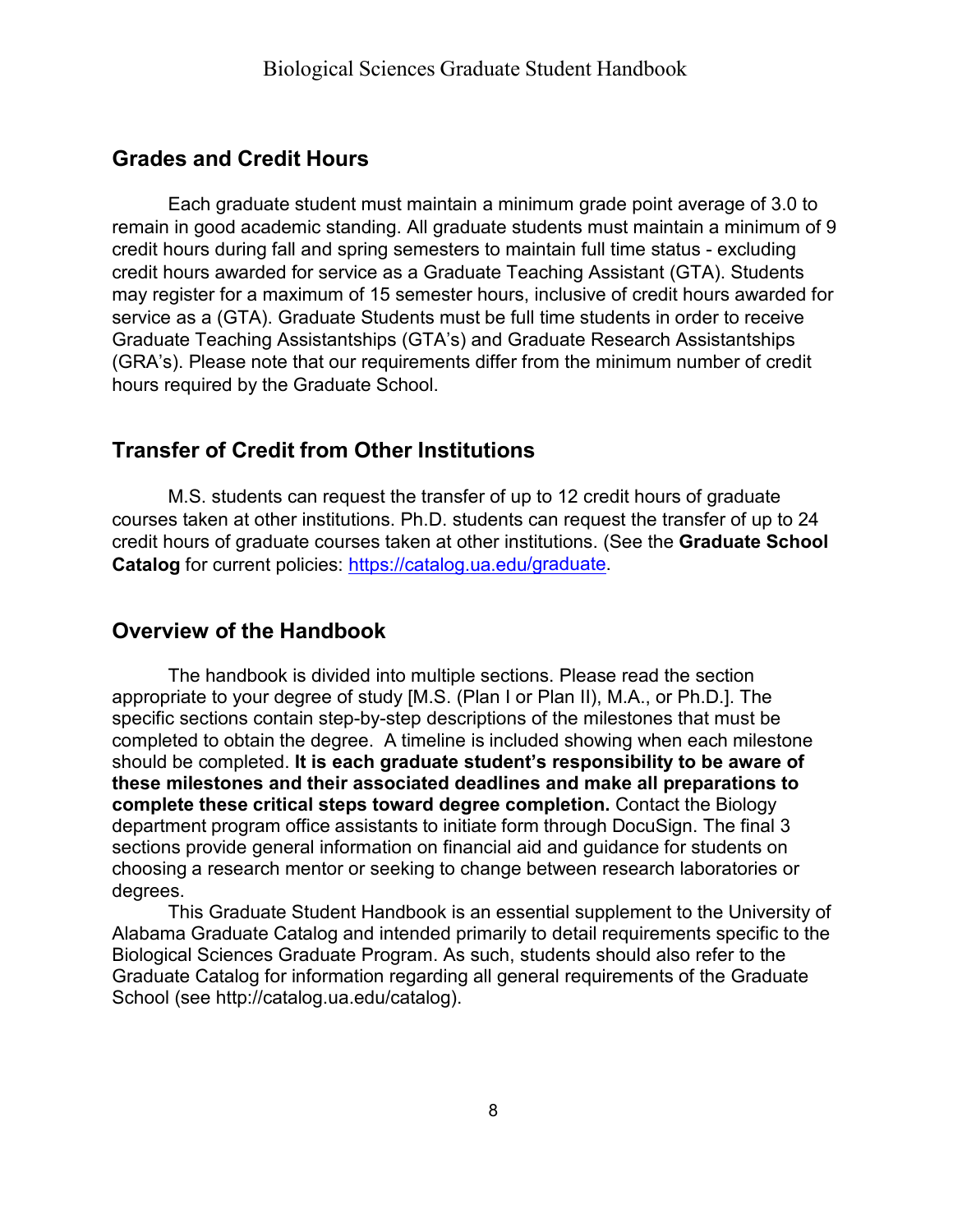#### **EXPECTATIONS FOR GRADUATE STUDENT TRAINING**

<span id="page-8-0"></span>The following expectations are given to ensure that students understand the importance of various activities that span research, teaching, and service - the hallmarks of academia.

- All students are encouraged to become active members of the Department of Biological Sciences by participating in its various academic and social activities. In addition to the required seminar attendance (BSC 601) students should also attend other departmental seminars (e.g., faculty job seminars and visiting scholars). Such seminars and research talks provide in-depth knowledge of the biological sciences and provide opportunities to network with invited seminar speakers (i.e., potential employers), fellow graduate students, and departmental faculty.
- All students are encouraged to attend and present their research at regional, national and/or international meetings in their field of expertise. These activities provide additional and important opportunities to network with prospective employers as well as gain experience in showcasing research projects to experts in the field. These meetings are also an opportunity to establish collaborations with colleagues. To help fund travel to such conferences graduate students are encouraged to complete applications to the Graduate School's Research and Travel Support Fund for Graduate Students (https://graduate.ua.edu/students/financial-support/). Reminders will be sent out during the academic year for application requests.
- All students should endeavor to submit at least one peer-reviewed paper from their graduate studies at UA to a research journal. M.S. advisors may make this a mandatory requirement. Prior to the dissertation defense, all students in the Ph.D. program *must* submit for publication to a peer-reviewed journal at least one first-author manuscript containing data produced by the student during enrollment in the Ph.D. program. Students are required to submit proof of submission or publication to the department at the time their dissertation is submitted for public review.
- Students are encouraged to actively seek funding (external to the Department of Biological Sciences) for their research by submitting grant and fellowship applications.
- Students are expected to carry out their assigned teaching and research duties by completing all required activities including, but not limited to, attending laboratory preparation meetings, completing grading assignments in an accurate and timely manner, completing proctoring assignments, attending research laboratory meetings and completing research assignments in an accurate and timely manner.
- Students should engage in service activities (meeting prospective graduate students, faculty interviews, guest speaker lunches, educational outreach, etc.).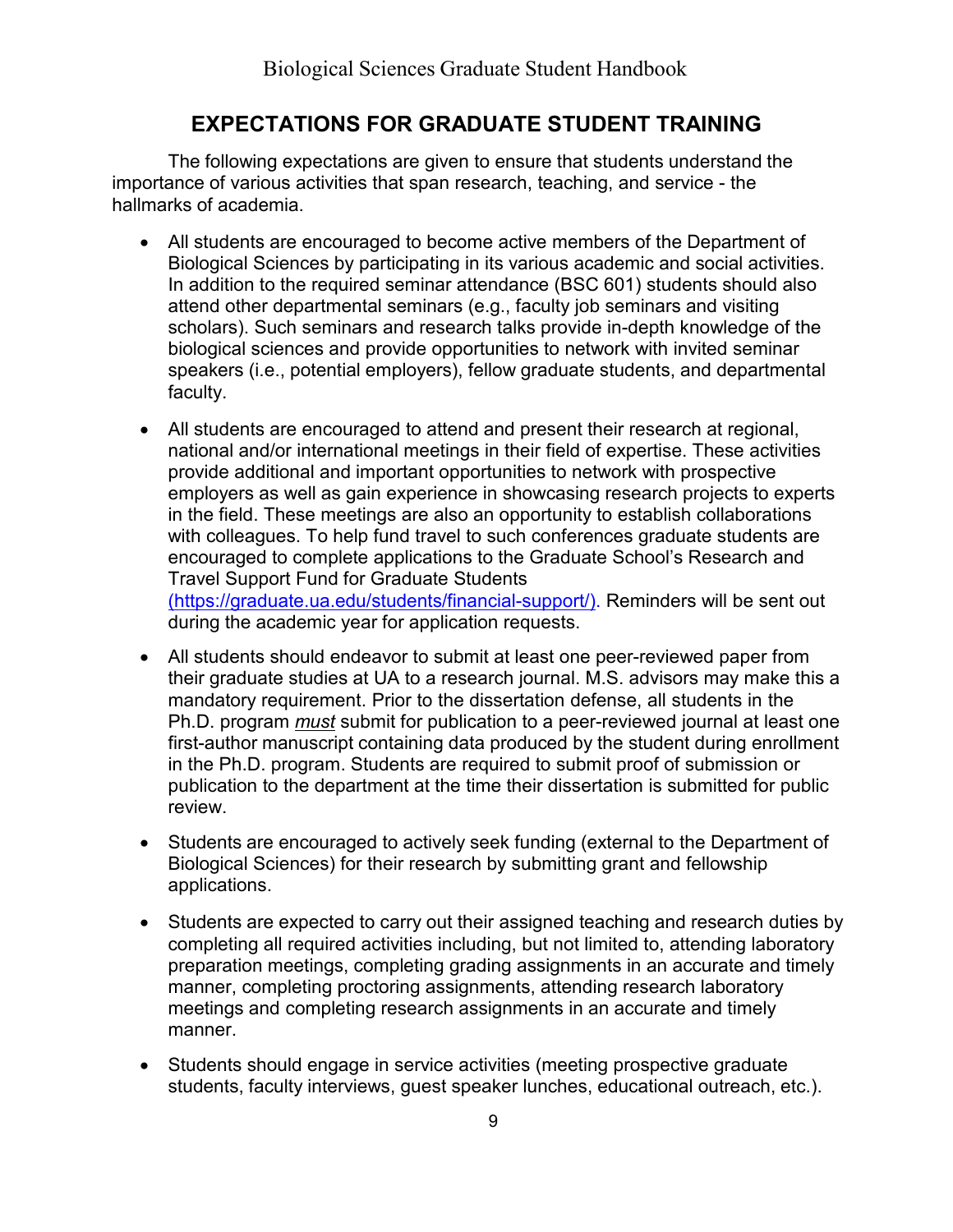#### **MAINTAINING GOOD STANDING**

#### <span id="page-9-0"></span>**Scholastic requirements**

Graduate students are required to meet high standards of scholastic performance. A minimum of 75% of all graduate course work must be passed with a grade of "B" or better. A student whose graduate GPA falls below 3.0 shall be placed on Academic Warning. While on warning, the student is not eligible to apply for candidacy for a degree or hold a Graduate Assistantship. Any student on Academic Warning must restore an overall 3.0 GPA upon completion of the next 12 hours of graduate courses following the semester in which the GPA drops below 3.0. Failure to do so will result in Academic Suspension (dismissal) from the Graduate School.

Conditionally admitted students who fail to establish a 3.0 GPA in their first attempted 12 hours of graduate course work will receive Academic Suspension (dismissal) from the Graduate School. If the 12 hours are completed in a term in which the total credits exceed 12, the evaluation is made on the basis of all graduate-level work completed at the end of that term of enrollment.

These are Graduate School requirements, as specified in the Graduate Catalog (https://catalog.ua.edu)

#### **"I" (incomplete) or "N" (no grade submitted) grades**

"I" and "N" grades are calculated in the student's overall grade point average as an "F." They must be removed within four weeks *during the next term of enrollment* if the student's overall grade point average drops below a 3.0 as a result of the "I" or "N" grade(s). Conditionally admitted students in their first year who fail to bring their overall GPA back up to a 3.0 or better by removing the "I" or "N" within the four weeks will earn Academic Suspension (dismissal) from the Graduate School. Graduate students with good academic standing who fail to bring their overall GPA back up to 3.0 or better by removing the "I" or "N" grade(s) within the four weeks will earn Academic Warning. Academic Warning must be removed by raising the overall grade point average to 3.0 or better during the 12 hours of graduate work *immediately following the period in which the warning was earned*. Failure to do so will result in Academic Suspension (dismissal) from the Graduate School (https://catalog.ua.edu).

#### **Graduate School Workshop, Legal Training and Orientation**

The first activity for all new GTAs is the Graduate School's Workshop for New GraduateTeaching Assistants. New students will be contacted by the Graduate School to schedule participation. All students supported by Graduate Teaching Assistantships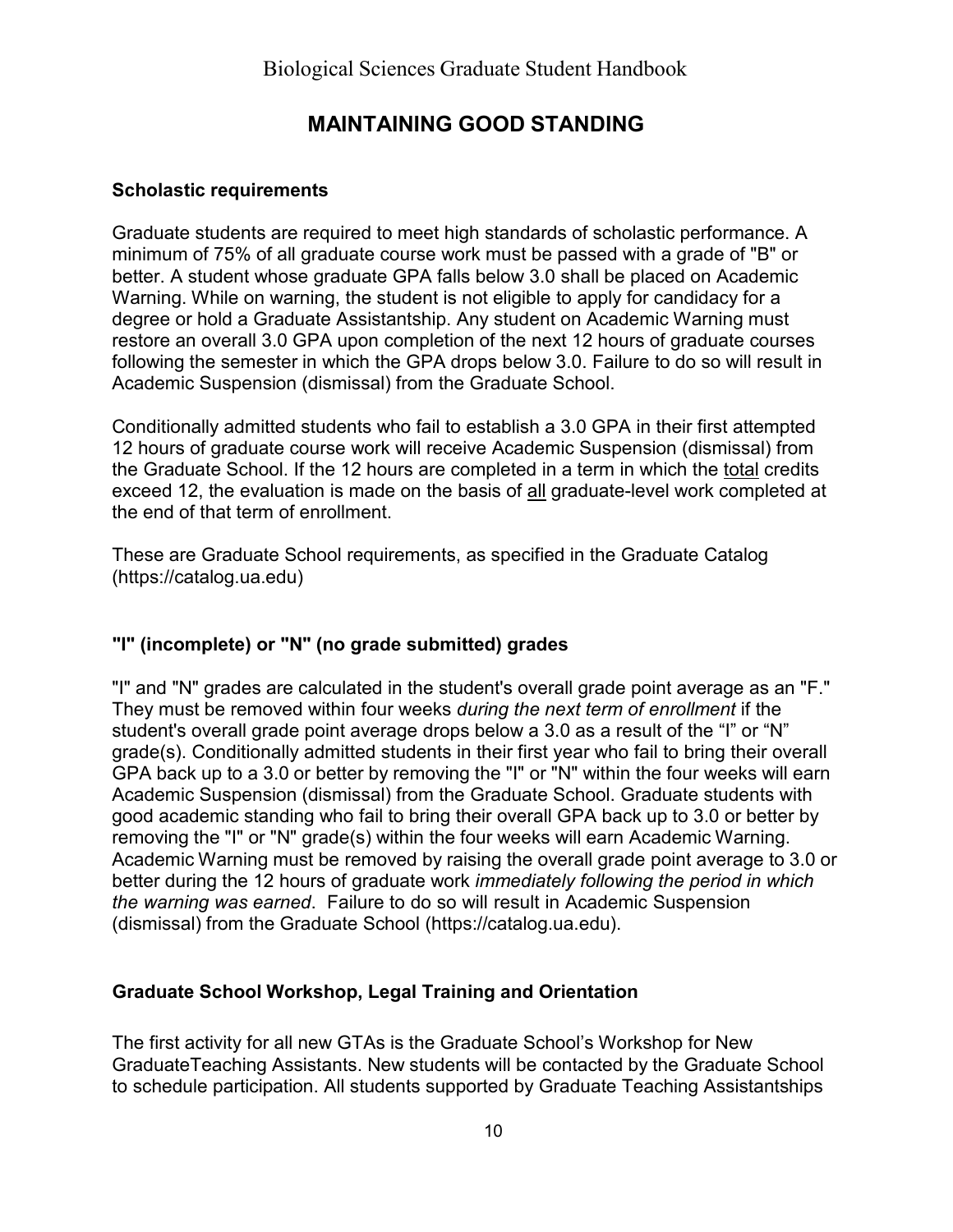(GTAs) are expected to perform diverse professional duties. Examples include but are not limited to attending laboratory prep meetings, meeting all proctoring assignments, and grading exams in a timely manner. To ensure that all graduate students begin this phase of their career with appropriate instruction in research methodology, practices and ethics, all first year students are required to enroll in the Intro to Grad Studies course (BSC 505).

Additionally, the College of Arts and Sciences requires that all GTAs and GRA's receive legal training every other year. At the beginning of each Fall semester, legal training sessions will be conducted by the College. Announcements and invitations to participate will be e-mailed at this time.

In addition to departmental orientation that takes place at the beginning of each Fall semester for new graduate students, the University of Alabama Graduate School conducts an annual Graduate Orientation and Welcome (GROW) program the first week of school in both August and January. This orientation process familiarizes students with resources beyond the department and is strongly recommended for all incoming graduate students. Each semester an e-mail invitation will be sent to all new students and more information concerning the scope of GROW can be found here: https://graduate.ua.edu/about/our-students/grow.

#### **Seminar courses**

All graduate students are required to register for BSC 601 Biological Sciences Seminar every semester during their enrollment in the program when in residence at the Tuscaloosa campus. In addition, students also have the option to attend and participate in literature-based seminar courses (examples are BSC 603 [Current Topics in Molecular Biology], BSC 584 [Aquatic Biology Seminar]). Formal registration for these courses is not mandatory for participation. However, with approval of his/her graduate committee, a student may register for credit in these courses and apply up to but no more than a total of four credits hours towards the letter grade based coursework required for the completion of an M.S. or Ph.D. degree.

#### **Withdrawal**

The University's withdrawal policies can be found on the Student Account Services website [\(https://studentaccounts.ua.edu/withdrawal-from-the-university/\)](https://studentaccounts.ua.edu/withdrawal-from-the-university/). For a medicalwithdrawal, the student must contact University Health Service [\(https://shc.ua.edu\)](https://shc.ua.edu/). A medical withdrawal cannot be granted if the graduate student has taken any final examinations or equivalents (final papers, final projects, or similar assignments) for thesemester for which a withdrawal is being requested. The procedures for a medical withdrawal are available by contacting University Health Service (348-6262) and here[:https://shc.ua.edu/medical-withdrawal/.](https://shc.ua.edu/medical-withdrawal/)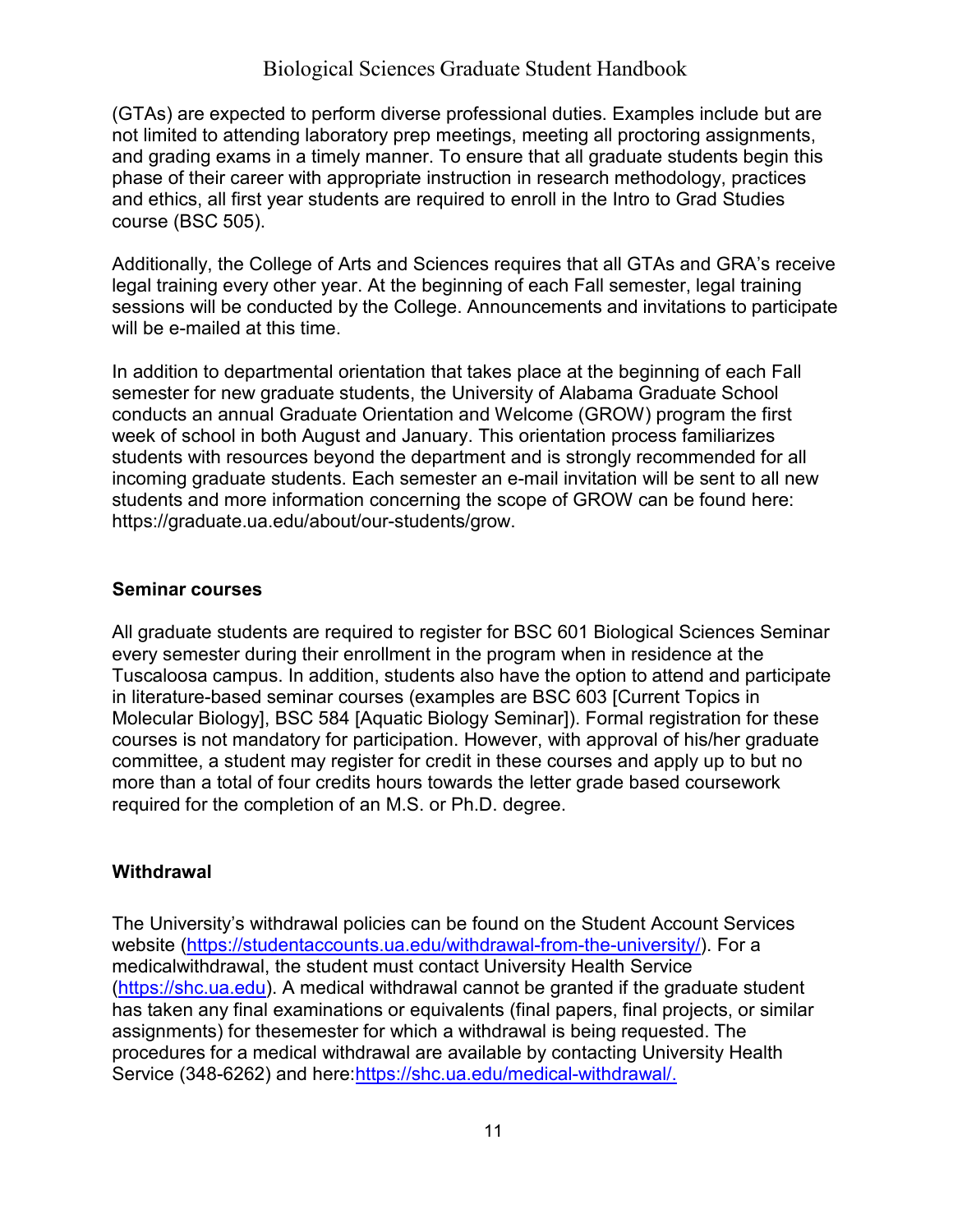#### **Research progress**

Students are required to make consistent progress toward research goals as defined by their research proposal and their Graduate Advisory Committee. As detailed in the appropriate sections (below) yearly progress reviews, committee evaluations and completion of required milestone achievements by prescribed deadlines will serve as indicators of appropriate progress.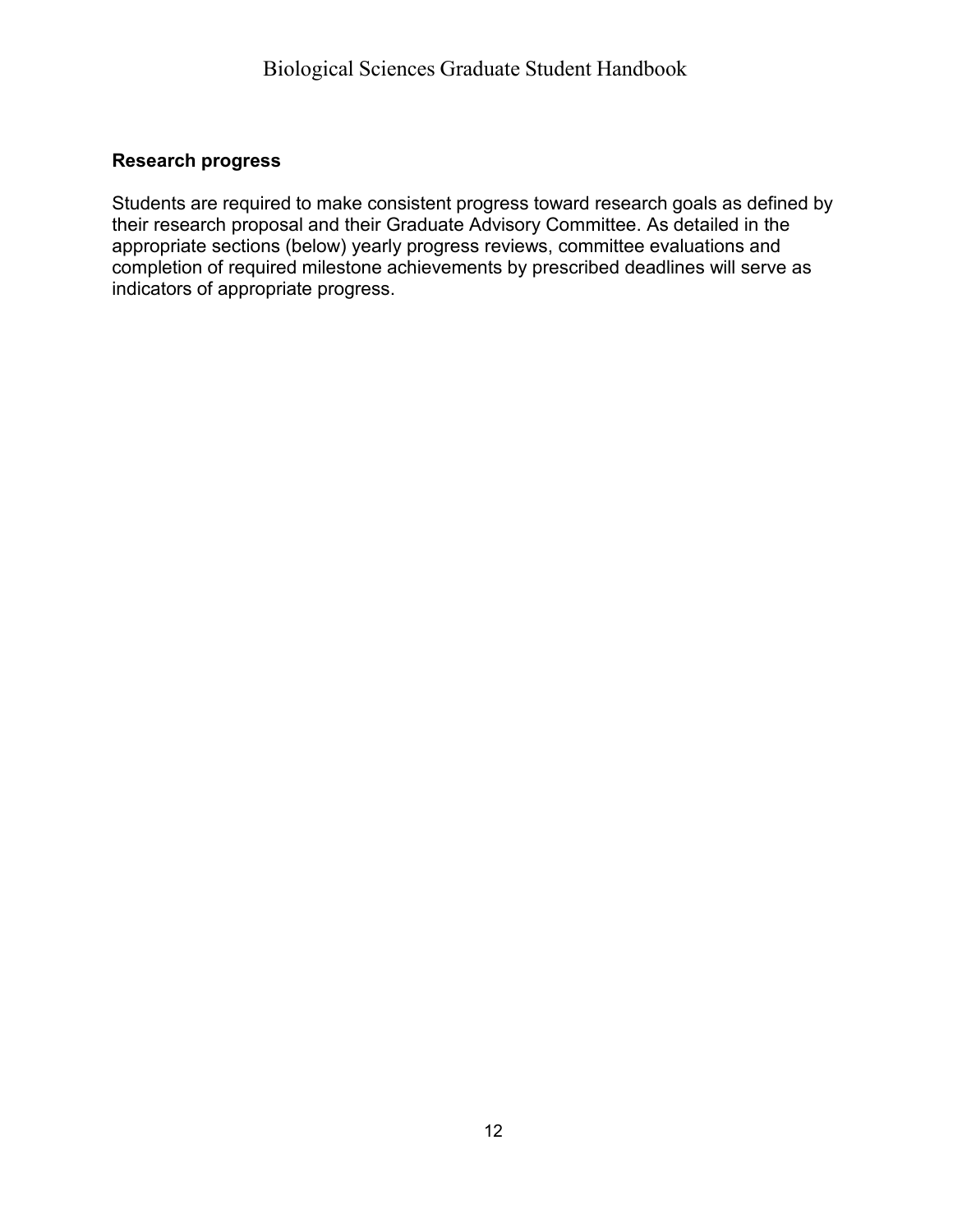#### **DESCRIPTION OF GRADUATE PROGRAMS**

<span id="page-12-0"></span>There are four graduate degree programs in the Department of Biological Sciences:

- Master's degree in Biological Sciences (M.S.)
- Master's degree in Marine Science (M.S.)
- Master of Arts in Biological Sciences (M.A.)
- Doctor of Philosophy degree in Biological Sciences (Ph.D.)

Each of the M.S. degrees can be accomplished either by enrolling in Plan I (with thesis) or in Plan II (without thesis).

Master's degrees can also be accomplished by enrolling in either Plan I or Plan II through the Accelerated Masters Program. The Accelerated Masters Program is a closely integrated undergraduate and graduate program in which qualified undergraduate students begin graduate study in their senior year; such a program may lead to simultaneous or sequential completion of requirements for both Master's and Bachelor's degrees. The Program is for highly motivated candidates for the B.S. Degree in Biology, Microbiology, or Marine Science. More information regarding the Accelerated Masters Program can be found in the Graduate Catalog (https://catalog.ua.edu/graduate/about/academic-policies/admission-criteria/).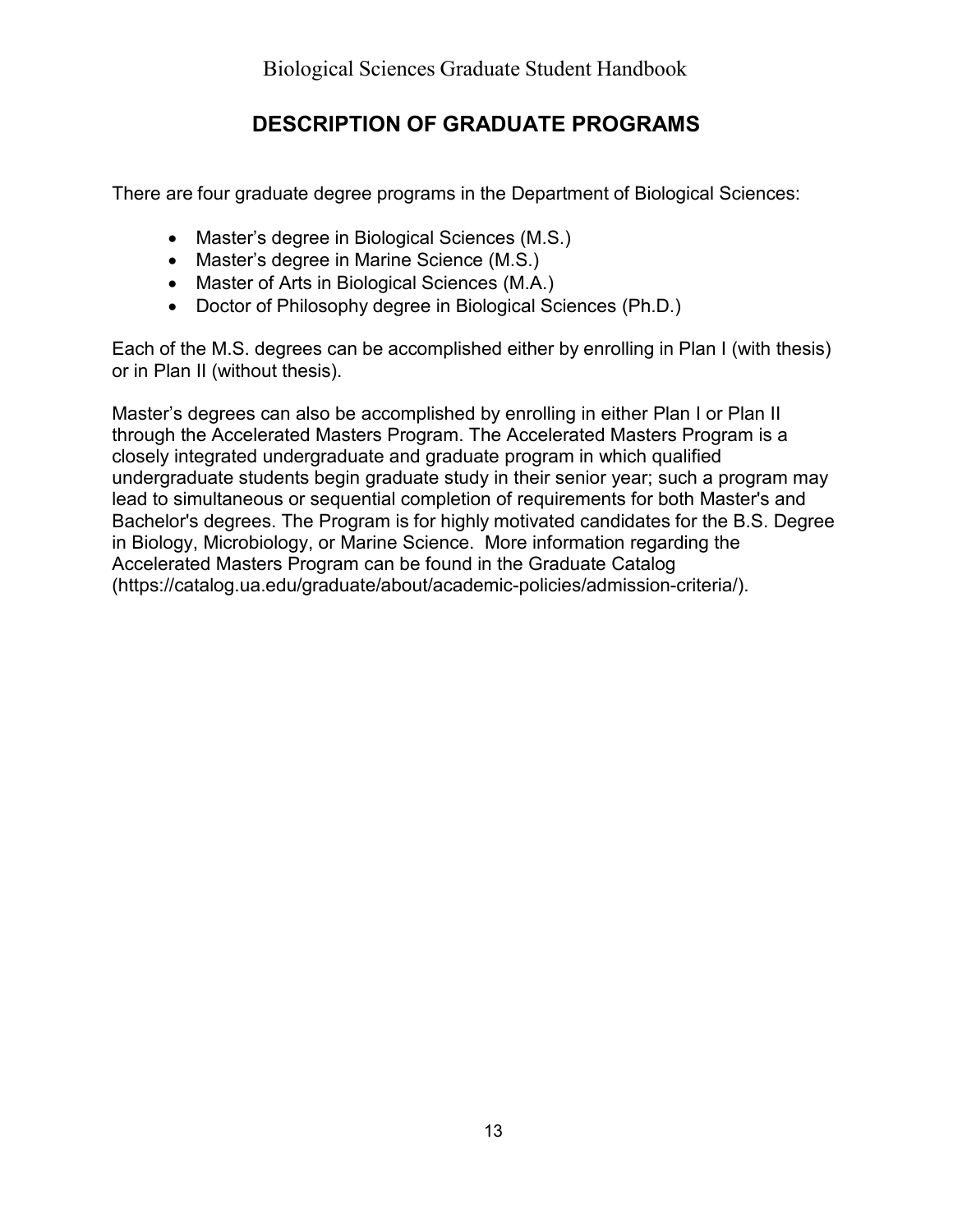#### **DEGREE REQUIREMENTS**

#### *A. Master's Degree, Plan I (with thesis)*

#### <span id="page-13-0"></span>**1. Course Requirements:**

A minimum of 30 credit hours of graduate coursework is required including:

| <b>Coursework and Requirements</b>                                                                                                                                                                                      | <b>Credit Hours</b> |
|-------------------------------------------------------------------------------------------------------------------------------------------------------------------------------------------------------------------------|---------------------|
| BSC 599 (Thesis Research)                                                                                                                                                                                               | 6                   |
| 24 credit hours other than BSC 599, including:                                                                                                                                                                          | 24                  |
| • At least 19 credit hours with a letter grade (i.e., not Pass/Fail)                                                                                                                                                    |                     |
| • A maximum of 6 credit hours with a letter grade may be<br>taken from BSC 507 (Research Techniques in Biology)<br>and/or BSC 607 (Advanced Research Techniques in Biology)<br>combined                                 |                     |
| <b>NOTE:</b> Up to 5 hours of Pass/Fail credit can be applied toward<br>fulfillment of degree requirements. Pass/Fail hours can include<br>up to a total of 4 credit hours of BSC 601 (Biological Sciences<br>Seminar). |                     |
| Of the 30 required credit hours, 18 must carry the BSC or MS<br>designation.                                                                                                                                            |                     |

All courses taken for MS graduate credit hours must be numbered 400 and above, and no more than six credit hours can be at the 400 level. A maximum of 6 semester hours of 400-level course credit may be accepted for a master's degree only if all the following apply:

- 1. The 400-level courses taken are outside the Biological Sciences Department.
- 2. The department offering the 400-level course offers a graduate degree.
- 3. The 400-level course must carry appropriate extra work to be counted for graduate credit.
- 4. The student must have the consent of his/her major advisor.
- 5. The necessary Graduate School form must be approved by the department and Graduate School prior to the semester in which the 400-level coursework will be taken. (Contact the graduate program office assistants in biology to initiate the submission of this form through DocuSign).

There are no preconditions to enrolling in BSC 599, and there are no limits to the number of hours of BSC 599 taken – However, only 6 hours can be applied toward degree requirements. BSC 598 (Non-Thesis Research) may not be applied toward this degree.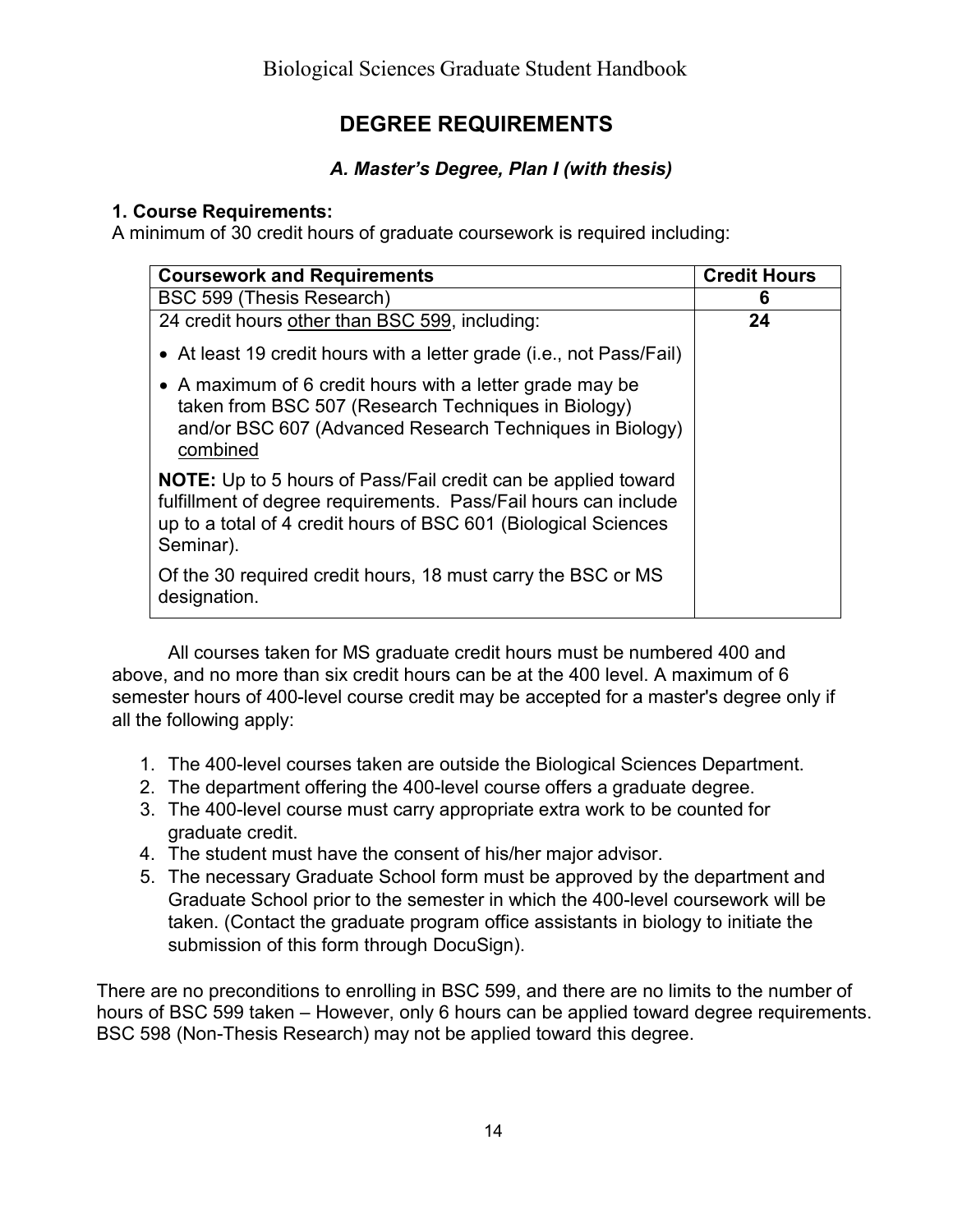Transfer credits: Up t 12 credit hours of graduate courses taken at other institutions and meeting Graduate School requirements may be transferred. Transfer credits are considered Pass/Fail for calculation of grade point average, but are included inthe 19 required credit hours with a letter grade, provided they are from graded courses.

A Plan I M.S. coursework checklist to assist in tracking progress toward meeting course requirements is available on the Department of Biological Sciences website [\(http://bsc.ua.edu/forms\).](http://bsc.ua.edu/forms).) 

*Marine Science***:** The guidelines cited above regarding credit-hour requirements are applicable.

**2. Residency Requirements:** A student's program at the M.S. level must provide sufficient association with the resident faculty to permit individual evaluation of the student's capabilities and achievements. The student's Advisory Committee, with the approval of the Department Chair, will determine residency requirements.

**3. M.S. Plan I Advisory Committee:** A student must form a M.S. Advisory Committee prior to their first annual review meeting. The first committee meeting is to be held after completion of the first semester of studies (by January 31<sup>st</sup> for students entering in the fall semester and by June  $30<sup>th</sup>$  for students entering in the spring semester) to evaluate progress toward a degree. In subsequent years of study, the committee will meet prior to December 15<sup>th</sup> to review progress during the previous academic year. It will also meet as needed to administer all final examinations, and to examine and approve the thesis.

The M.S. Advisory Committee must consist of at least three members. All members of a M.S. Advisory Committee must be members of the Graduate Faculty and one member must be from outside the student's major department and may be from another institution. The Department Chair is a non-voting, *ex officio* member of all graduate student committees.

The student will need to complete the Appointment/Change of Master's Thesis Committee form online. Go to graduate.ua.edu. Select the current student tab, scroll down to the bottom of the page to Graduate Academic Activities. Select this tab and it will direct you to your myBama login to complete the thesis committee form.

letter of support explaining the need for affiliate graduate faculty status submitted by the student's major professor and a formal request for the affiliate graduate faculty appointment from the Department Chair. Nominations should be submitted to the Graduate Program Office who will direct the form to the Department Chair, who will then relay the formal request to the Graduate School. Nominations of outside members from other institutions require the nominee's CV, a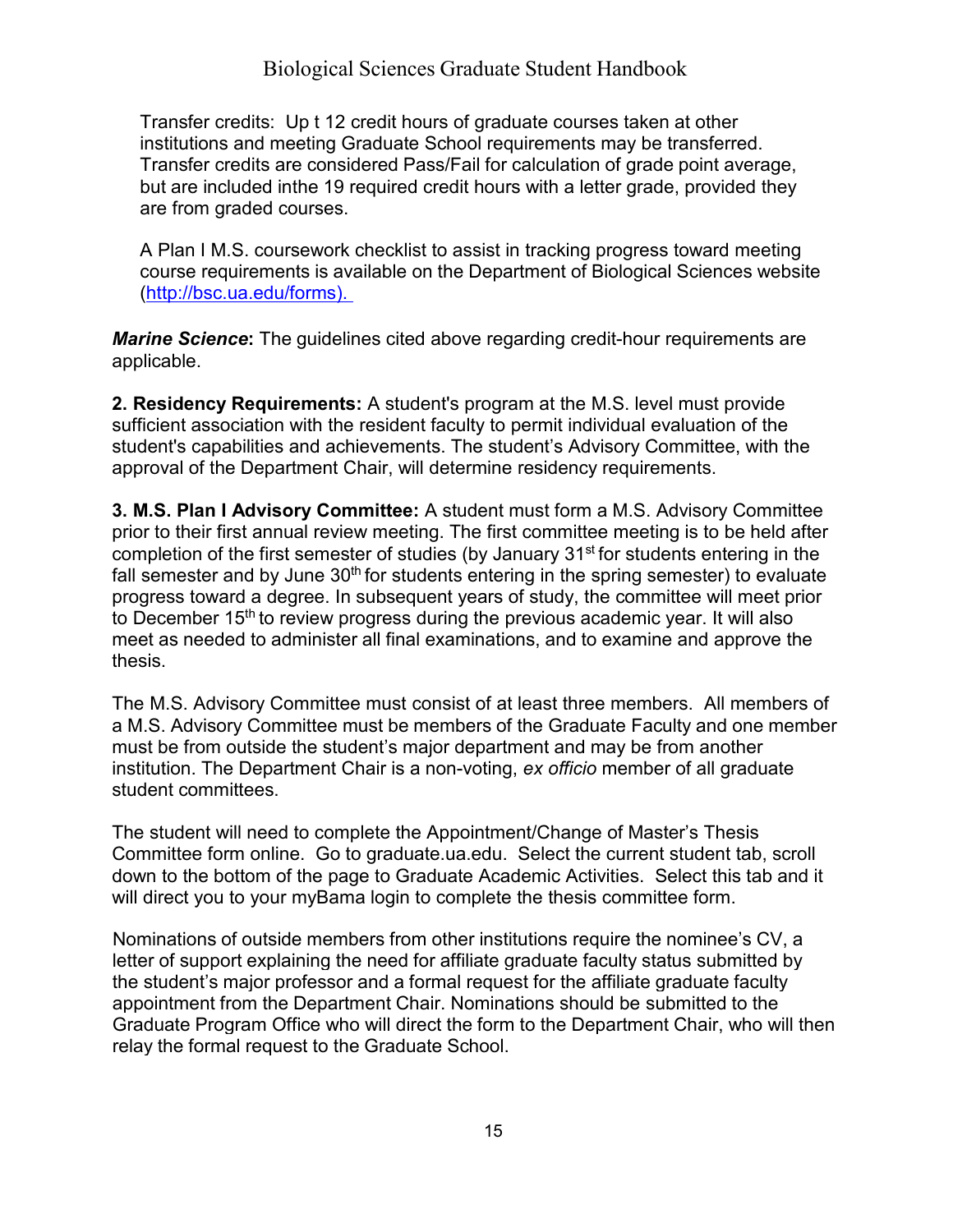necessary; all supporting documents (e.g., letter of recommendations, transcripts) *Marine Science***:** The guidelines cited above for M.S. Advisory Committees are applicable. In addition, at least one member of the student's M.S. Advisory Committee must be a qualified member of the Biological Sciences faculty resident on the UA Tuscaloosa campus. If a student admitted as either a Masters in Biology or PhD in Biology wishes to change to a Masters in Marine Science program during their graduate career, the student will need to re-apply through the Graduate School specifically to the Masters in Marine Science program. The Masters of Marine Science is considered to be an interdisciplinary degree and therefore is not housed solely within the Department of Biological Sciences which is why a separate application is required. Only an application and a statement outlining the rationale for changing the degree being sought are should be in place from the original application.

#### **4. Degree Time Line:**

.

Students must meet the following milestones by the dates indicated in order to maintain the highest priority for financial assistance and achieve an acceptable evaluation score at annual performance reviews.

| 1. Choose M.S. Advisor                                                                                                                                          | Complete prior to first semester review                                                                                                                                          |
|-----------------------------------------------------------------------------------------------------------------------------------------------------------------|----------------------------------------------------------------------------------------------------------------------------------------------------------------------------------|
| 2. Choose M.S. Advisory<br>Committee                                                                                                                            | Complete prior to first semester review                                                                                                                                          |
| 3. First semester review                                                                                                                                        | After completing the first semester of studies (Jan.<br>31 for students entering in fall, June 30 for students<br>entering in spring)                                            |
| 4. M.S. research proposal                                                                                                                                       | Complete by end of second semester                                                                                                                                               |
| 5. First annual review                                                                                                                                          | Prior to Dec. 15 of 2 <sup>nd</sup> academic year, and<br>subsequent year[s] of study                                                                                            |
| 6. Coursework                                                                                                                                                   | Complete by end of fourth semester                                                                                                                                               |
| 7. Apply for graduation                                                                                                                                         | No later than the first week of classes of the intended<br>semester of graduation                                                                                                |
| 8. Submit Thesis to Committee                                                                                                                                   | At least 2 weeks prior to Oral Defense                                                                                                                                           |
| 9. Formal Departmental Seminar<br>and Final Oral Defense                                                                                                        | Complete by end of the second year                                                                                                                                               |
| 10. Submit Thesis (final form) to<br><b>Grad School</b>                                                                                                         | At least 6 weeks prior to graduation- Graduate<br>School deadlines are listed on the Graduate School<br>website (https://graduate.ua.edu/current-<br>students/student-deadlines) |
| 11. Submit Committee Acceptance<br>Form for Electronic Thesis or<br><b>Dissertation and Publication</b><br>Form for Electronic Thesis or<br><b>Dissertation</b> | See Graduate School Deadlines for last day to<br>submit                                                                                                                          |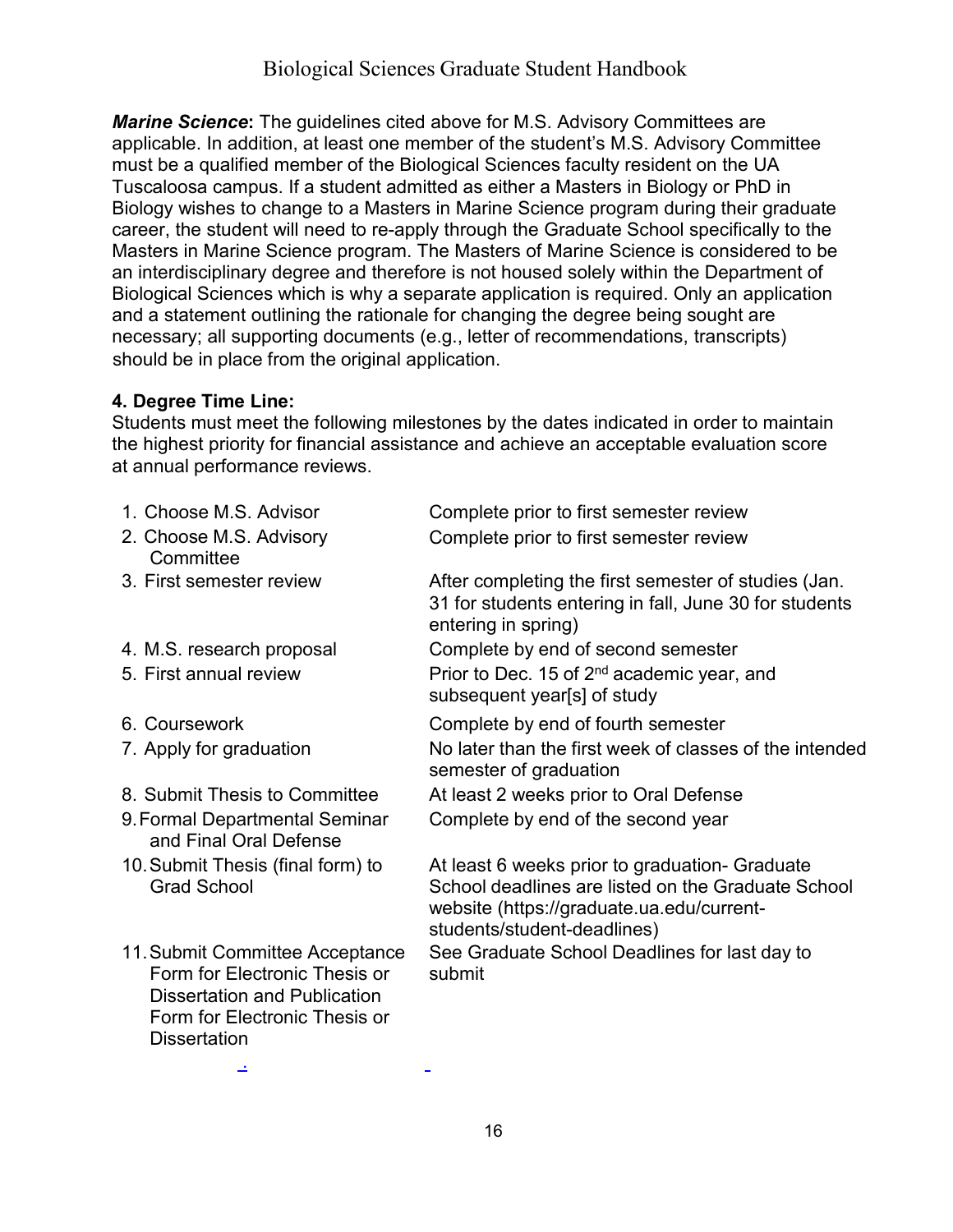In accordance with Graduate School policy, all requirements for the M.S. degree must be completed during the six calendar years immediately preceding the date on which the degree is to be awarded. The Department expectation is that M.S. students complete their degree in accordance with the Plan I M.S. timeline as outlined in this section. A Plan I M.S. timeline checklist is available on the Department of Biological Sciences website [\(http://bsc.ua.edu/forms\). E](http://bsc.ua.edu/forms))ach student's checklist will be updated at each annual progress review and appended to the report submitted by the advisor to the Department Chair.

**5. Annual Progress Review:** First year students must meet with their committee after completing the first semester of studies (by January 31<sup>st</sup> for students entering in the fall semester and by June 30<sup>th</sup> for students entering in the spring semester) Subsequently, each graduate student will meet annually prior to December 15<sup>th</sup> with her/his M.S. Advisory Committee for the purpose of reviewing the student's progress toward a degree during the previous academic year.

**Application for review:** Upon completion of each annual review, each graduate student must initiate the committee review process by completing the application for committee review through the following link: https://biograd.as.ua.edu. When prompted, enter your CWID then complete all requested information, including selection of all departmental committee members.

These evaluations are a part of the data used to establish priorities for assistantships. The student is expected to make a formal presentation to the committee during the annual meeting. This presentation shall include a description of progress made with respect to research and completion of other degree requirements. When the presentation has been completed, the student will be asked to leave the room and the committee shall then evaluate the student's progress. This evaluation will result in a "Pass", "Probationary pass", or "Fail". Guidelines for these rankings are given below:

- **Pass:** The graduate student is making satisfactory research progress commensurate with their time in the program, has maintained at least a 3.0 cumulative GPA, and has met other requirements of the program (e.g., formed a committee, presented a research proposal, etc.) in a timely manner.
- **Probationary Pass:** The graduate student has fallen behind schedule with respect to such requirements as formation of a committee, literature search and submission of a research proposal, scheduling and taking required examinations (for PhD students only), writing of the thesis or dissertation etc. (see degree timeline), or little or no research progress has been made since the last annual review. It may apply to a student receiving a grade lower than a B in a course during the previous year even though the (overall cumulative) GPA is 3.0 or higher. Committees awarding a Probationary Pass for students who have fallen behind schedule must provide a written rationale to the Graduate Committee and the Department Chair in the annual committee report, including clearly defined milestones or benchmarks the student must reach in order to bring their performance up to standard. The student must submit a remediation plan to their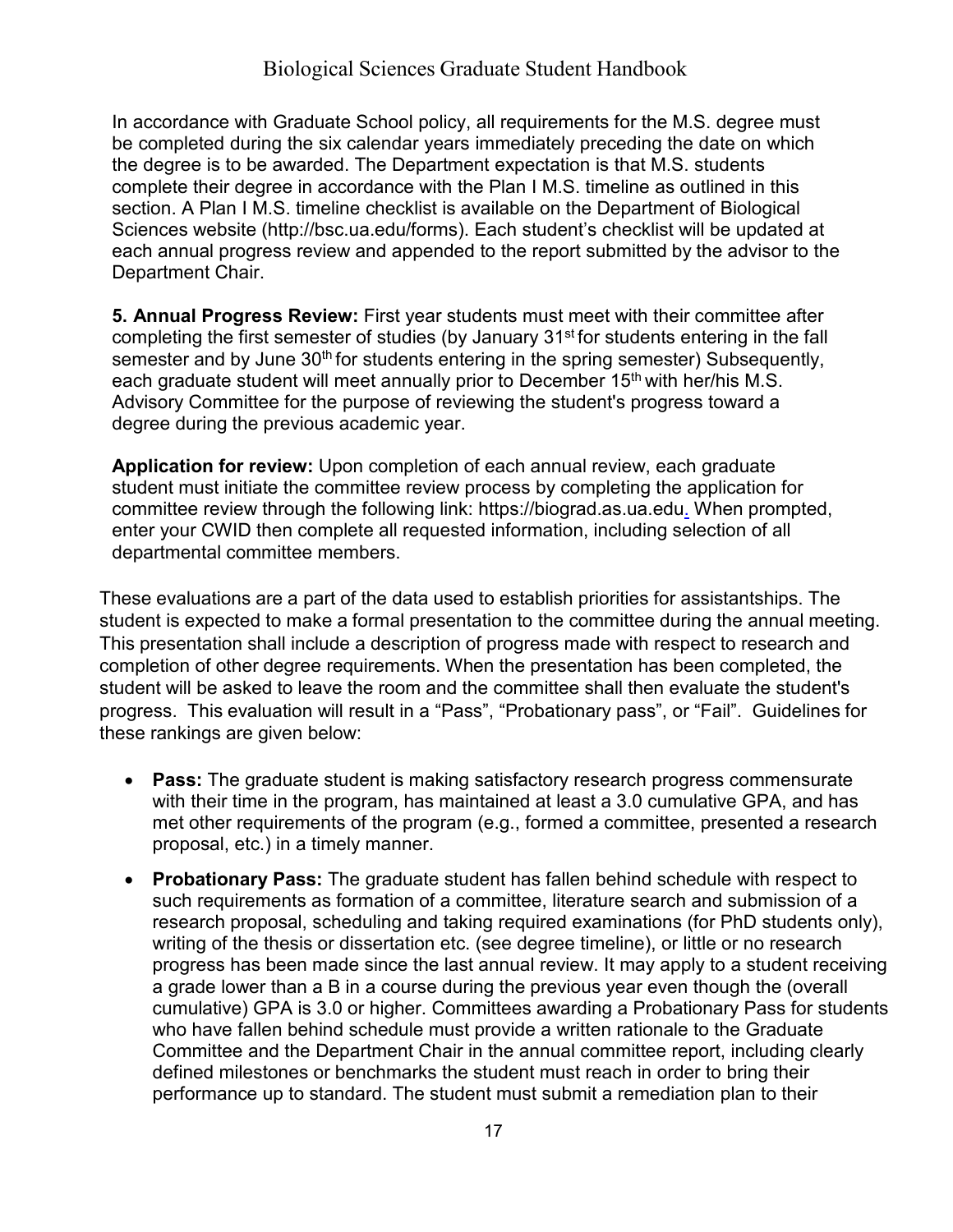committee members addressing the concerns of the committee, including procedures for how milestones and benchmarks will be met, as well as a timeline, within two weeks of notification of their Probationary Pass. This plan must be signed by the major advisor and two other members of the student's advisory committee, and presented for approval to the Graduate Program Director. Once approved, the remediation plan document will be placed in the student's file, and a copy given to the student. Furthermore, the graduate student must have a follow-up committee meeting within six months of the annual review to evaluate their progress on the remediation plan. At the conclusion of the six-month follow-up meeting, the student will be awarded either a Pass or a Fail.

• **Fail:** The graduate student's progress is unacceptable for reasons such as a cumulative GPA of less than 3.0 in all (both graduate and undergraduate) courses attempted, insufficient research progress, or not completing the degree within time limits without an acceptable/approved reason.

Graduate students receiving a ranking of Fail for any annual review, or two rankings of Conditional Pass for any two annual reviews, will be dismissed from the Biological Sciences Graduate Program.

**Appeal of a dismissal decision**. If a decision was made to dismiss the student from the program, the student may make a formal appeal. This should be done according to the University of Alabama's University-wide Academic Grievance Procedures, described in the faculty handbook and available online at [http://facultyhandbook.ua.edu/.](http://facultyhandbook.ua.edu/)

#### **GRADUATE STUDENTS RECEIVING A RANKING OF "Fail" FOR ANY ANNUAL REVIEW, OR TWO RANKINGS OF "Probationary Pass" FOR ANY TWO ANNUAL REVIEWS, WILL BE DISMISSED FROM THE BIOLOGICAL SCIENCES GRADUATE PROGRAM**.

The major professor shall inform the student in writing of the committee's evaluation within 2 weeks of the meeting. A copy of this report shall be sent to the Department Chair, Graduate Directors and the student's committee members via https://biograd.as.ua.edu. *Since the committee evaluations are taken into consideration when assigning teaching assistantships and awarding research/travel funds, it is imperative that they be completed and submitted by January 10th of each year (March 1 or August 1 for first year students beginning in the fall or spring semesters respectively)*

If the student is progressing satisfactorily toward a degree, no further action is necessary. If the committee determines the student is not making satisfactory progress and awards a score "Pass", the student shall be informed in the committee evaluation of specific deficiencies and of the committee's recommendation(s) for correcting them.

It is the **primary** responsibility of the student to see that these deadlines are met. Failure to complete evaluations by this date will result in the student not being considered for graduate teaching assistantships.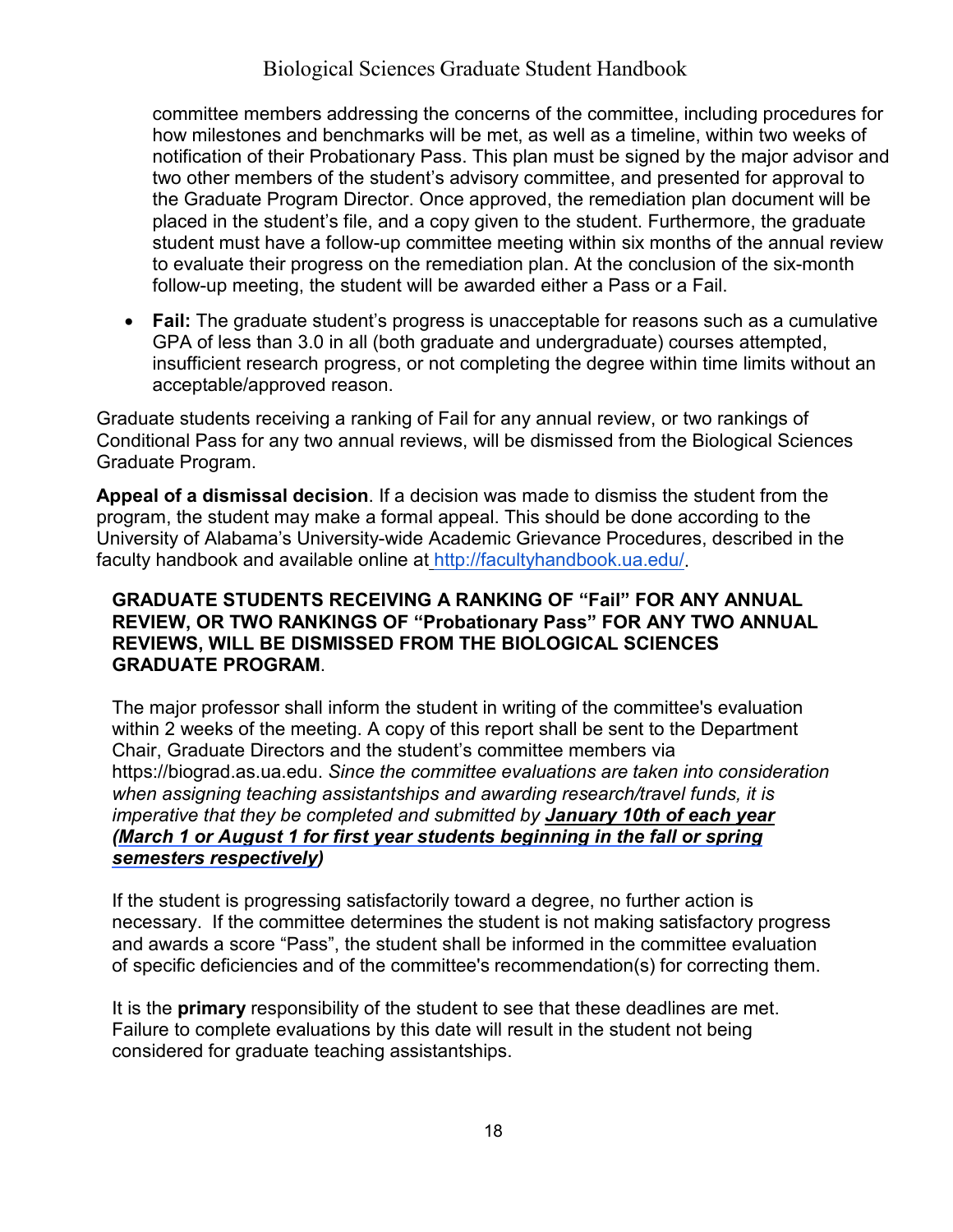**6. M.S. Research Proposal:** A formal research proposal is required and should be completed by the end of the student's second semester in the program. This proposal should include:

1. A full but concise statement of the specific goals of the research.

2. A review of the relevant literature to place the proposed work in a solid theoretical context.

3. A discussion of the significance of the proposed research and how it addresses a novel question.

4. A description of the experimental design, including experimental methods, procedures, and methods used in analysis and interpretation of results. 5. Literature citations.

The M.S. Advisory Committee can establish additional requirements such as page length and format. The proposal should be submitted to and approved by the student's M.S. Advisory Committee no later than the end of the student's second semester enrolled in the Graduate Program. A new proposal will be required if the thesis research changes significantly.

**7. Research Expectations:** A formal thesis, prepared in accordance with university regulations, is required. The thesis shall be based upon research approved by the student's M.S. Advisory Committee and conducted under the supervision of the major professor. See [https://services.graduate.ua.edu/etd/](https://services.graduate.ua.edu/etd) for formatting and submission guidelines.

**8. Formal Departmental Seminar and Final Oral Defense:** In addition to participation in the departmental research symposiums, a publicly announced final formal departmental seminar concerning the student's research is required. The seminar is scheduled immediately preceding the final oral examination. All students are required to notify departmental office personnel of the date, time and room location of their formal seminar a minimum of **14 days prior to the seminar**. A title and an abstract must be submitted to the departmental office at the time of seminar notification so that a public announcement can be made. In addition, a copy of the final draft of your thesis must be made available in the departmental office for those wishing to review it. The thesis copy will be kept at the front desk during the 2-week period. When you deliver your draft to the office, you will be required to enter it into a logbook, which will be kept in the office. Failure to meet any of these requirements will result in a delay of the thesis defense.

All students must pass a final oral examination (defense) related to their thesis. Final oral examination questions may also include other subjects beyond the student's research that the M.S. Advisory Committee or other faculty consider relevant. Final oral examinations for the M.S. Plan I must be taken **not less than six weeks prior** to the proposed graduation date (Note: This deadline does not include time required for revision of the thesis after the defense). The outside member of the student's committee must attend and participate in the final defense; this may be a virtual presence if the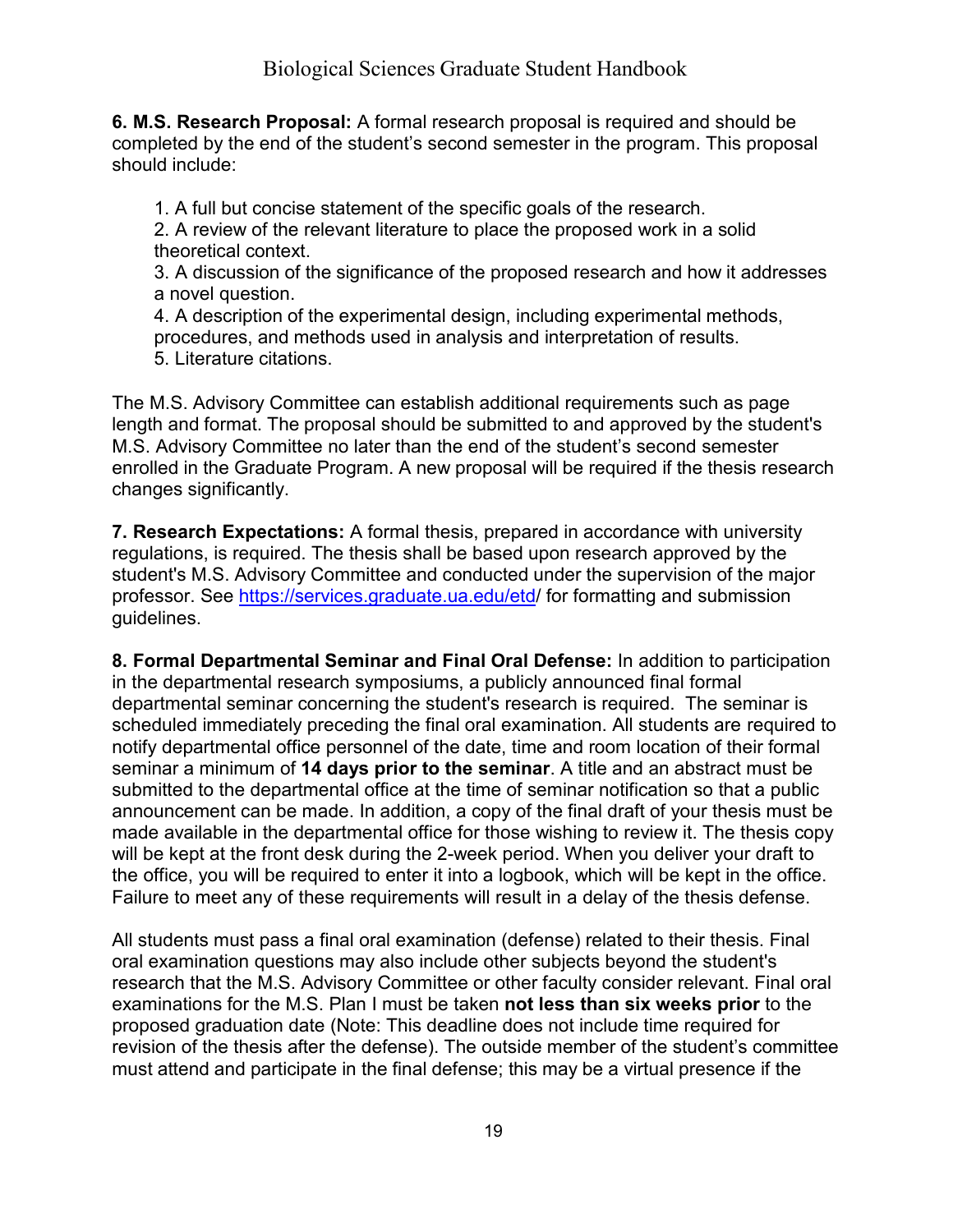member can see and hear the presentation and actively participate in questioning of the candidate.

All departmental faculty members have the right to attend the final oral defense, and have the right to ask questions of the student that are relevant to the goals of the examination. Only faculty on the student's committee may vote on whether the student has passed or failed the examination.

Each candidate for a master's degree must apply for graduation through the Office of the Graduate School no later than the registration period for the semester or the first session of the summer term in which requirements for the degree are to be completed. The Application for Degree can be accessed via your myBama portal.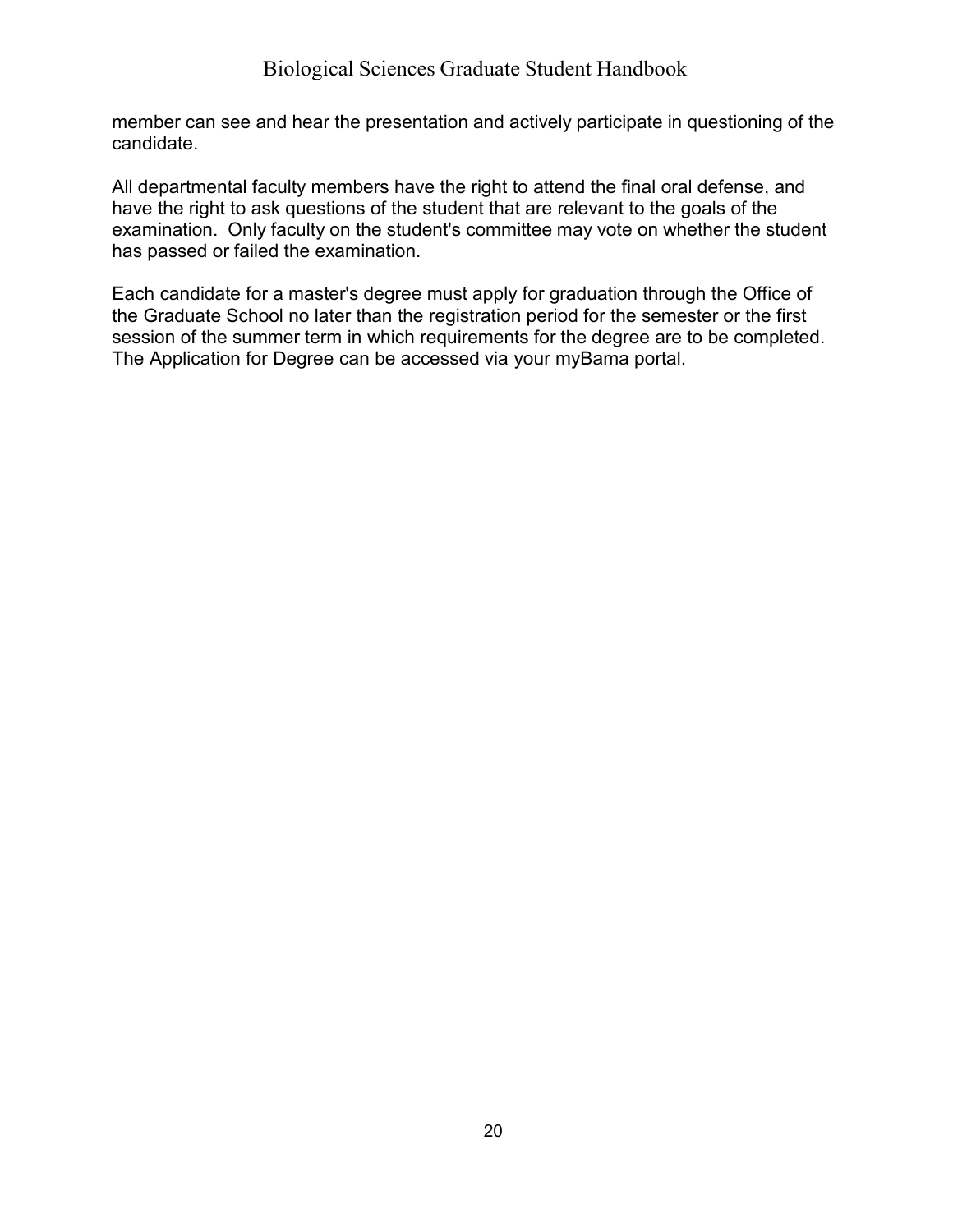#### *B. M.S. Degree, Plan II (without thesis)*

#### <span id="page-20-0"></span>**1. Course Requirements:**

A minimum of 30 credit hours of graduate coursework is required including:

| <b>Coursework and Requirements</b>                                                                                                                                                                                                                                                                      | <b>Credit Hours</b> |
|---------------------------------------------------------------------------------------------------------------------------------------------------------------------------------------------------------------------------------------------------------------------------------------------------------|---------------------|
| • At least 25 credit hours with a letter grade (i.e., not Pass/Fail)                                                                                                                                                                                                                                    | 30                  |
| • A maximum of 6 credit hours with a letter grade may be taken<br>from BSC 507 (Research Techniques in Biology) and/or BSC<br>607 (Advanced Research Techniques in Biology) combined<br>and students must select either option A, B or C as their<br>culminating "Capstone" experience (see section 6). |                     |
| • NOTE: Up to 5 hours of Pass/Fail credit can be applied<br>toward fulfillment of degree requirements. Pass/Fail credit<br>hours can include up to a total of 5 credit hours of BSC 598<br>and/or 4 credit hours of BSC 601                                                                             |                     |
| • Of the 30 required credit hours, 18 must carry the BSC or MS<br>designation.                                                                                                                                                                                                                          |                     |

All courses taken for MS graduate credit hours must be numbered 400 and above. All maximum of 6 semester hours of 400-level courses may be accepted for a master's degree only if all the following apply:

- 1. The 400-level courses taken are outside the Biological Sciences Department.
- 2. The department offering the 400-level course offers a graduate degree.
- 3. The 400-level course must carry appropriate extra work to be counted for graduate credit.
- 4. The student must have the consent of their major advisor.
- 5. The necessary Graduate School form must be approved by the department and Graduate School prior to the semester in which the 400-level coursework will be taken. (https://graduate.ua.edu/student/forms).

Candidates for the M.S. degree under Plan II must complete a culminating or "Capstone" experience.

BSC 599 may not be applied toward this degree.

Transfer credits: Up to 12 credit hours of graduate courses taken at other institutions and meeting Graduate School requirements may be transferred. Transfer credits are considered Pass/Fail for calculation of grade point average, but are included in the 25 required graded course hours, provided they are from graded courses.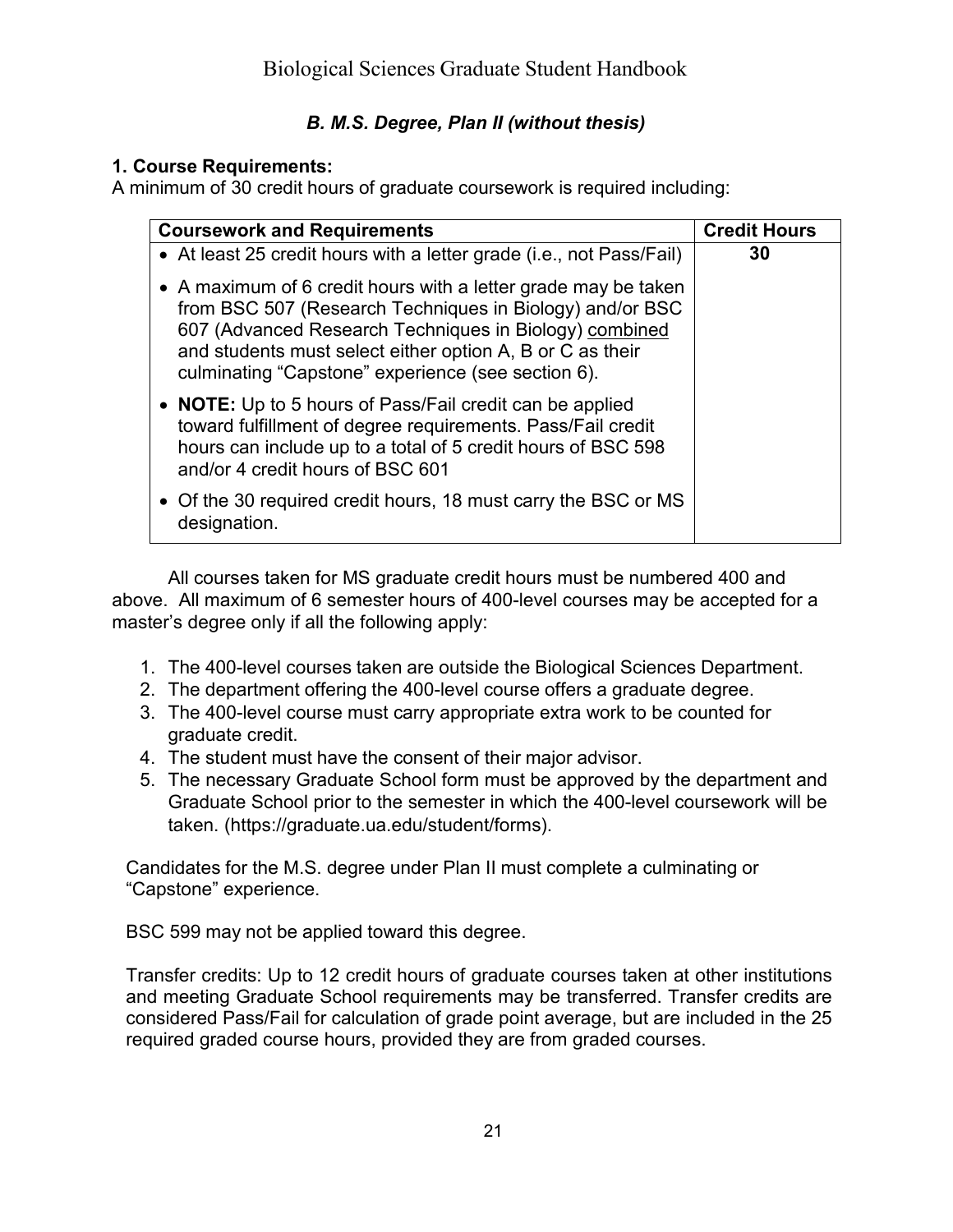A Plan II Masters Course Checklist to assist in tracking progress toward meeting course requirements is available on the Department of Biological Sciences website [\(https://bsc.ua.edu/forms-for-graduate-students\).](https://bsc.ua.edu/forms-for-graduate-students)

*Marine Science***:** The guidelines cited above regarding credit-hour requirements are applicable.

**2. Residency Requirements:** A student's program at the M.S. level must provide sufficient association with the resident faculty to permit individual evaluation of the student's capabilities and achievements. The student's Advisory Committee, with the approval of the Department Chair, will determine residency requirements.

**3. M.S. Plan II Advisory Committee:** A student must form a M.S. Advisory Committee prior to their first annual review meeting. The first committee meeting is to be held after completion of the first semester of studies (by January 31<sup>st</sup> for students entering in the fall semester and by June 30<sup>th</sup> for students entering in the spring semester) to evaluate progress toward a degree. In subsequent years of study, the committee will meet prior to December 15<sup>th</sup> to review progress during the previous academic year. It will also meet as needed to administer all final examinations, and to examine and approve the culmination Capstone Experience.

The M.S. Advisory Committee must consist of at least three members. All members of an M.S. Advisory Committee must be members of the Graduate Faculty. For Plan II M.S. degree-seeking students the three committee members may all be Graduate faculty in the Department of Biological Sciences. One of the three committee members may be from outside of the department and University. The Department Chair is a nonvoting, *ex officio* member of all graduate student committees.

The student may go to the BSC website: "APPOINTMENT OF PLAN II COMMITTEE FORM" (see [https://bsc.ua.edu/forms-for-graduate-students/\)](https://bsc.ua.edu/forms-for-graduate-students/). Nominations of outside members from other institutions require the nominee's CV, a letter of support explaining the need for affiliate graduate faculty status submitted by the student's major professor and a formal request for the affiliate graduate faculty appointment from the Department Chair. Nominations should be submitted to the Graduate Program Office who will direct the form to the Department Chair, who will then relay the formal request to the Graduate School.

*Marine Science***:** The guidelines cited above for a M.S. Advisory Committee are applicable. In addition, at least one member of the student's M.S. Advisory Committee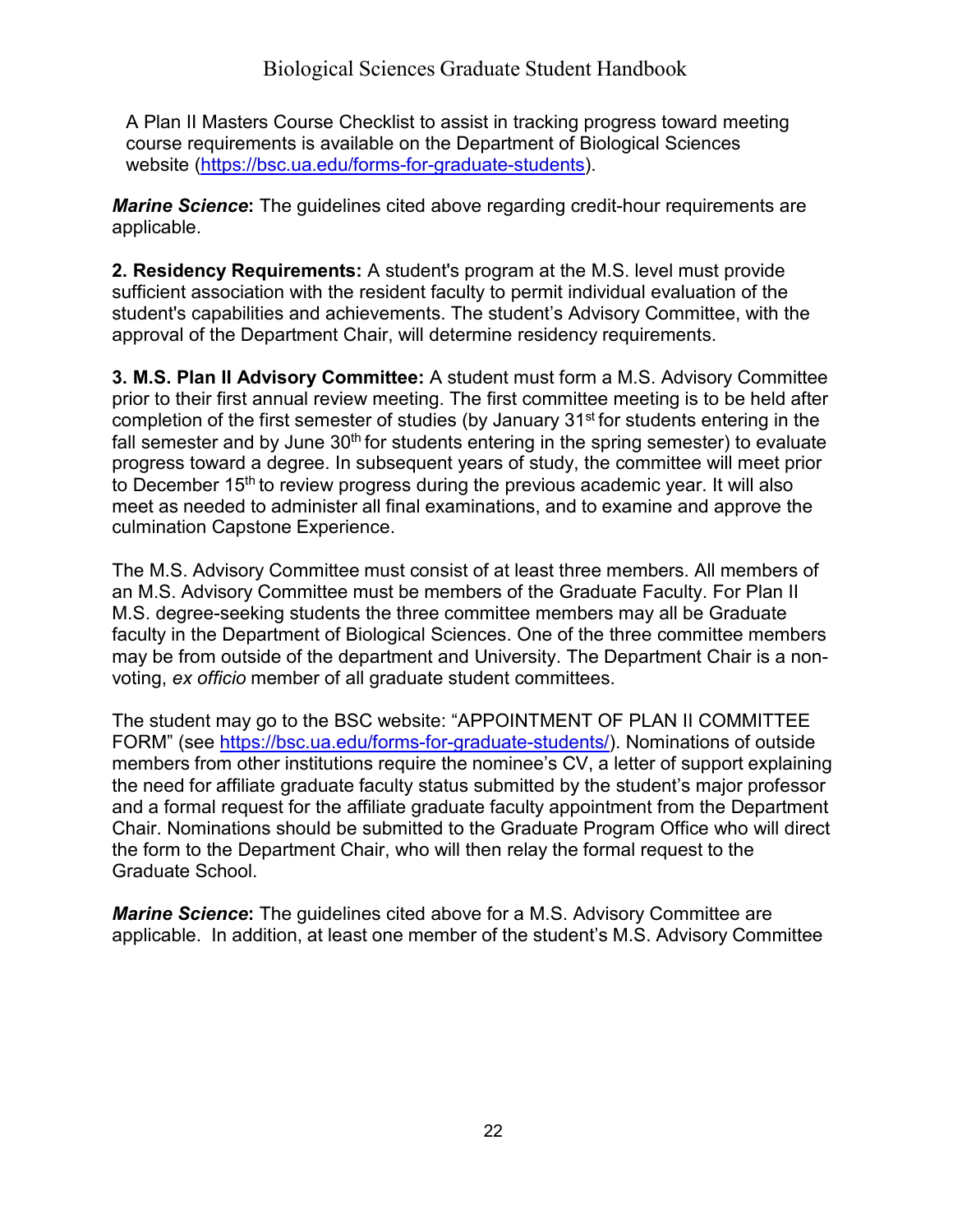must be a qualified member of the Biological Sciences faculty at the Tuscaloosa campus.

#### **4. Degree Time Line:**

Students must meet the following milestones by the times indicated in order to maintain the highest priority for financial assistance and achieve an acceptable evaluation score at annual performance reviews.

| 1. Choose M.S. Advisor                                                                          | Complete prior to first semester review                                                                                                                                                                                                             |
|-------------------------------------------------------------------------------------------------|-----------------------------------------------------------------------------------------------------------------------------------------------------------------------------------------------------------------------------------------------------|
| 2. Choose M.S. Advisory<br>Committee                                                            | Complete prior to first semester review                                                                                                                                                                                                             |
| 3. First semester review                                                                        | After completing the first semester of studies (Jan.<br>31 for students entering in fall, June 30 for students<br>entering in spring)                                                                                                               |
| 4. Capstone Experience<br>proposal                                                              | Complete by end of second semester                                                                                                                                                                                                                  |
| 5. First annual review                                                                          | Prior to Dec. 15 of 2 <sup>nd</sup> academic year, and<br>subsequent year[s] of study                                                                                                                                                               |
| 6. Coursework                                                                                   | Complete by end of fourth semester                                                                                                                                                                                                                  |
| 7. Apply for graduation                                                                         | No later than the first week of classes of the<br>intended semester of graduation                                                                                                                                                                   |
| 8. Submit Capstone<br><b>Experience Report to</b><br>Committee                                  | At least 2 weeks prior to final Oral Examination                                                                                                                                                                                                    |
| 9. Formal Departmental<br><b>Seminar and Oral</b><br>Examination                                | Complete by end of the second year                                                                                                                                                                                                                  |
| 10. Submit Completion of<br>Requirements for the<br>Plan II Degree<br><b>Documentation Form</b> | After successful completion of final Oral<br>Examination (but no later than 3 weeks prior to<br>Commencement) - see Graduate School deadlines<br>on the Graduate School website<br>(https://graduate.ua.edu/current-students/student-<br>deadlines) |

According to Graduate School policy, all requirements for the M.S. degree must be completed during the six calendar years immediately preceding the date on which the degree is to be awarded.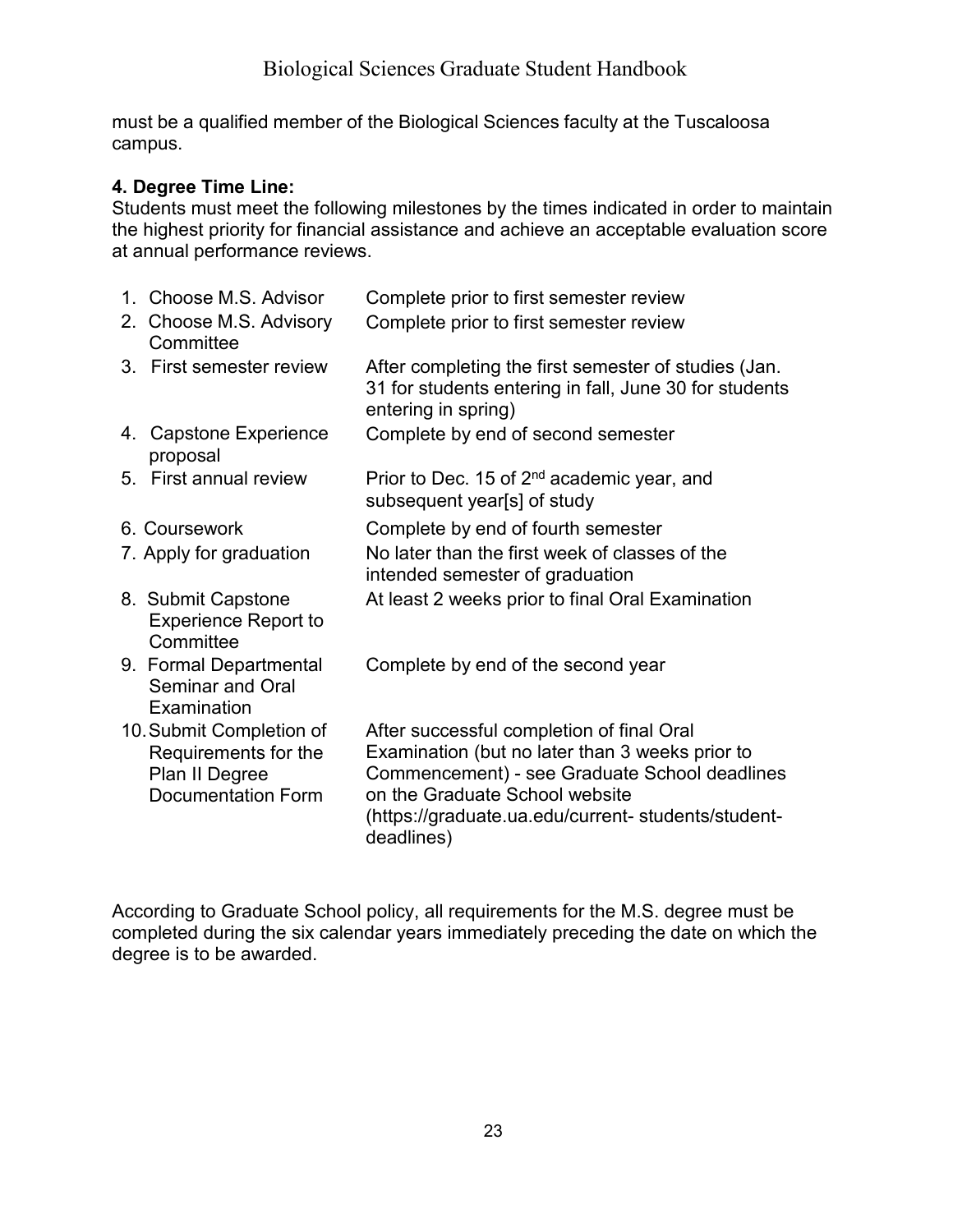**5. Annual Progress Review:** First year students must meet with their committee after completing the first semester of studies (by January 31<sup>st</sup> for students entering in the fall semester and by June 30<sup>th</sup> for students entering in the spring semester) Subsequently, Each graduate student will meet annually prior to December  $15<sup>th</sup>$  with her/his M.S. Advisory Committee for the purpose of reviewing the student's progress toward a degree during the previous academic year.

**Application for review:** Upon completion of each annual review, each graduate student must initiate the committee review process by completing the application for committee review through the following link: [https://biograd.as.ua.edu.](https://biograd.as.ua.edu/) When prompted enter your CWID then complete all requested information, including selection of all departmental committee members.

These evaluations are a part of the data used to establish priorities for assistantships. The student is expected to make a formal presentation to the committee during the annual meeting. This presentation shall include a description of progress made with respect to research and completion of other degree requirements. When the presentation has been completed, the student will be asked to leave the room and the committee shall then evaluate the student's progress. This evaluation will result in a "Pass", "Probationary pass", or "Fail". Guidelines for these rankings are given below:

- **Pass:** The graduate student is making satisfactory research progress commensurate with their time in the program, has maintained at least a 3.0 cumulative GPA, and has met other requirements of the program (e.g., formed a committee, presented a research proposal, etc.) in a timely manner.
- **Probationary Pass:** The graduate student has fallen behind schedule with respect to such requirements as formation of a committee, literature search and submission of a research proposal, scheduling and taking required examinations (for PhD students only), writing of the thesis or dissertation etc. (see degree timeline), or little or no research progress has been made since the last annual review. It may apply to a student receiving a grade lower than a B in a course during the previous year even though the (overall cumulative) GPA is 3.0 or higher. Committees awarding a Probationary Pass for students who have fallen behind schedule must provide a written rationale to the Graduate Committee and the Department Chair in the annual committee report, including clearly defined milestones or benchmarks the student must reach in order to bring their performance up to standard. The student must submit a remediation plan to their committee members addressing the concerns of the committee, including procedures for how milestones and benchmarks will be met, as well as a timeline, within two weeks of notification of their Probationary Pass. This plan must be signed by the major advisor and two other members of the student's advisory committee, and presented for approval to the Graduate Program Director. Once approved, the remediation plan document will be placed in the student's file, and a copy given to the student. Furthermore, the graduate student must have a follow-up committee meeting within six months of the annual review to evaluate their progress on the remediation plan. At the conclusion of the six-month follow-up meeting, the student will be awarded either a Pass or a Fail.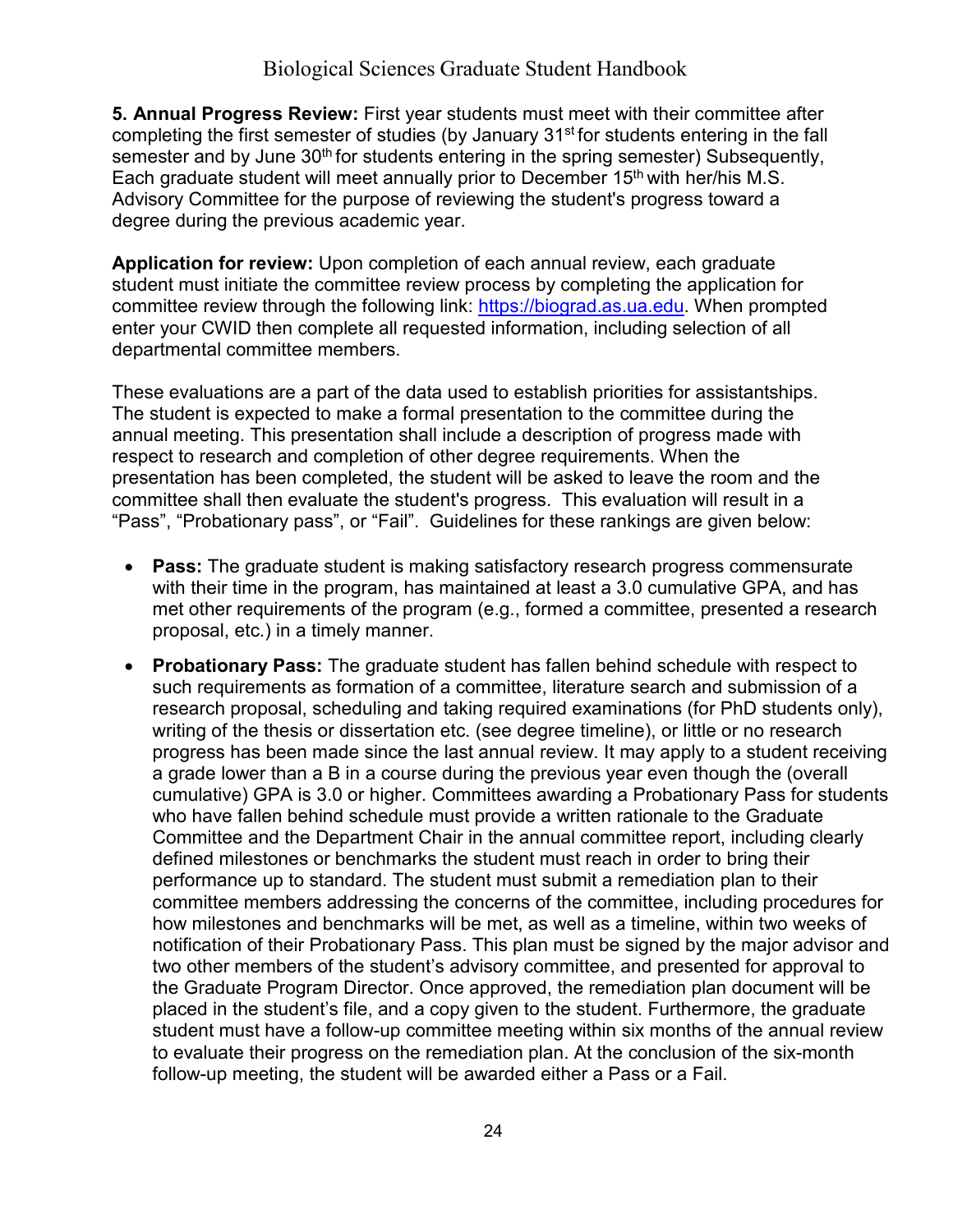• **Fail:** The graduate student's progress is unacceptable for reasons such as a cumulative GPA of less than 3.0 in all (both graduate and undergraduate) courses attempted, insufficient research progress, or not completing the degree within time limits without an acceptable/approved reason.

Graduate students receiving a ranking of Fail for any annual review, or two rankings of Probationary Pass for any two annual reviews, will be dismissed from the Biological Sciences Graduate Program.

**Appeal of a dismissal decision**. If a decision was made to dismiss the student from the program, the student may make a formal appeal. This should be done according to the University of Alabama's University-wide Academic Grievance Procedures, described in the faculty handbook and available online at [https://facultyhandbook.ua.edu/.](https://facultyhandbook.ua.edu/)

GRADUATE STUDENTS RECEIVING A RANKING OF **"Fail"** FOR ANY ANNUAL REVIEW,OR TWO RANKINGS OF **"Probationary Pass"** FOR ANY TWO ANNUAL REVIEWS, WILL BE DISMISSEDFROM THE BIOLOGICAL SCIENCES GRADUATE PROGRAM.

The major professor shall inform the student in writing of the committee's evaluation within 2 weeks of the meeting. A copy of this report shall be sent to the Department Chair, Graduate Directors and the student's committee members via [http://biograd.as.ua.edu.](http://biograd.as.ua.edu/) *Since the committee evaluations are taken into consideration when assigning teaching assistantships and awarding research/travel funds, it is imperative that they be completed and submitted by January 10th of each year (March 1 or August 1 for first year students beginning in the fall or spring semesters respectively)*

If the student is progressing satisfactorily toward a degree, no further action is necessary. If the committee determines the student is not making satisfactory progress and awards a score below "Pass", the student shall be informed in the committee evaluation of specific deficiencies and of the committee's recommendation(s) for correcting them.

It is the **primary responsibility of the student** to see that these deadlines are met.Failure to complete evaluations by this date will result in the student not being considered for graduate teaching assistantships.

**6. Culminating "Capstone" Experience:** In addition to earning a minimum of 30 semester hours of credit, candidates for the M.S. Plan ll degree are required to complete one or more of the following: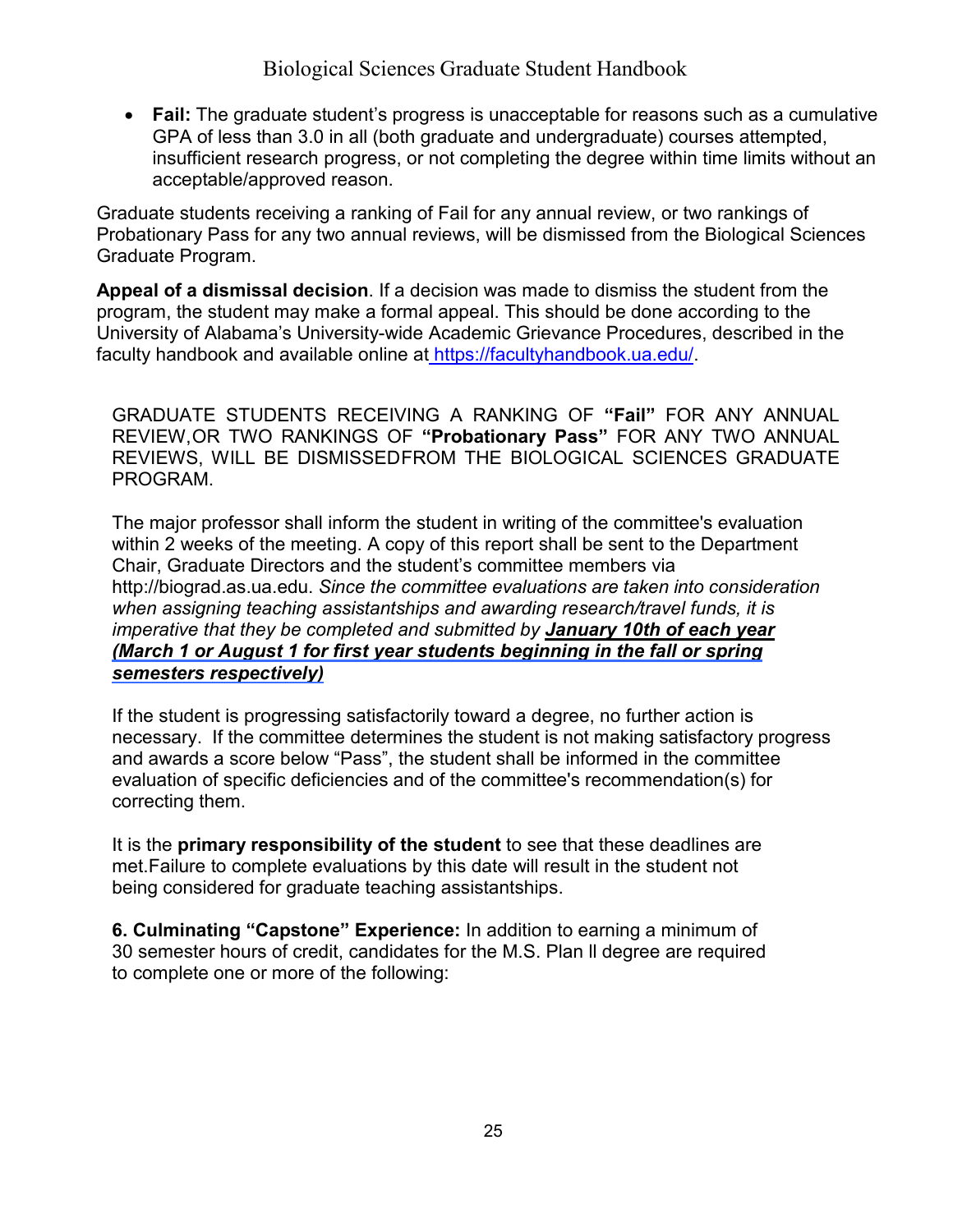- **A. Non-thesis research project.** This requirement is met by completing a research project under the supervision and to the satisfaction of the student's M.S. Plan II Advisory Committee. The M.S. Plan II Advisory Committee determines the nature and extent of the research project. The student must prepare a report, present a public seminar, and pass an oral examination on this research. The oral exam will take place immediately following the public seminar. The research report must be submitted to the M.S. Plan II Advisory Committee for review at least 14 days prior to the public seminar and oral exam. In addition, a copy of the research report must be submitted to the department office and the public defense announced at least 14 days prior to the seminar and exam date. Students selecting this option may apply up to 6 hours of BSC 507/607 and up to 5 hours of BSC 598 toward fulfillment of requirements for the degree.
- **B. Research practicum.** This requirement is met by earning 6 credit hours of BSC 507 (Research Techniques in Biology) under the supervision and to the satisfaction of the student's M.S. Plan II Advisory Committee. The M.S. Plan II Advisory Committee determines the nature and extent of the BSC 507 research project. Examples of research practicum experiences include, but are not limited to, conducting research in the M.S. Plan II Advisor's laboratory, at a regional research center (e.g., HudsonAlpha Institute for Biotechnology, Joseph W. Jones Ecological Research Center), or at a national lab (e.g., National Institutes of Health). The student must prepare a report, present a formal public seminar, and pass an oral exam on the research experience. The oral exam will take place immediately following the public seminar. The research report must be submitted to the M.S. Plan II Advisory Committee for review at least 14 days prior to the oral exam. In addition, a copy of the research report must be submitted to the Department office and the public seminar and exam announced at least 14 days prior to the date. Students selecting this option may apply up to 6 hours of BSC 507/607 toward fulfillment of requirements for the M.S. Plan II degree. BSC 598 may not be applied toward fulfillment of requirements for the degree under this option.
- **C. In-depth topical literature survey.** Students selecting this option must prepare a formal paper and pass an oral exam on a research topic approved by the M.S. Plan II Advisory Committee. Students selecting this option may not apply BSC 507, BSC 598, BSC 607, or BSC 698 toward fulfillment of requirements for the degree.

**7. Culminating "Capstone" Experience Proposal:** A formal Capstone Experience proposal is required and should be completed by the end of the student's second semester in the program. This proposal should include a full but concise statement of the specific goals of the Capstone Experience. M.S. Plan II option A candidates must also include in their proposals the following:

1. A full but concise statement of the specific goals of the research.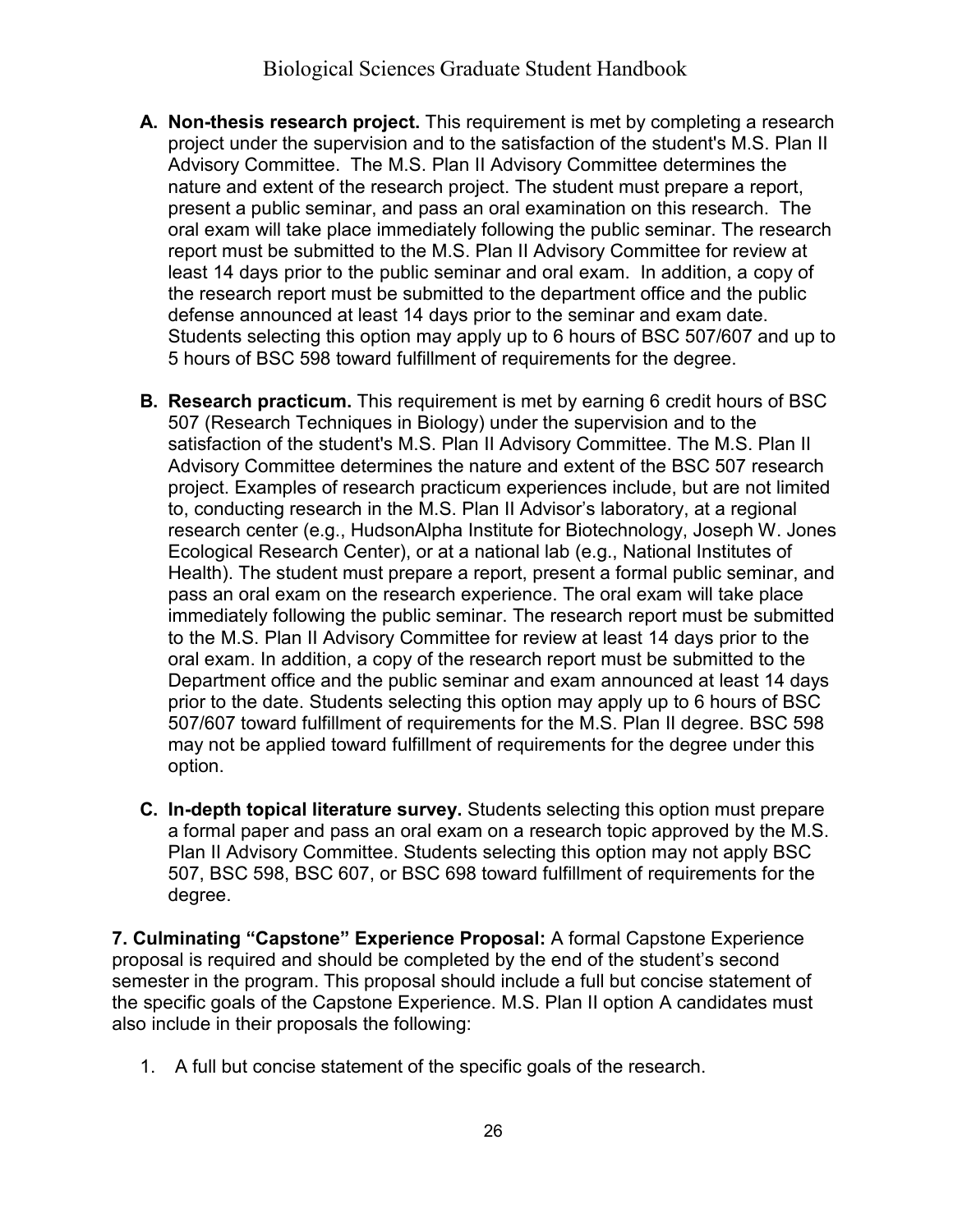- 2. A review of the relevant literature to place the proposed work in a solid theoretical context.
- 3. A discussion of the significance of the proposed research and how it addresses a novel question.
- 4. A description of the experimental design, including experimental methods, procedures, and methods used in analysis and interpretation of results.
- 5. Literature citations.

The M.S. Advisory Committee can establish additional requirements such as page length and format. The proposal should be submitted to and approved by the student's M.S. Advisory Committee not later than the end of the second semester. A new proposal will be required if the thesis research changes significantly.

**8. Formal Departmental Seminar (M.S. Plan II Options A and B only):** In addition to participation in the departmental research symposiums, a publicly announced final formal departmental seminar of the student's research is required for students selecting M.S. Plan II Options A and B. The seminar is scheduled immediately preceding the final oral examination. All students are required to notify departmental office personnel of the date, time and room location of their formal seminar and exam a minimum of **14 days prior to the date**. A title and an abstract must be submitted to the departmental office at the time of defense notification so that a public announcement can be made. In addition, a copy of the final draft of your written report must be made available in the departmental office for those wishing to review it. The report copy will be kept at the front desk during the 2-week period. When you deliver your draft to the office, you will be required to enter it into a logbook that will be kept in the office. Failure to meet any of these requirements will result in a delay of the Plan II M.S. defense.

**9. Final Oral Examination:** All M.S. Plan II students must pass a final oral examination related to their research or literature survey topic. Final oral examination questions may also include other subjects beyond the student's research that the M.S. Plan II Advisory Committee or other faculty members consider to be relevant. Final oral examinations must be taken not less than two weeks prior to the proposed graduation date. All committee members must attend and participate in the oral examination, either inperson or by electronic means (e.g., Skype). All students are required to notify the departmental office of their final oral examination 14 days prior to the exam.

All departmental faculty have the right to attend the oral examination, and have the right to ask questions of the student that are relevant to the goals of the examination. Only faculty on the student's committee may vote on whether the student has passed or failed the examination.

*For M.S. Plan II as a transitional degree (pre-Ph.D.):* In order to qualify for the M.S. degree, Ph.D. students must fulfill all requirements of the M.S. Plan II culminating "Capstone" experience option A, namely (i) submit a written report detailing the research experience, (ii) present a formal departmental dissertation and (iii) pass a final oral examination). Research applied toward fulfillment of the M.S. Plan II degree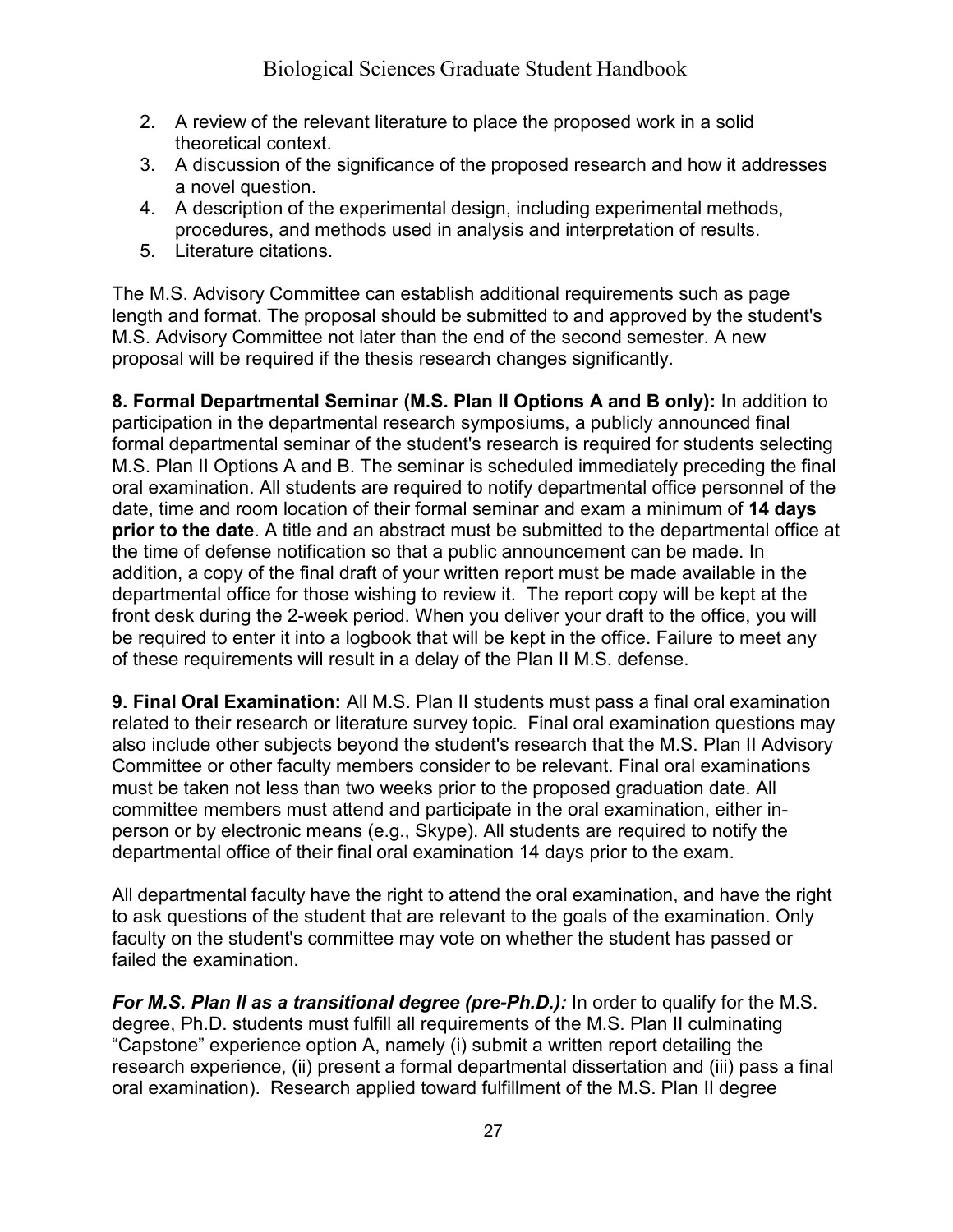requirements may not be applied toward fulfillment of requirements for the Ph.D. degree.

Each candidate for a master's degree must apply for graduation through the Office of the Graduate School no later than the registration period for the semester or the first session of the summer term in which requirements for the degree are to be completed. The Application for Degree can be accessed via your myBama portal.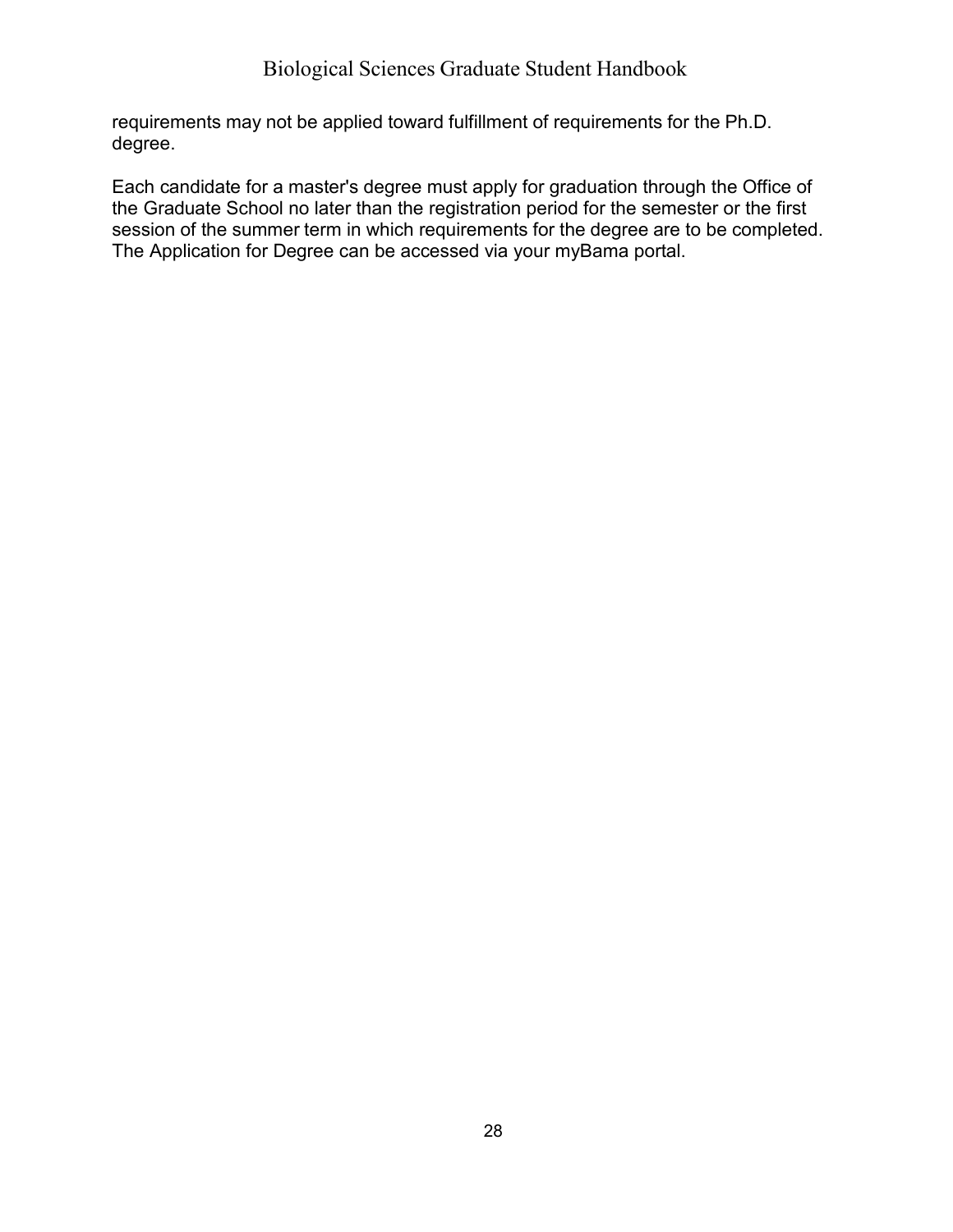#### *C. M.A. Degree, (without thesis)*

#### **1. Course Requirements:**

A minimum of 30 credit hours of graduate coursework is required including:

| <b>Coursework and Requirements</b>                                                                                                                                             | <b>Credit Hours</b> |
|--------------------------------------------------------------------------------------------------------------------------------------------------------------------------------|---------------------|
| • At least 26 credit hours with a letter grade (i.e., not Pass/Fail)                                                                                                           | 30                  |
| • A maximum of 6 credit hours with a letter grade may be taken<br>from BSC 696 (Resident Study).                                                                               |                     |
| • At least one course designated as laboratory must be<br>completed.                                                                                                           |                     |
| • Additionally, M.A. students must enroll in either BSC 505<br>(Scientific Writing and Presentation) or BSC 695 (Pedagogy<br>in Biological Sciences).                          |                     |
| • NOTE: Up to 4 hours of Pass/Fail credit can be applied<br>toward fulfillment of degree requirements. Only BSC 601 may<br>be applied as Pass/Fail credit for the M.A. degree. |                     |
| • Of the 30 required credit hours, 18 must carry the BSC or MS<br>designation.                                                                                                 |                     |

All courses taken for MA graduate credit hours must be numbered 400 and above. A maximum of 6 semester hours of 400-level course credit may be accepted for a master's degree only if all the following apply:

- 1. The 400-level courses taken are outside the Biological Sciences Department.
- 2. The department offering the 400-level course offers a graduate degree.
- 3. The 400-level course must carry appropriate extra work to be counted for graduate credit.
- 4. The student must have the consent of his/her committee chair.
- 5. Please contact the graduate program assistants to initiate this form through DocuSign.

Candidates for the M.A. degree must complete a culminating "Capstone" experience – a written review of a relevant topic in Biological Sciences and give a public presentation on the scope of this review (see Section 6, below).

BSC 598, 599, 507, 607, or 698 may not be applied toward this degree.

Transfer credits: Up to 12 credit hours of graduate courses taken at other institutions and meeting Graduate School requirements may be transferred. Transfer credits are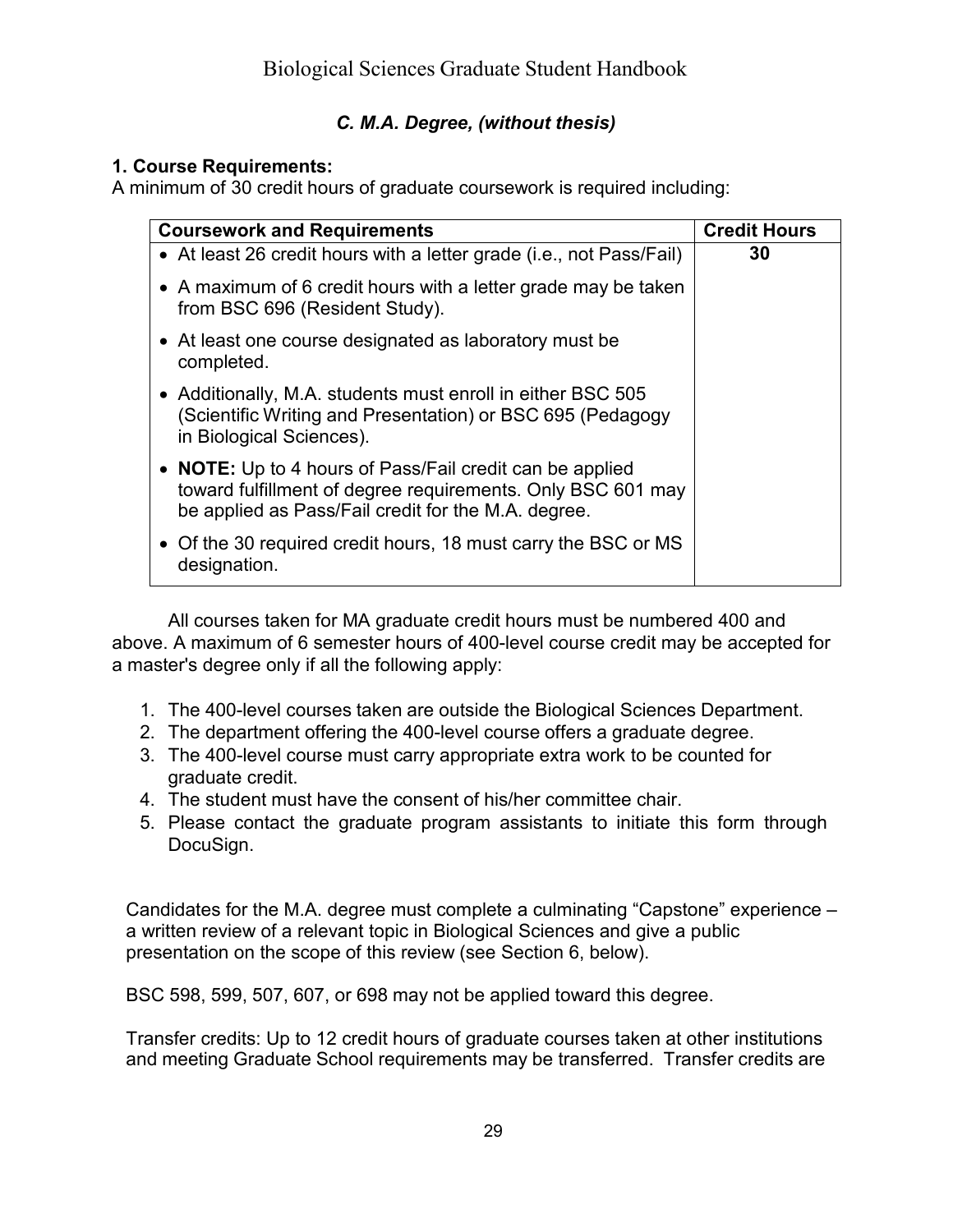considered Pass/Fail for calculation of grade point average, but are included in the 26 required graded course hours, provided they are from graded courses.

**2. Residency Requirements:** A student's program at the M.A. level must provide sufficient association with the resident faculty to permit individual evaluation of the student's capabilities and achievements. The student's Advisory Committee, with the approval of the Department Chair, will determine residency requirements.

**3. M.A. Advisory Committee:** A student must form an M.A. Advisory Committee prior to their first committee meeting. The first committee meeting must be held no later than one month after completion of the first semester of studies (by January 31<sup>st</sup> for students entering in the fall semester and by June  $30<sup>th</sup>$  for students entering in the spring semester) to evaluate progress toward a degree. Earlier meeting dates may be held at the student's request. In subsequent Fall and Spring semesters of study, the committee will meet prior to April 15<sup>th</sup> or December 15<sup>th</sup> to review progress during the previous semester. It will also meet as needed to administer all final examinations, and to examine and approve the culmination Capstone Experience.

The M.A. Advisory Committee must consist of at least three members. All members of an M.A. Advisory Committee must be members of the Graduate Faculty. The Department Chair is a non-voting, *ex officio* member of all graduate student committees. The Chair of the M.A. advisory committee may be any tenure/tenure-track member of UA Biological Sciences faculty. By default, the Chair will be the director of the M.A. program, unless the student selects another faculty member who agrees to this responsibility.

The M.A. Advisory Committee chair will nominate M.A. Advisory Committee members to the Department Chair using the form "MA APPOINTMENT OF PLAN II COMMITTEE FORM" (see [https://bsc.ua.edu/forms-for-graduate-students/\)](https://bsc.ua.edu/forms-for-graduate-students/). The Graduate Program Office will forward this nomination to the Dean of the Graduate School who will make formal appointments. Nominations of outside members from other institutions require the nominee's CV, a letter of support explaining the need for affiliate graduate faculty status submitted by the student's major professor and a formal request for the affiliate graduate faculty appointment from the Department Chair. Nominations should be submitted to the Graduate Program Office who will direct the form to the Department Chair, who will then relay the formal request to the Graduate School.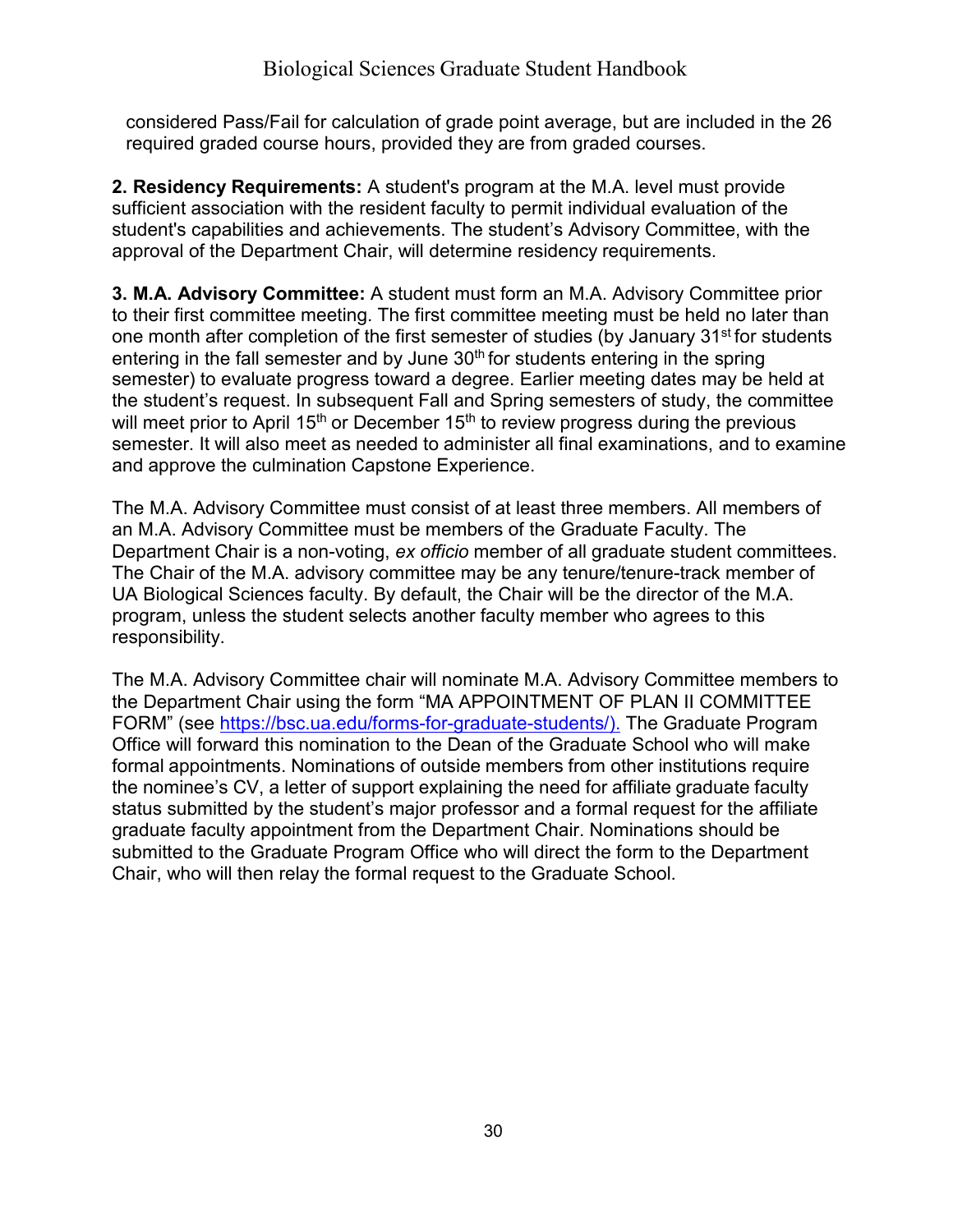**4. Degree Time Line:** Students must meet the following milestones by the dates indicated in order to achieve an acceptable evaluation score at semesterly performance reviews.

| 1. Choose M.A. Advisor                                                           | Complete within first 4 weeks of first semester                                                                                        |
|----------------------------------------------------------------------------------|----------------------------------------------------------------------------------------------------------------------------------------|
| 2. Choose M.A. Advisory<br>Committee                                             | Complete prior to first committee meeting                                                                                              |
| 3. First committee meeting                                                       | After completing the first semester of studies (Jan.<br>31 for students entering in fall, June 30 for spring)                          |
| 4. Capstone experience topic                                                     | Submit to committee two weeks prior to first<br>committee meeting                                                                      |
| 5. Coursework                                                                    | Complete by end of fourth semester                                                                                                     |
| 6. Submit Capstone<br>Experience outline                                         | No later than two weeks before second committee<br>meeting                                                                             |
| 7. Submit first draft of<br>Capstone Experience                                  | No later than two weeks before the third committee<br>meeting                                                                          |
| 8. Submit penultimate draft of<br>Capstone experience                            | No later than the 15 <sup>th</sup> of third month of the student's<br>final semester                                                   |
| 9. Apply for graduation                                                          | No later than the first week of classes of intended<br>semester of graduation                                                          |
| 10. Formal Departmental<br><b>Presentation and Oral</b><br>exam                  | Complete by end of the second year                                                                                                     |
| 11. Submit Completion of<br>requirements for MA<br>degree documentation<br>forms | After successful completion of final Oral exam (But,<br>no later than 3 weeks prior to commencement (see<br>Graduate School Deadlines) |

According to Graduate School policy, all requirements for the M.A. degree must be completed during the six calendar years immediately preceding the date on which the degree is to be awarded. *The Department expectation is that M.A. students complete their degree in accordance with the M.A. timeline as outlined in this section*.

**5. Annual Progress Review:** First year students must meet with their committee after completing the first semester of studies (by January 31<sup>st</sup> for students entering in the fall semester and by June 30<sup>th</sup> for students entering in the spring semester) Subsequently, Each graduate student will meet each semester prior to December  $15<sup>th</sup>$  or April  $15<sup>th</sup>$  with her/his M.A. Advisory Committee for the purpose of reviewing the student's progress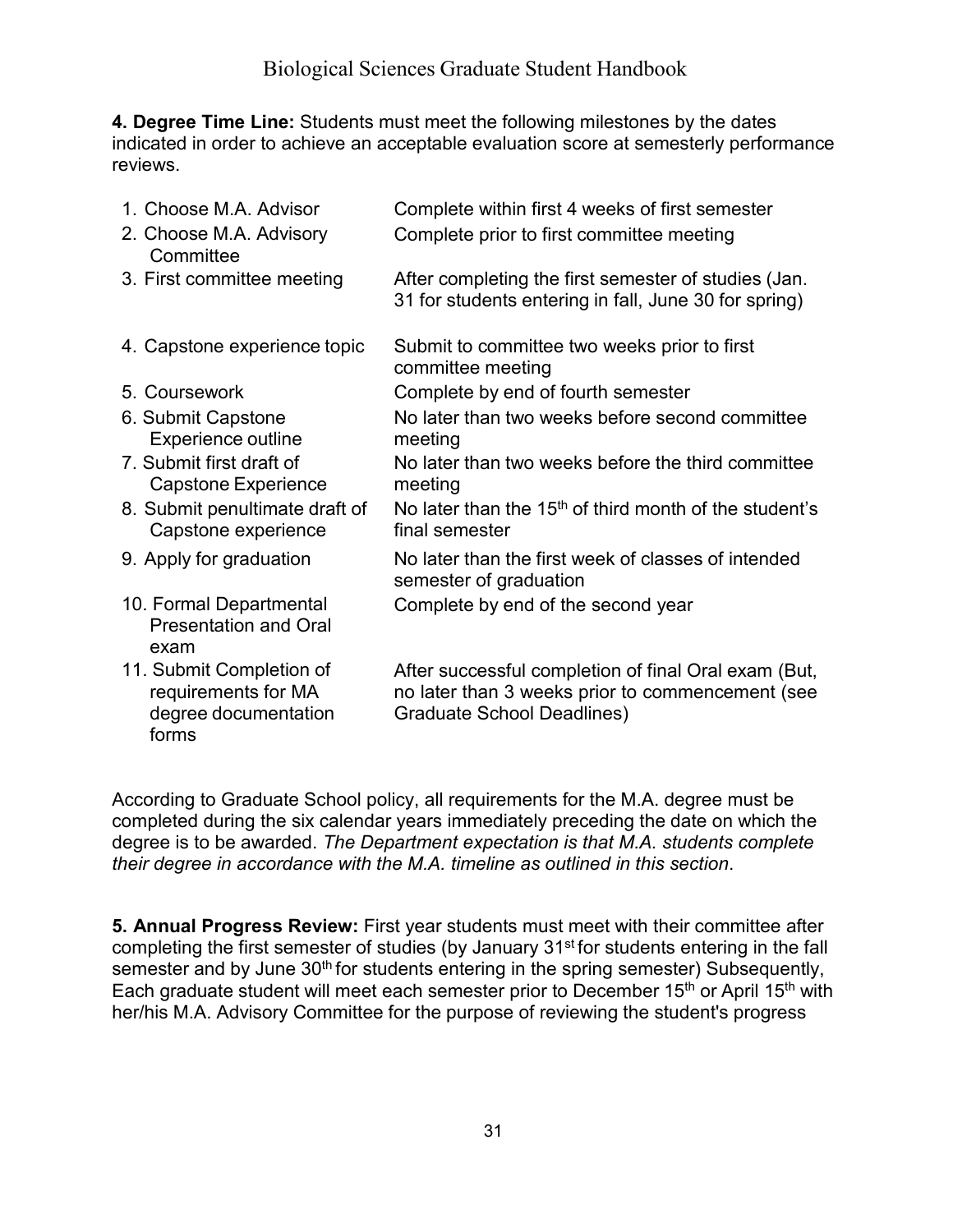toward a degree during the previous academic year. Earlier committee meetings may be held at the request of the student or the committee chair.

**Application for review:** Upon completion of each semesterly review, each graduate student must initiate the committee review process by completing the application for committee review through the following link:.https://biograd.as.ua.edu**.** When prompted enter your CWID then complete all requested information, including selection of all departmental committee members.

The student is expected to make a formal presentation to the committee during the semesterly meetings. This presentation shall include a description of progress made with respect to scholarly work and research toward the literature review. When the presentation has been completed, the student will be asked to leave the room and the committee shall then evaluate the student's progress. This evaluation will result in a "Pass", "Probationary pass", or "Fail". Guidelines for these rankings are given below:

- **Pass:** The graduate student is making satisfactory research progress commensurate with their time in the program, has maintained at least a 3.0 cumulative GPA, and has met other requirements of the program (e.g., formed a committee, presented a research proposal, etc.) in a timely manner.
- **Probationary Pass:** The graduate student has fallen behind schedule with respect to such requirements as formation of a committee, literature search and submission of a research proposal, scheduling and taking required examinations (for PhD students only), writing of the thesis or dissertation etc. (see degree timeline), or little or no research progress has been made since the last annual review. It may apply to a student receiving a grade lower than a B in a course during the previous year even though the (overall cumulative) GPA is 3.0 or higher. Committees awarding a Probationary Pass for students who have fallen behind schedule must provide a written rationale to the Graduate Committee and the Department Chair in the annual committee report, including clearly defined milestones or benchmarks the student must reach in order to bring their performance up to standard. The student must submit a remediation plan to their committee members addressing the concerns of the committee, including procedures for how milestones and benchmarks will be met, as well as a timeline, within two weeks of notification of their Probationary Pass. This plan must be signed by the major advisor and two other members of the student's advisory committee, and presented for approval to the Graduate Program Director. Once approved, the remediation plan document will be placed in the student's file, and a copy given to the student. Furthermore, the graduate student must have a follow-up committee meeting within six months of the annual review to evaluate their progress on the remediation plan. At the conclusion of the six-month follow-up meeting, the student will be awarded either a Pass or a Fail.
- **Fail:** The graduate student's progress is unacceptable for reasons such as a cumulative GPA of less than 3.0 in all (both graduate and undergraduate) courses attempted, insufficient research progress, or not completing the degree within time limits without an acceptable/approved reason.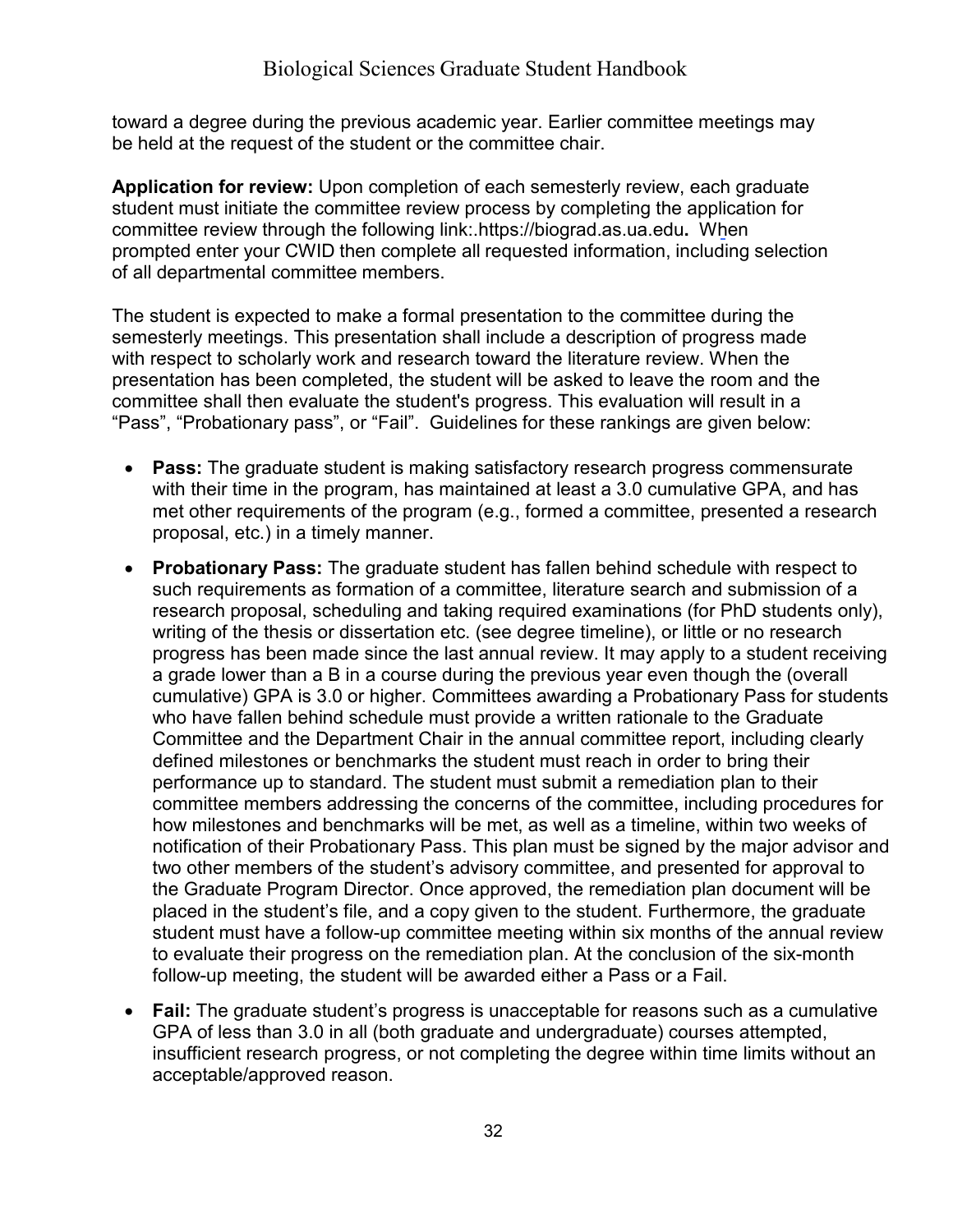Graduate students receiving a ranking of Fail for any annual review, or two rankings of Probationary Pass for any two annual reviews, will be dismissed from the Biological Sciences Graduate Program.

**Appeal of a dismissal decision**. If a decision was made to dismiss the student from the program, the student may make a formal appeal. This should be done according to the University of Alabama's University-wide Academic Grievance Procedures, described in the faculty handbook and available online at [https://facultyhandbook.ua.edu/.](https://facultyhandbook.ua.edu/)

GRADUATE STUDENTS RECEIVING A RANKING OF **"Fail"** FOR ANY ANNUAL REVIEW,OR TWO RANKINGS OF **"Probationary Pass"** FOR ANY TWO ANNUAL REVIEWS, WILL BE DISMISSEDFROM THE BIOLOGICAL SCIENCES GRADUATE PROGRAM.

The committee chair shall inform the student in writing of the committee's evaluation within 2 weeks of the meeting. A copy of this report shall be sent to the Department Chair, Graduate Directors and the student's committee members via [https://biograd.as.ua.edu.](https://biograd.as.ua.edu/) If the student is progressing satisfactorily toward a degree, no further action is necessary. If the committee determines the student is not making satisfactory progressand awards a score below "Pass", the student shall be informed in the committee evaluation of specific deficiencies and of the committee's recommendation(s) for correcting them. It is the **primary responsibility of the student** to see that these deadlines are met. Failure to complete evaluations by this date will result in the student not being considered for graduate teaching assistantships.

**6. Culminating "Capstone" Experience:** In addition to earning a minimum of 30 semester hours of credit, candidates for the M.A. degree are required to complete the following Capstone Experience:

**In-depth topical literature survey.** Students must prepare a formal paper, publicly present and pass an oral exam on a literature topic approved by the M.A. Advisory Committee. During the semesterly committee meetings the student and committee members will establish specific timelines, due dates, a topic and parameters of the written review (page length, style, citation number etc…). The timelines will address when the topic must be selected and approved, when a first draft of the outline and citation list must be provided to the committee, as well as when the first and penultimate drafts of the document must be submitted to the committee and comments returned to the student. The general dates detailed in section 4 should serve as guides for establishing these deadlines.

**7. Formal Departmental Presentation:** In addition to participation in the departmental research symposiums, a publicly announced final formal departmental presentation on the topic of the student's literature review is required for M.A. students. The presentation is scheduled immediately preceding the final oral examination. All students are required to notify departmental office personnel of the date, time and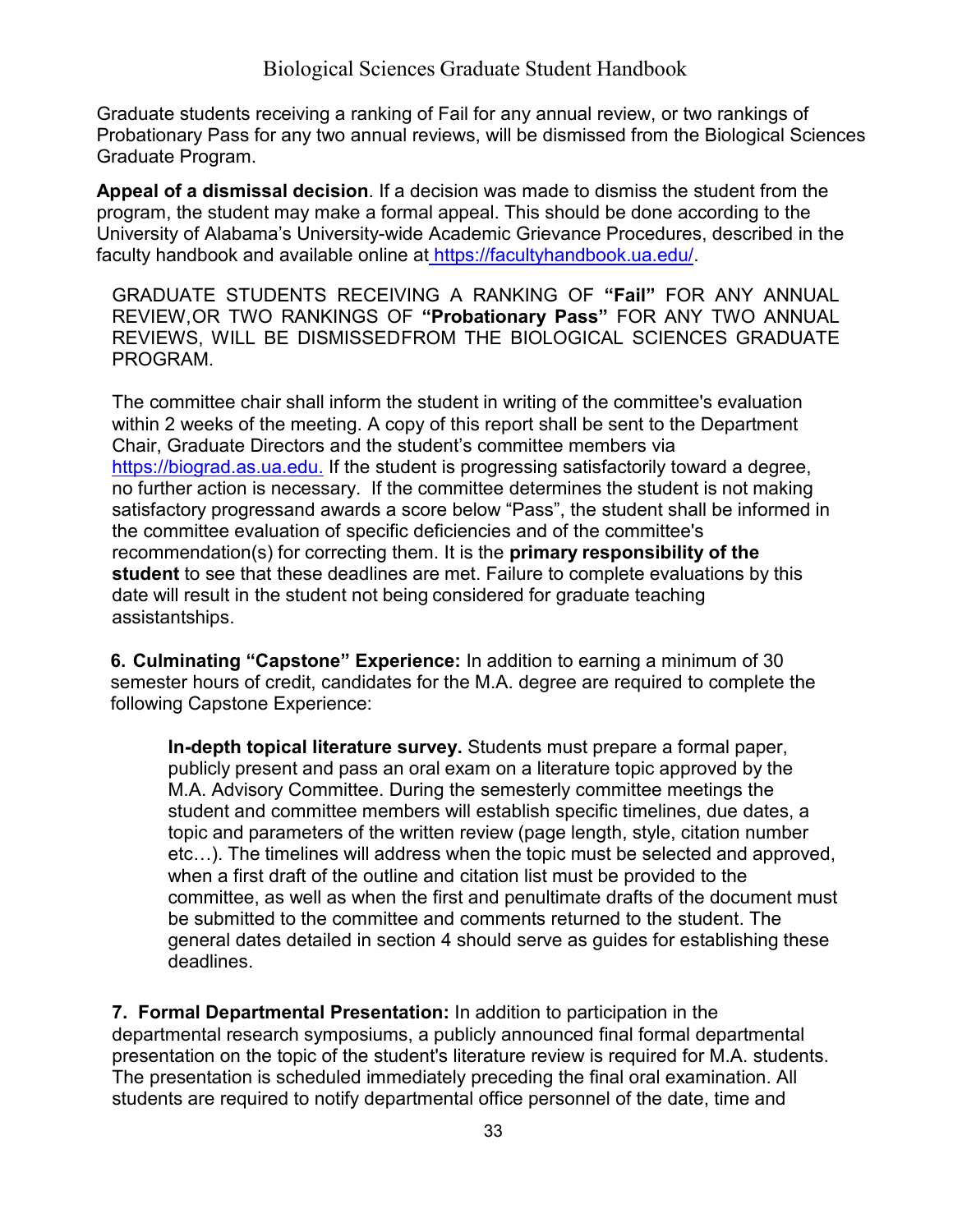room location of their formal presentation a minimum of **14 days prior**. A title and an abstract must be submitted to the departmental office at the time of notification so that a public announcement can be made. In addition, a copy of the final draft of your review must be made available in the departmental office for those wishing to review it. The report copy will be kept at the front desk during the 2-week period. When you deliver your draft to the office, you will be required to enter it into a logbook that will be kept in the office. Failure to meet any of these requirements will result in a delay of the M.A. examination.

**8. Final Oral Examination:** All M.A. students must pass a final oral examination related to their literature survey topic. Final oral examination questions may also include subjects beyond the student's literature review and reflect material pertinent to graduate level coursework undertaken by the student. Final oral examinations must be taken not less than two weeks prior to the proposed graduation date. All committee members must attend and participate in the oral examination, either in-person or by electronic means (e.g., Skype). All students are required to notify the departmental office of their final oral examination 14 days prior to the exam.

All departmental faculty have the right to attend the oral examination 4,and have the right to ask questions of the student that are relevant to the goals of the examination. Only faculty on the student's committee may vote on whether the student has passed or failed the examination.

Each candidate for a master's degree must apply for graduation through the Office of the Graduate School no later than the registration period for the semester or the first session of the summer term in which requirements for the degree are to be completed. The Application for Degree can be accessed via your myBama portal.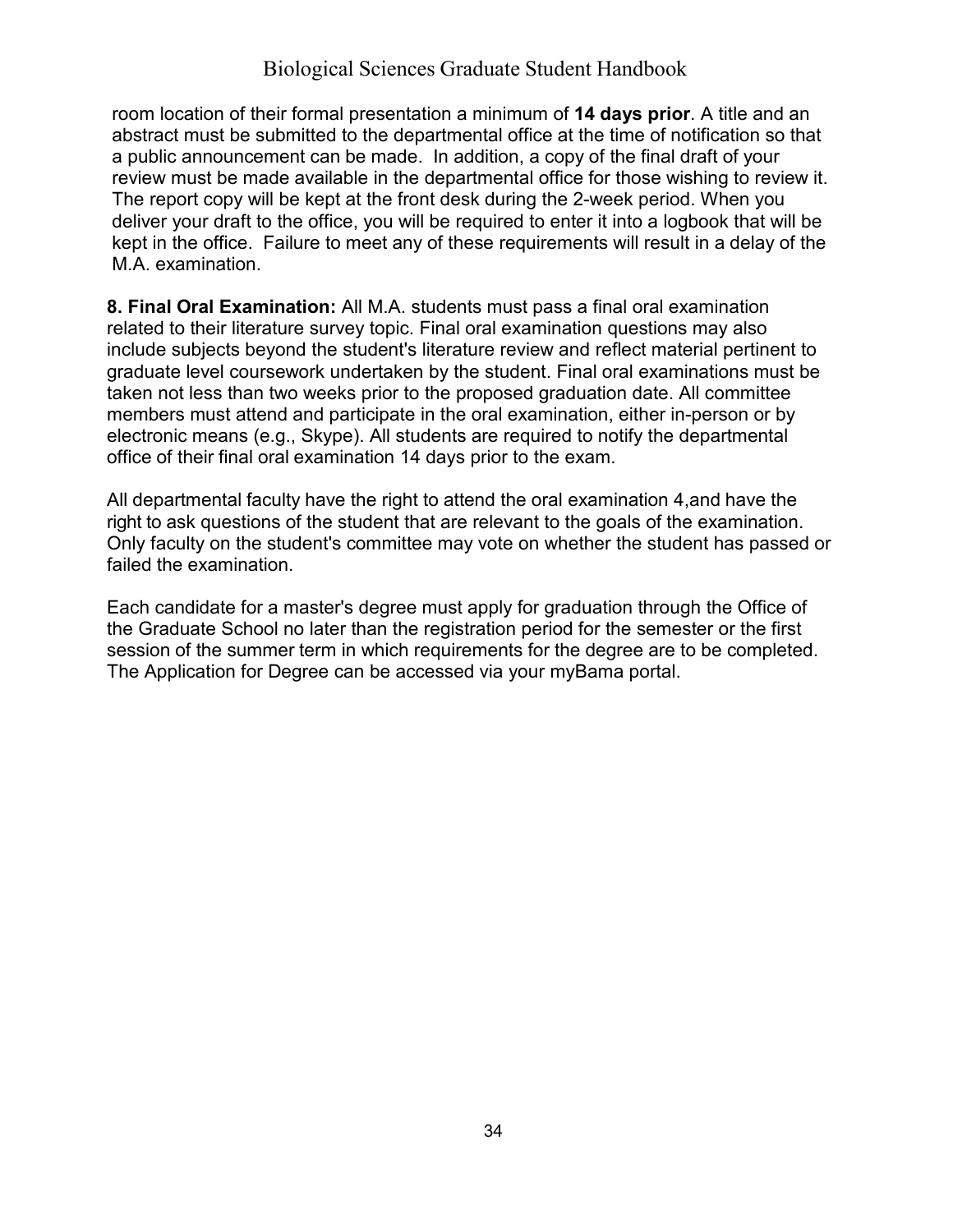#### *D. Ph.D. Degree*

#### <span id="page-34-0"></span>**1. Course requirements:**

At least 72 credit hours of graduate coursework are required including:

| <b>Coursework and Requirements</b>                                                                                                                                                                                                                                       | <b>Credit Hours</b> |
|--------------------------------------------------------------------------------------------------------------------------------------------------------------------------------------------------------------------------------------------------------------------------|---------------------|
| BSC 699 (Dissertation Research)*                                                                                                                                                                                                                                         | 24                  |
| At least 39 graded semester hours (i.e., not Pass/Fail), which<br>may include:                                                                                                                                                                                           | 48                  |
| • Up to 6 graded hours of BSC 507 (Research Techniques in<br>Biology)                                                                                                                                                                                                    |                     |
| • Up to 6 graded hours of BSC 607 (Advanced Research<br>Techniques in Biology)                                                                                                                                                                                           |                     |
| • Letter graded courses including BSC 695 (Special Topics)                                                                                                                                                                                                               |                     |
| Up to 9 hours of Pass/Fail credit can be applied toward<br>fulfillment of degree requirements. Pass/Fail hours can include<br>BSC 698 (Non-Dissertation Research) and up to a total of 4<br>semester hours of BSC 601 (continuous enrollment in BSC 601<br>is required). |                     |
| <b>NOTE:</b> Of the 48 semester hours other than BSC 699, 24 must<br>carry the BSC designation.                                                                                                                                                                          |                     |

#### \* *All students must pass the Preliminary Examination and gain degree candidacy before enrolling in BSC 699. Once a student has enrolled in BSC 699, they must continue to enroll in at least 3 semester hours of BSC 699 every semester until they graduate.*

As per the Graduate School Catalog, all doctoral students must have a completed OUTLINE of Ph.D. PLAN OF STUDY approved by the Graduate School no later than the semester during which the student will complete 30 semester hours of UA and/or transfer credit toward the doctoral degree. Otherwise a "hold" may be placed on future course registrations. This document is a DocuSign form. Please contact the graduate program assistants to initiate this form.

All graduate credits taken in the doctoral program must be in courses numbered 500 or above.

BSC 599 may not be applied toward this degree.

A Ph.D. coursework fill-in sheet to assist in tracking progress toward meeting course requirements is available on the Department of Biological Sciences website [\(https://bsc.ua.edu/forms\)](https://bsc.ua.edu/forms).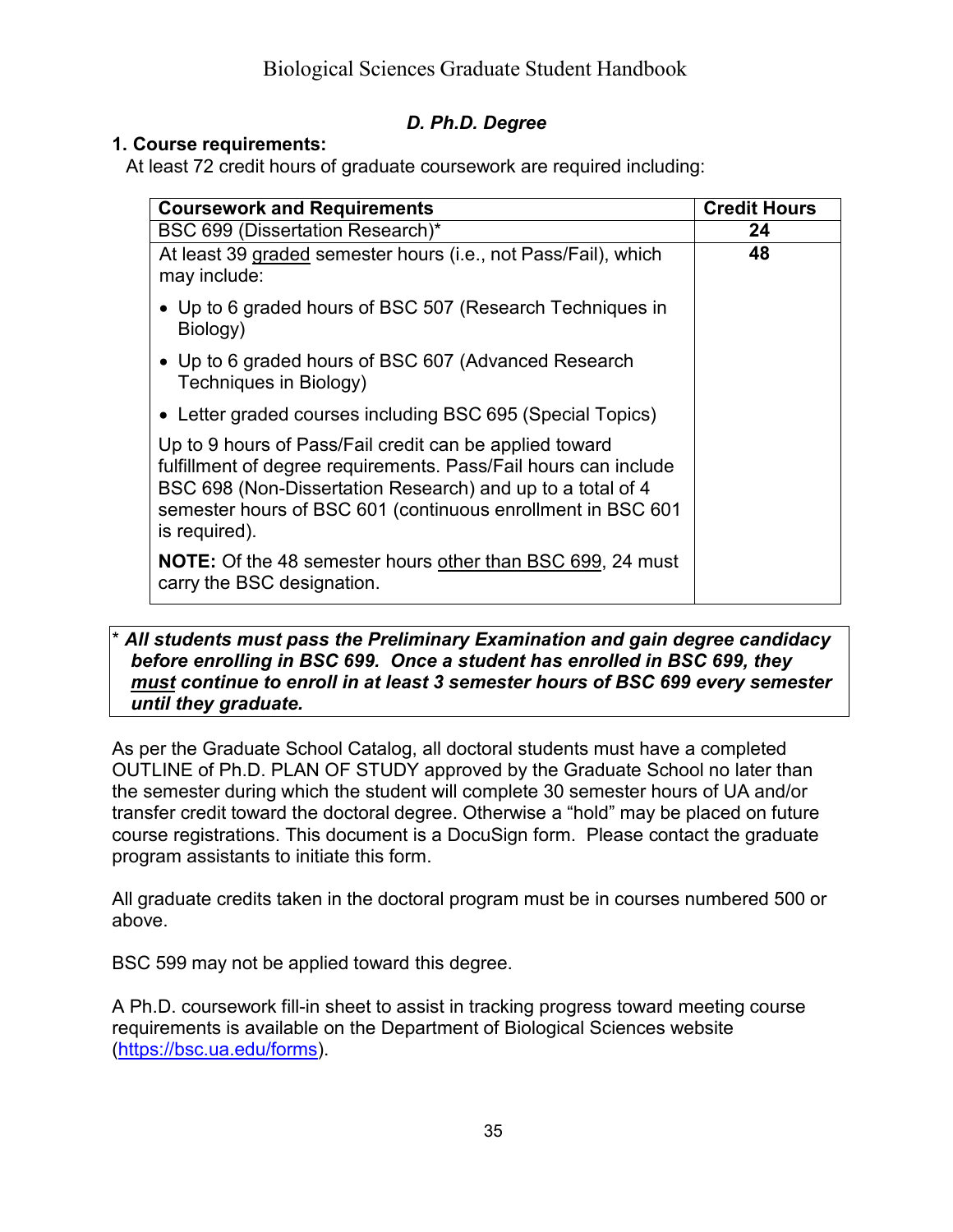Transfer credits: With the approval of the student's Ph.D. Advisory Committee and the Dean of the Graduate School, up to 24 of the required course hours may be transferred from another institution. The "REQUEST FOR TRANSFER OF GRADUATE CREDIT should be initiated by the student to the graduate program assistants in Biology. The form will be submitted through DocuSign to the Graduate School Office. This should be completed during the first semester enrolled at the University of Alabama. If the student earned an M.S. at the University of Alabama, all applicable hours (i.e., course hours for which graduate credit has been received in the same department or in a closely affiliated department, but not including BSC 598 or BSC 599) may transfer to the Ph.D. program. The number of hours that qualify for transfer is at the discretion of the Department of Biological Sciences, as recommended by the student's Ph.D. Advisory Committee and as approved by the Dean of the Graduate School. Subject to the approval of the student's Ph.D. Advisory Committee, graduate courses in allied departments may be taken to meet the remainder of the requirements.Transfer credits are considered Pass/Fail for calculation of grade point average, but are included in the 48 required graded course hours, provided they are from graded courses.

**2. Residency:** The student must spend an academic year (two semesters) in continuous residence on the campus of The University of Alabama as a full-time student (9 hours) in the Graduate School. However, the student can meet the requirement with any one of the following four enrollment options:

- 1. a full-time fall semester plus full-time enrollment the next spring;
- 2. a full-time summer (consisting of 2 full-time summer terms) plus the following fulltime fall semester;
- 3. a full-time spring semester plus the next full-time summer semester (consisting of 2 full-time summer terms); or
- 4. a full-time spring semester plus the following full-time fall semester.

To meet this requirement, only non-dissertation coursework can be applied. Dissertation or thesis research (BSC 599 or BSC 699) cannot be used. Distancelearning courses delivered online or by any other distance-learning format may not be used to satisfy the doctoral residency requirement.

The minimum period in which the doctoral degree can be earned is three full academic years of graduate study after completion of a baccalaureate degree, although in most disciplines the period is longer. Graduate teaching assistants (GTA) or graduate research assistants (GRA) whose work assignments are 3 semester hours (i.e. 10-12 work hours or 0.25 FTE) per week or more should expect to spend more than the minimum period of three academic years to earn a doctoral degree.

#### **3. Advisory committees**

**a. Ph.D. Advisory Committee:** A student must form a Ph.D. Advisory Committee prior to their first semester review meeting. The first committee meeting is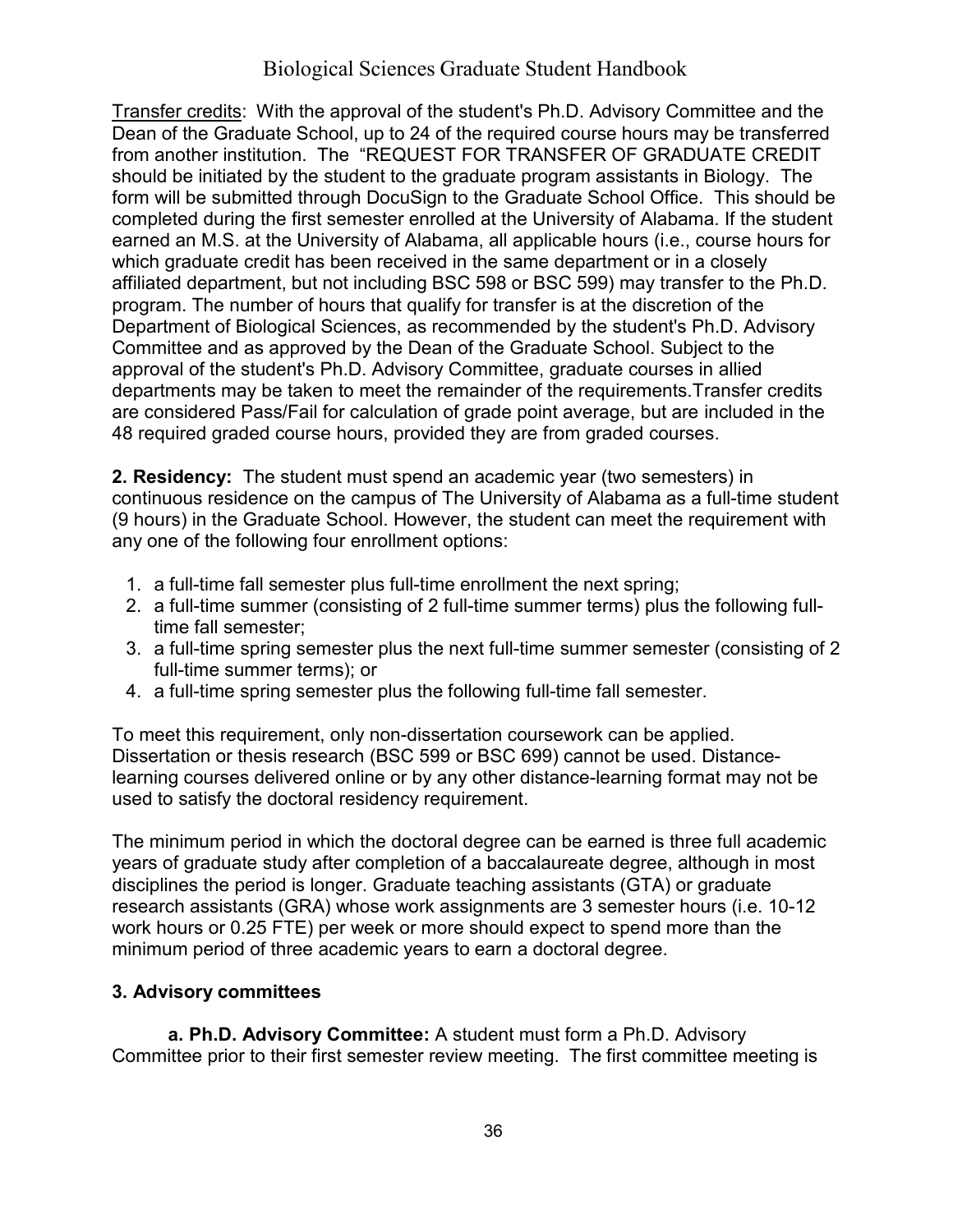to be held after completion of the first semester of studies (by January 31<sup>st</sup> for students entering in the fall semester and by June  $30<sup>th</sup>$  for students entering in the spring semester) to evaluate progress toward a degree. In subsequent years of study, the committee will meet prior to December  $15<sup>th</sup>$  to review progress during the previous academic year. It will also meet as needed to administer all qualifying and final examinations, and to examine and approve the dissertation.

The Ph.D. Advisory Committee must consist of at least five members. All members of a Ph.D. Advisory Committee must be members of the Graduate Faculty. The Ph.D. Advisory Committee may include one member from outside the student's major department and may be from another research institution. The Department Chair is a non-voting, *ex officio* member of all graduate student committees.

**b. Ph.D. Dissertation Committee:** Once a Ph.D. student has passed their preliminary examinations and been admitted to candidacy the advisory committee must include at least one member from outside the student's major department. This external member may be from another institution. This external Ph.D.Dissertation Committee member may replace an existing Ph.D. advisory committee member. However, the Ph.D. Dissertation Committee must consist of at least five members including the external member: All of who are voting members regarding the candidate's progress toward degree.

The student will complete the Ph.D. APPOINTMENT OR CHANGE OF COMMITTEE. The steps to complete this form is:

- 1. Go to the Graduate School website [\(graduate.ua.edu\)](http://graduate.ua.edu/)
- 2. Click on Current Students tab at the top of the page
- 3. Scroll down to the bottom of the page and clock Graduate Academic Activities
- 4. Once you click on this you will be directed to a Login with myBama Account.
- 5. This is where you will complete the form.

Nominations of outside members from other institutions require the nominee's CV, a letter of support explaining the need for affiliate graduate faculty status submitted by the student's major professor and a formal request for the temporary graduate faculty appointment from the Department Chair. Nominations should be submitted to the Graduate Program Office who will direct the form to the Department Chair, who will then relay the formal request to the Graduate School.

The Department Chair will remain a non-voting, *ex officio* member of all graduate student committees.

In accordance with Graduate School policy, this external committee member **must be nominated and in place within one year of the projected dissertation date.**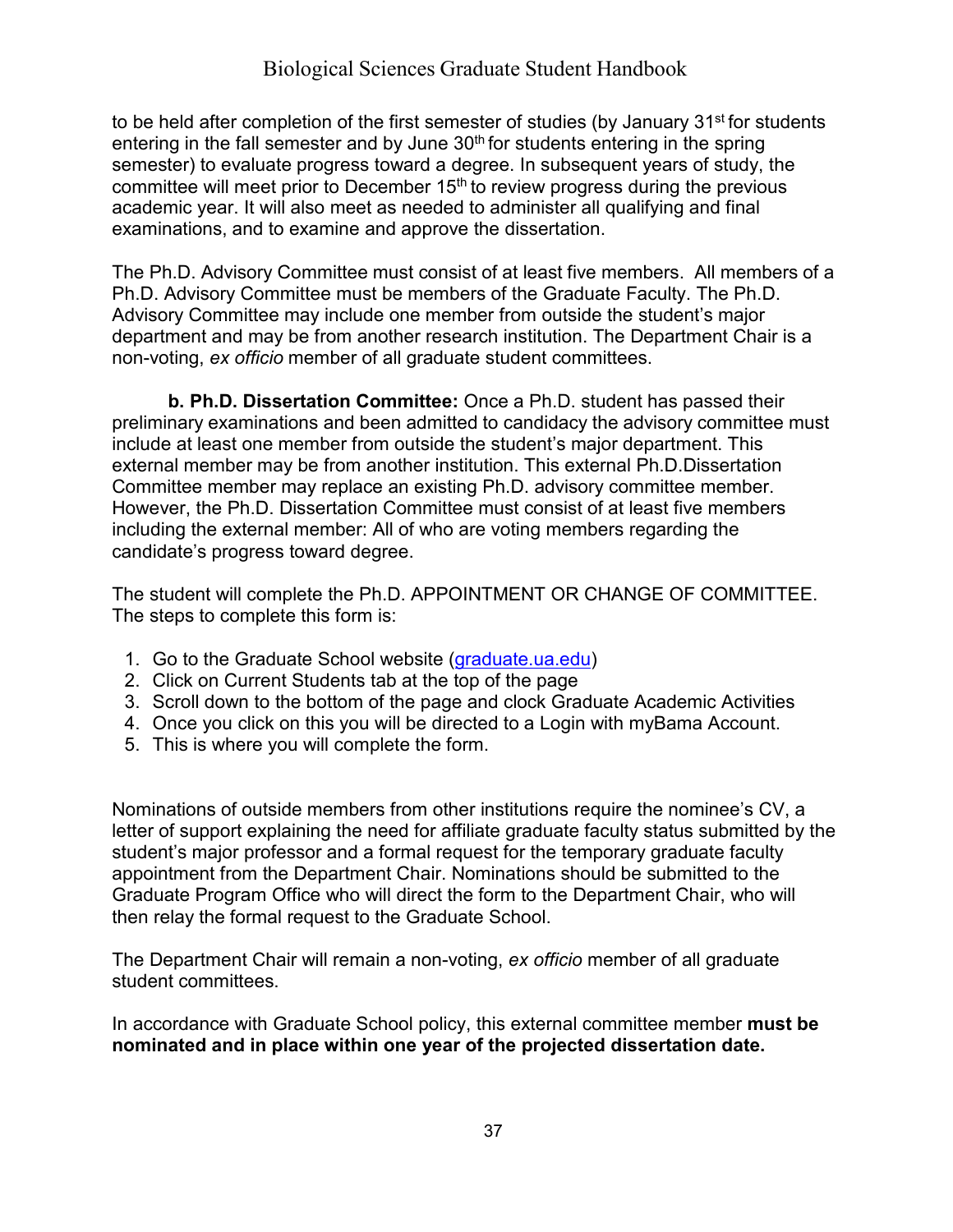**4. Degree Time Line:** Students must meet the following milestones by the times indicated in order to maintain the highest priority for financial assistance and achieve an acceptable evaluation score at annual performance review

| 2. | 1. Choose Ph.D. Mentor<br>Choose Ph.D. Advisory<br>Committee                                       | Complete prior to first semester review<br>Complete prior to first semester review                                                                                                                                                                                                            |
|----|----------------------------------------------------------------------------------------------------|-----------------------------------------------------------------------------------------------------------------------------------------------------------------------------------------------------------------------------------------------------------------------------------------------|
|    | 3. Plan of Study                                                                                   | Present to committee at 1 <sup>st</sup> annual evaluation (no<br>later than the semester during which the student<br>will complete 30 semester hours of UA and/or<br>transfer credit                                                                                                          |
|    | 4. First semester review                                                                           | After completing the first semester of studies (Jan.<br>31 for students entering in fall, June 30 for<br>students entering spring)                                                                                                                                                            |
| 5. | <b>Dissertation research</b><br>proposal                                                           | Present to committee for approval prior to or<br>during 2nd annual review                                                                                                                                                                                                                     |
| 8. | 6. Annual reviews<br>7. Preliminary exams<br><b>Establish PhD</b><br><b>Dissertation Committee</b> | Prior to December 15 <sup>th</sup> each year of study<br>Complete by end of fifth semester<br>Prior to one year before expected dissertation<br>date, establish one external committee member<br>and contact graduate program assistants to<br>initiate the Appointment or Change of Doctoral |
|    | 9. Take Dissertation credits<br>(BSC 699)                                                          | <b>Dissertation Committee Form</b><br>Beginning of sixth semester (but not before<br>completion of preliminary exams)                                                                                                                                                                         |
|    | 10. Apply for graduation                                                                           | No later than the first week of classes of the<br>intended semester of graduation                                                                                                                                                                                                             |
|    | 11. Submit Dissertation to<br>Committee                                                            | At least 2 weeks prior to Oral Defense                                                                                                                                                                                                                                                        |
|    | 12. Formal Departmental<br>Seminar and oral<br>defense                                             | Complete by end of the fourth or fifth year<br>(depending on highest degree upon entering<br>program)                                                                                                                                                                                         |
|    | 13. Submit Dissertation<br>(final form) to Grad<br>School                                          | Contact graduate program assistants to initiate<br>the Committee Acceptance Form for Electronic<br>Thesis or Dissertation through DocuSign.                                                                                                                                                   |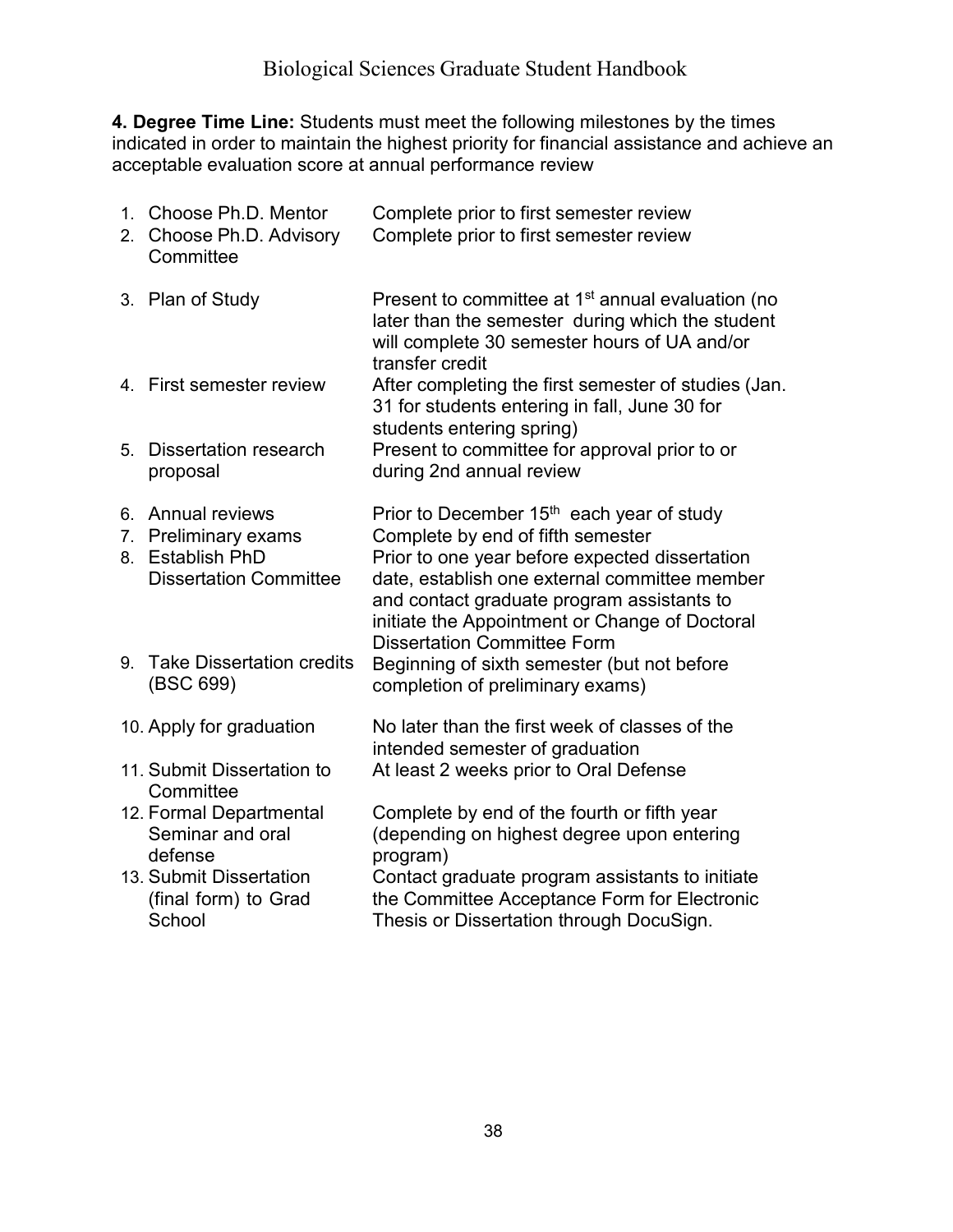Once the preliminary exam is completed, the **Continuous Dissertation Registration for Doctoral Students** requirement applies**.** Once a student has met the requirements for admission to candidacy, received approval for the dissertation research proposal, or initiated enrollment in 699 (dissertation research for a doctoral degree), the student must pursue completion of the dissertation without interruption by enrolling each fall and spring semester of the academic year for at least 3 hours of dissertation research. See the Graduate School Catalog for details.

In accordance with to Graduate School policy, all requirements for the doctoral degree must be completed within a period of seven years following admission to the doctoral program. Credits earned towards a M.S. degree may be applied to the doctoral degree if they were earned during the 6-year period prior to admission to the doctoral program. If a student fails to register for three consecutive years, the student must reapply for admission. A Ph.D. timeline checklist is available on the Department of Biological Sciences website [\(http://bsc.ua.edu/forms\)](http://bsc.ua.edu/forms)) Each student's checklist will be updated at each annual progress review and appended to the report submitted by the advisor to the Department Chair.

**5. Annual Progress Review:** Each graduate student will meet annually prior to December 15<sup>th</sup> with his/her Ph.D. Advisory Committee for the purpose of reviewing the student's progress toward a degree during the previous academic year. First year students must meet with their committee after completing the first semester of studies (by January 31<sup>st</sup> for students entering in the fall semester and by June  $30<sup>th</sup>$  for students entering in the spring semester). These evaluations are a part of the data used to establish priorities for assistantships. The student is expected to make a formal presentation to the committee during the annual meeting. This presentation shall include a description of progress made with respect to research and completion of other degree requirements. When the presentation has been completed, the student will be asked to leave the room and the committee shall then evaluate the student's progress. This evaluation will result in a "Pass", "Probationary pass", or "Fail". Guidelines for these rankings are given below:

- **Pass:** The graduate student is making satisfactory research progress commensurate with their time in the program, has maintained at least a 3.0 cumulative GPA, and has met other requirements of the program (e.g., formed a committee, presented a research proposal, etc.) in a timely manner.
- **Probationary Pass:** The graduate student has fallen behind schedule with respect to such requirements as formation of a committee, literature search and submission of a research proposal, scheduling and taking required examinations (for PhD students only), writing of the thesis or dissertation etc. (see degree timeline), or little or no research progress has been made since the last annual review. It may apply to a student receiving a grade lower than a B in a course during the previous year even though the (overall cumulative) GPA is 3.0 or higher. Committees awarding a Probationary Pass for students who have fallen behind schedule must provide a written rationale to the Graduate Committee and the Department Chair in the annual committee report, including clearly defined milestones or benchmarks the student must reach in order to bring their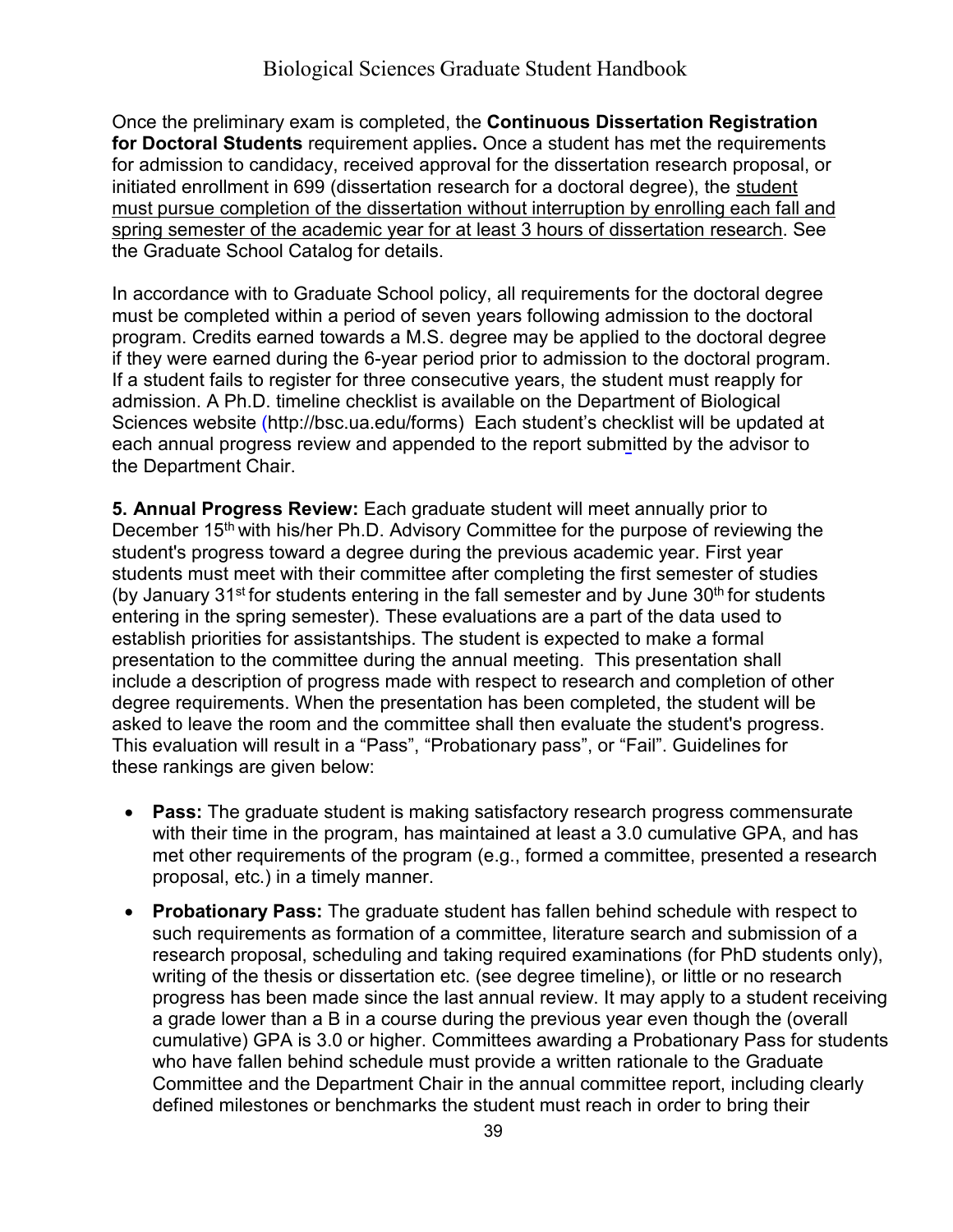#### Biological Sciences Graduate Student Handbook

performance up to standard. The student must submit a remediation plan to their committee members addressing the concerns of the committee, including procedures for how milestones and benchmarks will be met, as well as a timeline, within two weeks of notification of their Probationary Pass. This plan must be signed by the major advisor and two other members of the student's advisory committee, and presented for approval to the Graduate Program Director. Once approved, the remediation plan document will be placed in the student's file, and a copy given to the student. Furthermore, the graduate student must have a follow-up committee meeting within six months of the annual review to evaluate their progress on the remediation plan. At the conclusion of the six-month follow-up meeting, the student will be awarded either a Pass or a Fail.

• **Fail:** The graduate student's progress is unacceptable for reasons such as a cumulative GPA of less than 3.0 in all (both graduate and undergraduate) courses attempted, insufficient research progress, or not completing the degree within time limits without an acceptable/approved reason.

**Appeal of a dismissal decision**. If a decision was made to dismiss the student from the program, the student may make a formal appeal. This should be done according to the University of Alabama's University-wide Academic Grievance Procedures, described in the faculty handbook and available online at [https://facultyhandbook.ua.edu/.](https://facultyhandbook.ua.edu/)

.

GRADUATE STUDENTS RECEIVING A RANKING OF **"Fail"** FOR ANY ANNUAL REVIEW,OR TWO RANKINGS OF **"Probationary Pass"** FOR ANY TWO ANNUAL REVIEWS, WILL BE DISMISSED FROM THE BIOLOGICAL SCIENCES GRADUATE PROGRAM.

The major professor shall inform the student in writing of the committee's evaluation within 2 weeks of the meeting. A copy of this report shall be sent to the Department Chair, Graduate Directors and the student's committee members via https://biograd.as.ua.edu. *Since the committee evaluations are taken into consideration when assigning teaching assistantships and awarding research/travel funds, it is imperative that they be completed and submitted by January 10th of each year (March 1 or August 1 for first year students beginning in the fall or spring semesters respectively)*

Since the committee evaluations are taken into consideration when assigning teaching assistantships, it is imperative that they be completed and submitted to the Department Chair by January 10th of each year. It is the responsibility of the student and committee to see that this is done. Failure to complete evaluations by this date will result in the student not being considered for graduate teaching assistantships.

**6. Dissertation research proposal:** A formal research proposal is required. The proposal should be defended no later than the second annual progress review held in the fall semester of the student's third year in the Graduate Program. A new proposal will be required if the dissertation research changes significantly.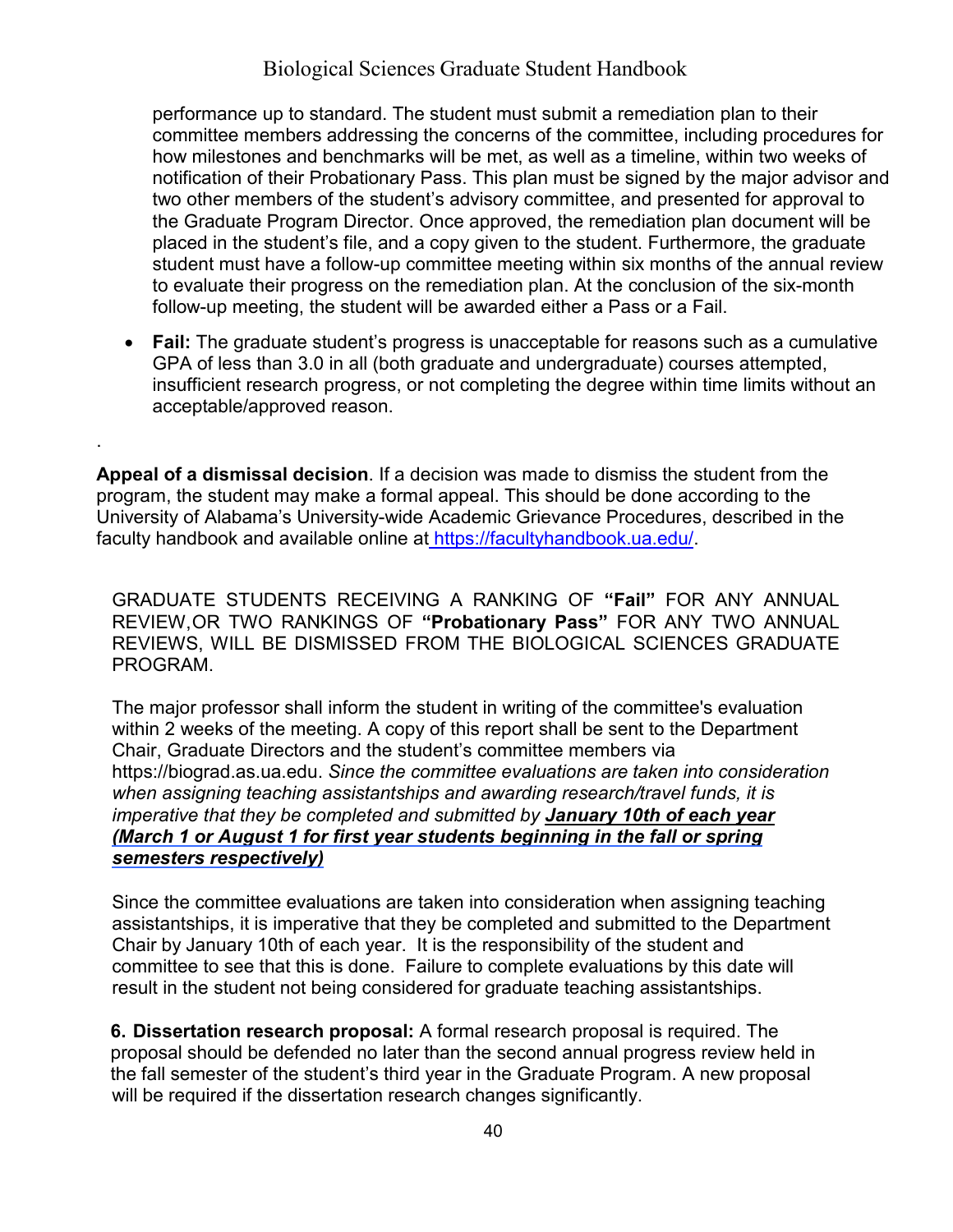#### Biological Sciences Graduate Student Handbook

This proposal should include:

1. A full but concise statement of the specific goals of the research.

2. A review of the relevant literature to place the proposed work in a solid theoretical context.

3. A discussion of the significance of the proposed research and how it addresses a novel question.

4. A description of the experimental design, including experimental methods, procedures, and methods used in analysis and interpretation of results.

5. Literature citations.

6. Budget.

**7. Preliminary Exams:** Ph.D. students must pass both a Written Preliminary Exam and an Oral Preliminary Exam before candidacy is granted. Both Preliminary Exams should be completed by end of the fifth semester in the Graduate Program.

**a. Written Preliminary Exam:** The department uses two forms of the written exam. The advisor must approve which exam the student will take.

**i. Option 1** – Traditional - The examination shall be arranged and administered by the major professor. Each member of the Ph.D. Advisory Committee shall contribute five questions. The outside member of the committee is encouraged but is not required to participate in the exam. However, if they do not, then the student's committee for the purpose of this exam must consist of at least 5 members from inside the department. The examination shall be administered over no more than 14 consecutive days with one day allowed for each set of questions. Each answer will be graded "Pass" or "Fail." Questions may involve intellectual synthesis as well as basic concepts. Each examiner will award grades without prior knowledge of the student's performance on other parts of the examination and report the results to the student's major professor within five days of the examination. The student must pass at least 19 of 25 questions, or 76% of the questions asked in cases of committees with more than five members.

**ii. Option 2 –** Proposal based - The examination shall be arranged and administered by the major professor. Each member of the Ph.D. Advisory Committee shall contribute to the review of the proposal. The outside member of the committee is encouraged but is not required to review the proposal. However, if they do not, then the student's committee for the purpose of this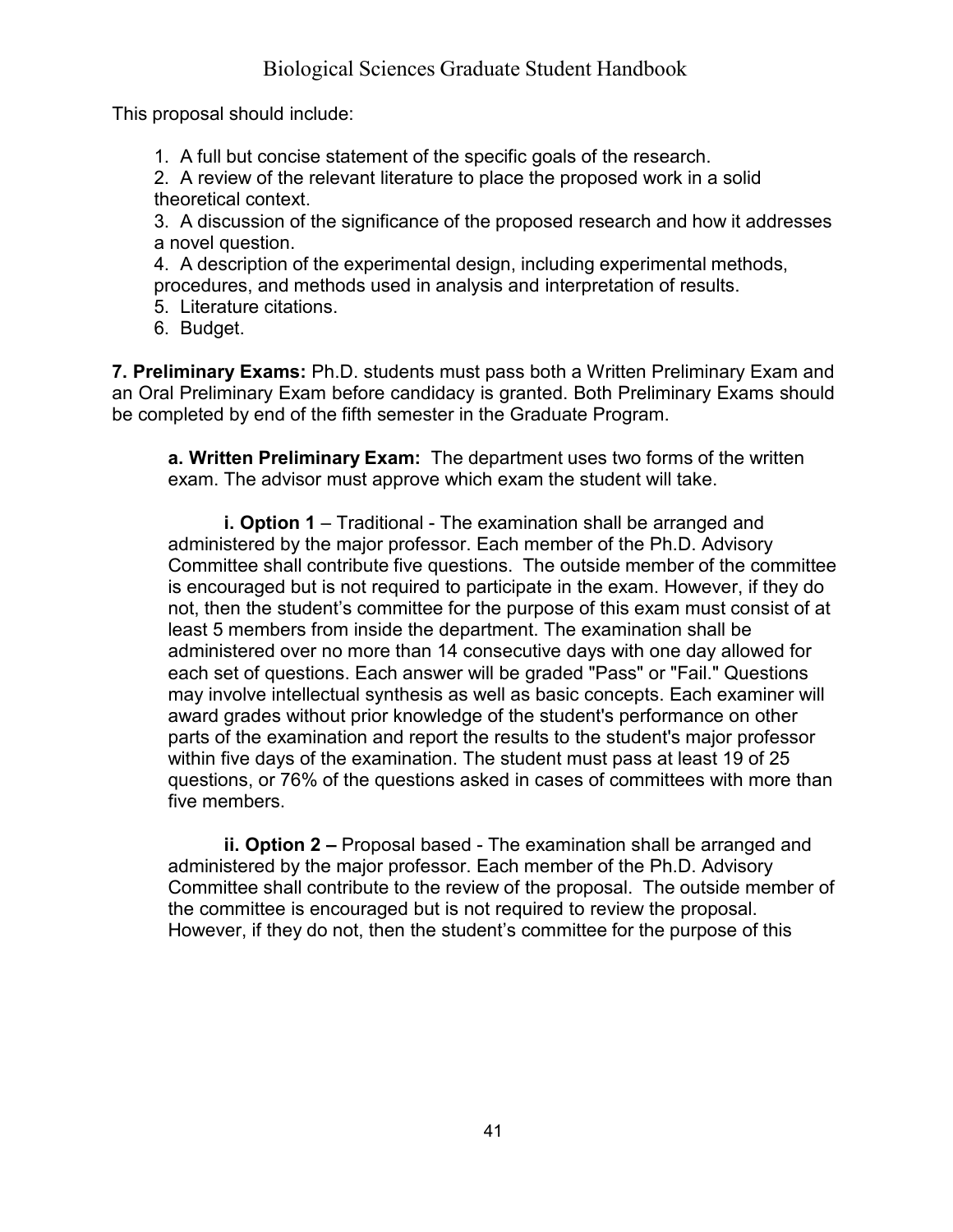exam must consist of at least 5 members from inside the department. Students will be expected to demonstrate the following:

1. The ability to identify a substantive proposal topic

2. The ability to formulate valid and testable hypotheses

3. The ability to identify the importance of and justification for the proposed research, by preparing a comprehensive review of related research literature and presenting the proposed project in that context 4. The ability to prepare a sound research plan that includes both appropriate techniques and approaches suitable for the testing of the hypotheses and alternative strategies and hypotheses.

The procedures for the proposal-based Written Preliminary Exam are:

- 1. Students should submit to their committees one or more topics, as required by their committees, with a one-paragraph justification of the topic. The committee will approve proposal topics prior to initiation of proposal preparation. If a submitted topic is not acceptable, the student will be asked to revise and resubmit topics.
- 2. The topics may be completely distinct from ongoing research in the student's lab, may build upon current or previous work in the lab, or may be related to the topic of the student's doctoral research, *as long as the proposed research demonstrates scientific independence and does not simply reproduce an experimental plan already proposed in the doctoral adviser's research grants or in the students dissertation research proposal.*
- 3. The term of the proposed research should be consistent with federal funding opportunities, contingent on committee approval.
- 4. The proposal should be written following the format of research proposals as described on page 62. Failure to comply with any formatting requirement will result in return of the proposal to the student. Corrected copies must be resubmitted one day later.
- 5. Students will have a maximum of two months to prepare the proposal after the committee's notification of topic selection.

Evaluation of the proposal will be based on the following considerations:

- 1. Scope of the proposal (10%). Is the research topic novel and important? Is the proposed project appropriate for the approved term (e.g. 3 years, 5 years)?
- 2. Background (30%). Is the literature survey comprehensive and appropriate? Does the literature survey identify a problem or series of problems that justifies the direction of the proposal?
- 3. Experimental plan (40%). Are there clearly stated hypotheses for each section, or at least clearly stated expectations of experimental outcomes? Are the proposed experiments appropriate tests of the hypotheses? Does the author have realistic expectations of the experimental methods? Are alternate hypotheses and experimental approaches proposed to cover the possibilities that: (i) the primary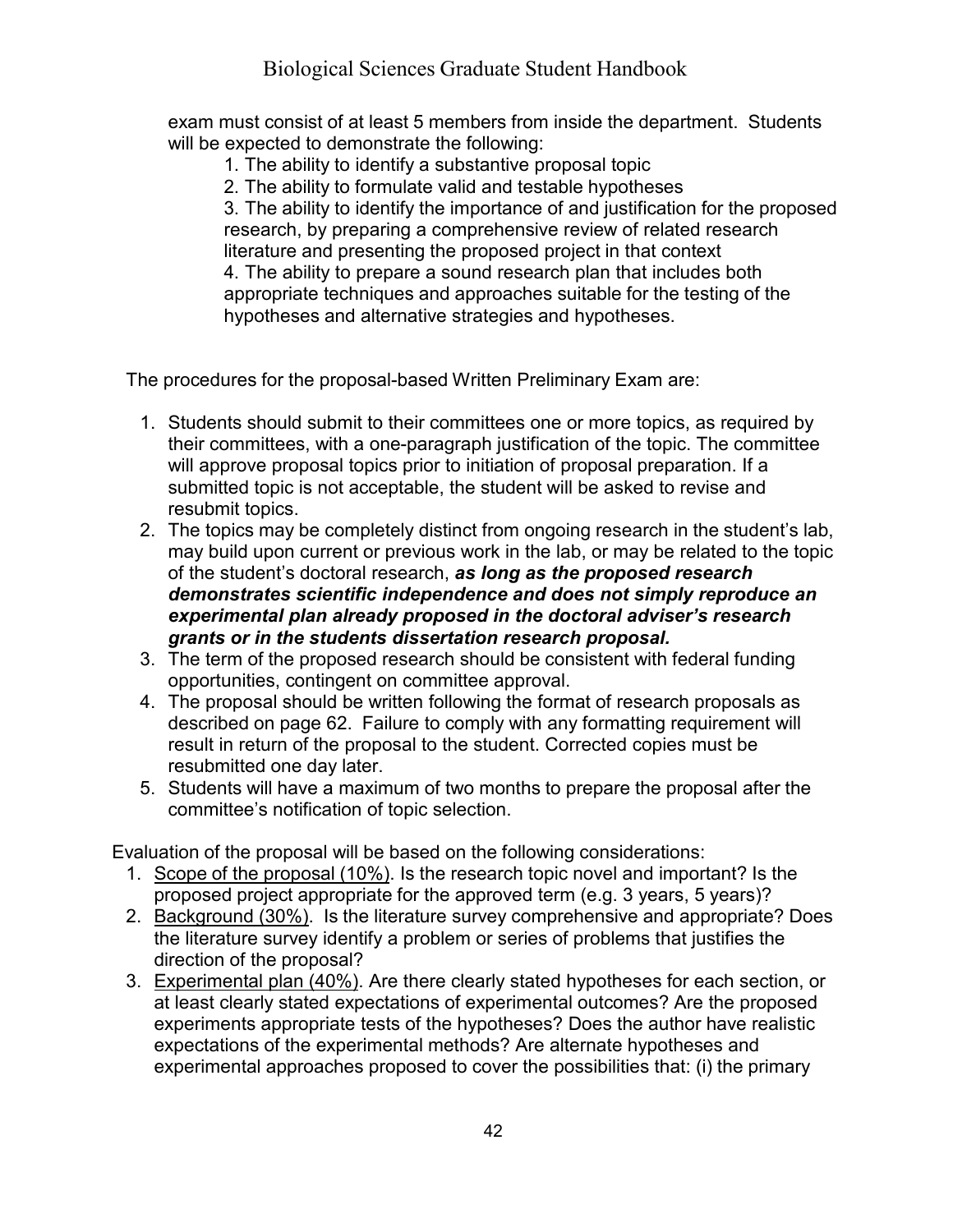approaches prove to be inappropriate, (ii) the primary approaches disprove the hypotheses?

4. Presentation (20%). Is the proposal well organized and clearly written?

Each of the above evaluation criteria will be assigned a score of 1-5 as follows: 1. Outstanding 2. Excellent 3. Good/Average 4.Fair 5. Poor

An *average weighted cumulative score* of no greater than 3.0 must be earned in order to pass the proposal-based written exam.

For the written examination (either option), the student must demonstrate proficiency in technical writing. Note that if an answer is not formulated in a technically acceptable writing format it may be marked as a fail.

The Advisory Committee is expected to notify the student of their preliminary written exam score within 30 days after submission of the exam to the committee. *The submitted exam must be graded by the Ph.D. Advisory Committee. It is against program policy to permit a student to revise the submitted exam in any fashion prior to grading it.* The final graded version of the written exam and a Biological Sciences Ph.D. Candidacy Exam Evaluation Form should be placed in the student's official departmental file.

A student who fails the traditional written exam will be allowed to retake the entire examination (i.e., five questions from each committee member) once. Any second attempt must be made within three months of notification of failure of the first attempt. A student who fails the proposal-based written exam will be allowed to revise the proposal once. The revision must be submitted to the Ph.D. advisory committee within two months of notification of failure of the first attempt.

#### **b. Oral Preliminary Exam:**

To qualify to take the Oral Preliminary Exam the student must have passed the Written Preliminary Exam. The Oral Preliminary Exam will follow the written portion by not more than two weeks from the date of notification of passing the Written Preliminary Examination. It is a comprehensive examination intended to determine the student's knowledge of basic principles of biological sciences, as well as specific knowledge of the student's research area. When a student has prepared a research proposal as their Written Preliminary Exam (Option 2), the student may be questioned on that proposal as well as on basic and specific information pertaining to their field of study. The student's entire Ph.D. Advisory Committee should attend the Oral Preliminary Exam and constitutes the voting committee regarding the passage or failure of the examination (virtual attendance is acceptable for outside members).

A student who fails the oral exam will be allowed to retake the examination once (within three months of the original exam) if they have not failed their written exam on the first attempt.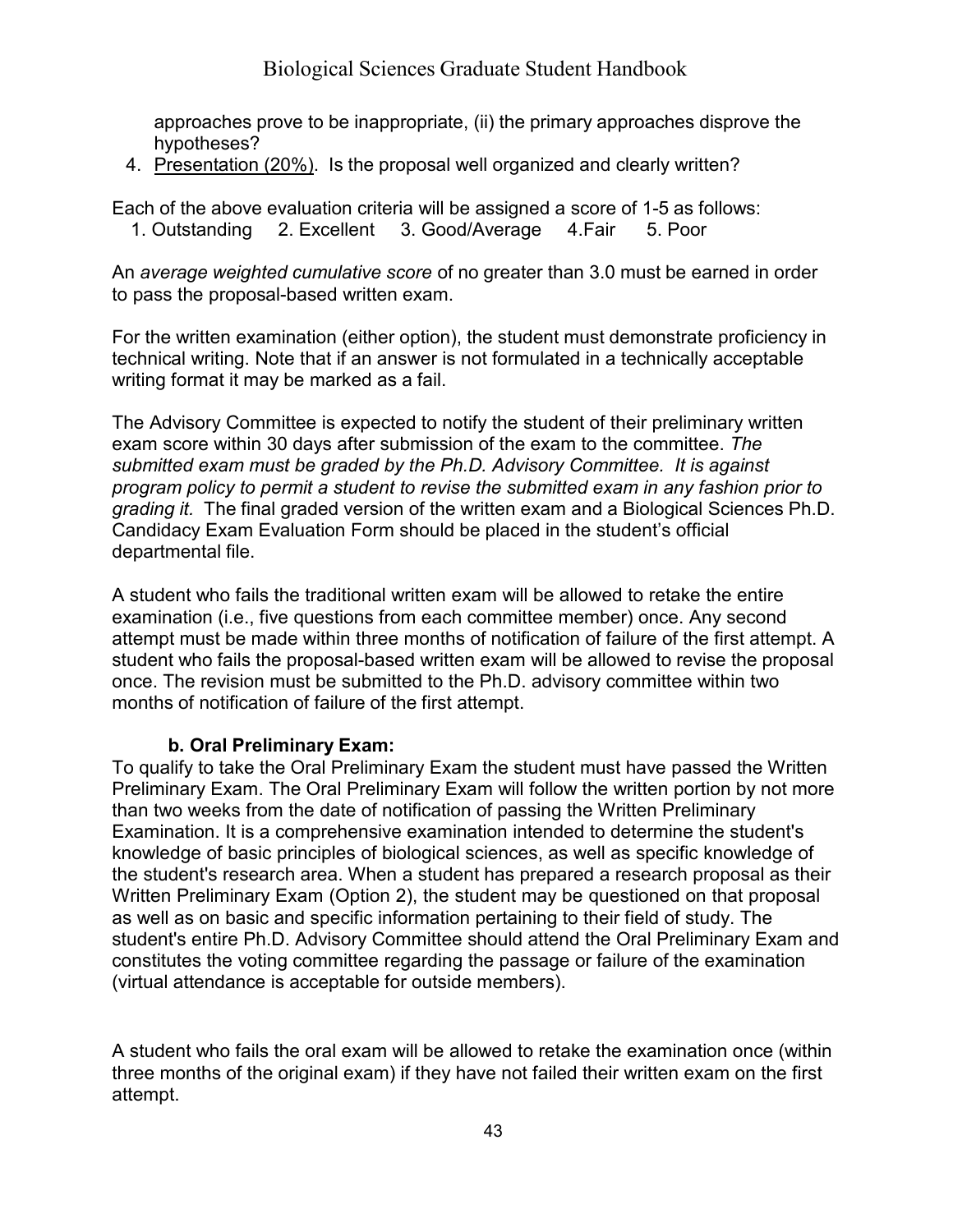**Any combination of 2 failed attempts at the written and/or oral examinations will lead to dismissal from the program. In other words, failing the written portion of the examination and subsequently failing the rewrite will lead to dismissal. Similarly, failing the oral component and the subsequent re-examination would lead to dismissal. Likewise, failing both initial attempts at written and oral examinations will lead to dismissal.**

The graduate student, the Department Chair, and the Dean of the Graduate School shall be notified by the major professor, in writing, of the results of the preliminary exam within a week after the exam is completed via the DOCTORAL QUALIFYING EXAMINATION. Upon successful completion of written and oral preliminary exams, initiate the form ADMISSION TO CANDIDACY FOR DOCTORAL DEGREE to the graduate program assistants in the main biology office. The student is now eligible to enroll in BSC 699 Research Related to Dissertation.

Upon successful admission to candidacy, doctoral students who are appointed as Graduate Teaching Assistants will receive an increase in their fall and spring stipends. For students who complete their exams (both written and oral) by March 15<sup>th</sup> the increase will take effect in the spring semester. For students who compete their exams (both written and oral) by October  $15<sup>th</sup>$ , the increase will take effect in the Fall semester.

**8. Research Expectations:** All Ph.D. students are expected to make a meaningful contribution to their chosen research area. Prior to their dissertation defense, all students in the Ph.D. program **must** submit for publication to a peer-reviewed journal at least one first-author manuscript containing data produced by the student during enrollment in the Ph.D. program. Proof of submission (e.g. confirmation e-mail from journal editor) must be submitted to the Graduate Program Office.

*Requests for exceptions to this policy must be endorsed by a student's Dissertation Committee and approved by the BSC Graduate Committee Chairs and Department Chair prior to the dissertation defense.*

**9. Formal Departmental Dissertation Seminar and Oral Examination (defense):** In addition to participation in the departmental research symposiums, a publicly announced final formal departmental dissertation seminar (or defense) of the student's research is required. The seminar is scheduled immediately preceding the final oral examination. All students are required to notify departmental office personnel of the date, time and room location of their formal dissertation a minimum of 14 days prior to the dissertation defense. A title and an abstract must be submitted to the departmental office at the time of dissertation notification so that a public announcementcan be made. In addition, a copy of the final draft of your dissertation must be made available in the departmental office for those wishing to review it. The dissertation copy will be kept at the front desk during the 2-week period. When you deliver your draft to the office, you will be required to enter it into a logbook, which will be kept in the office. Failure to meet any of these requirements will result in a delay of the dissertation defense.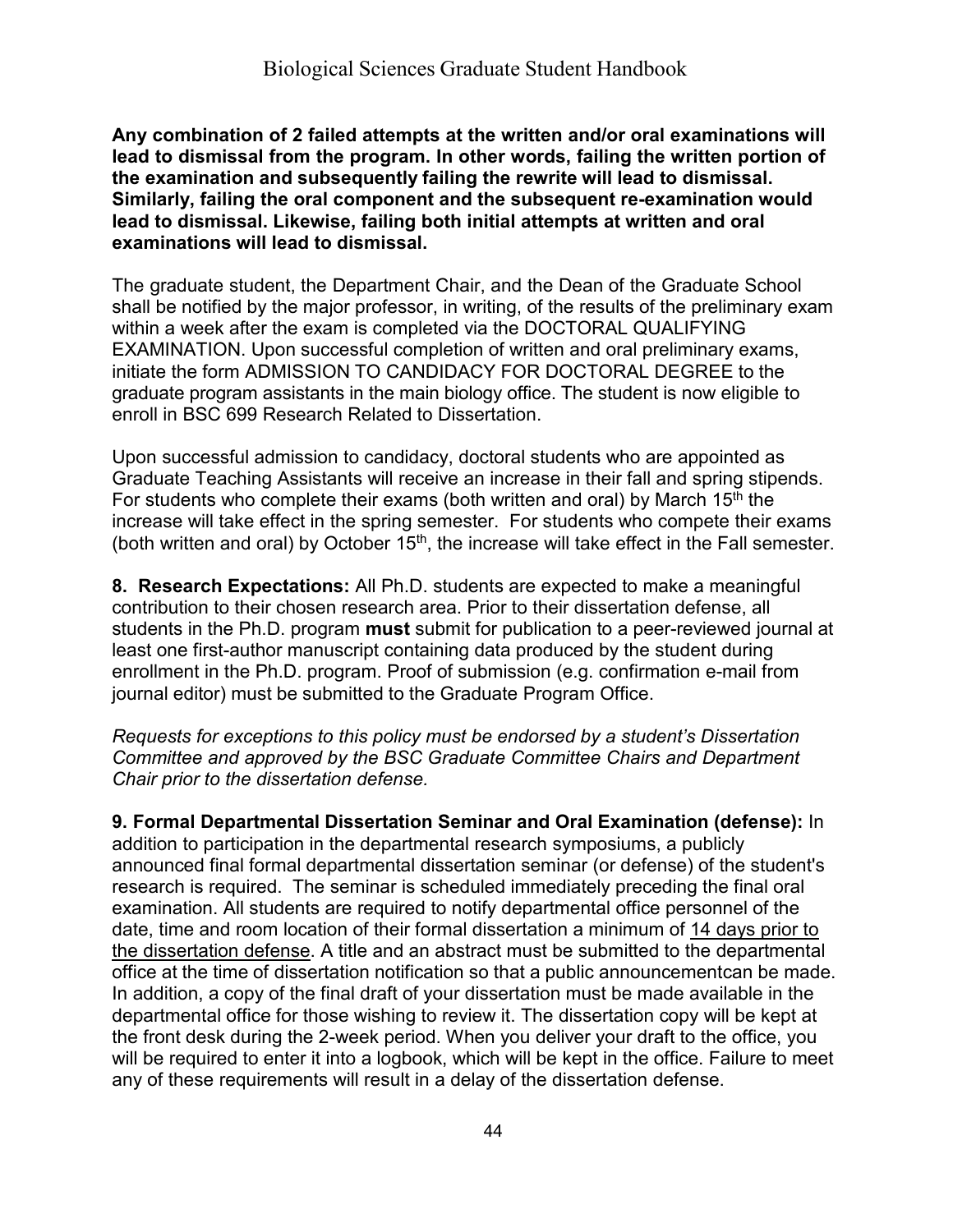All students must pass a final oral examination related to their dissertation. Final oral examination questions may also include other subjects beyond the student's research that the Ph.D. Advisory Committee or other faculty deem relevant. Final oral examinations for the Ph.D. must be taken not less than six weeks prior to the proposed graduation date. The outside member of the student's committee must attend and participate in the final defense; this may be a virtual presence if the member can see and hear the presentation and actively participate in questioning of the candidate. All departmental faculty have the right to attend the oral defense, and have the right to ask questions of the student that are relevant to the goals of the examination. Only faculty on the student's committee may vote on whether the student has passed or failed the examination.

Upon successful defense of the dissertation the PhD FINAL DEFENSE FORM must be initiated through DocuSign by the graduate program assistants in the graduate program office.

Each candidate for a doctoral degree must apply for graduation through the Office of the Graduate School no later than the registration period for the semester or the first session of the summer term in which requirements for the degree are to be completed. The Application for Degree can be accessed via your myBama portal..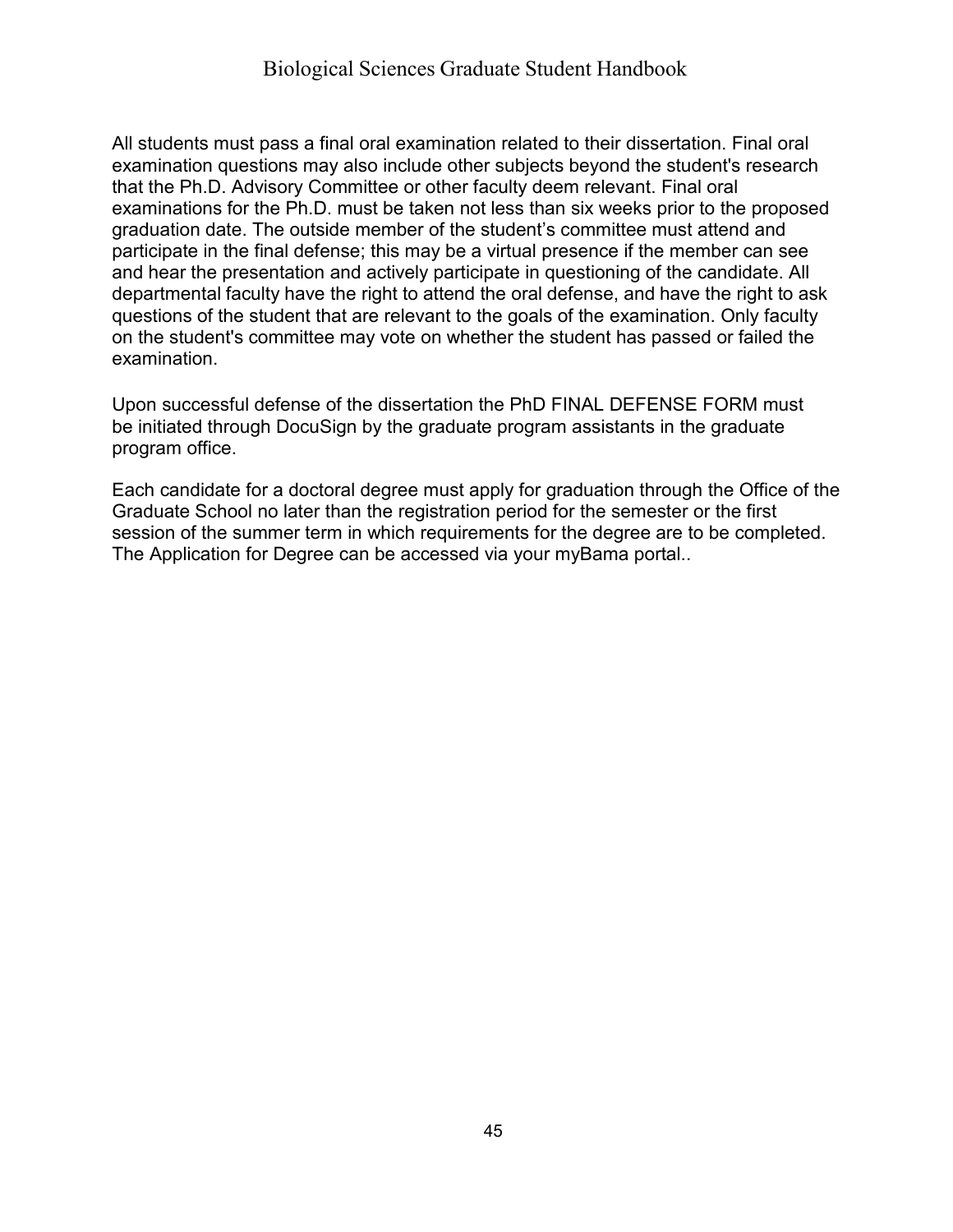#### **CHANGING PROGRAMS**

#### <span id="page-45-0"></span>*Conditional M.S. to M.S. and Conditional Ph.D. to Ph.D.*

All students admitted conditionally to the Biological Sciences Graduate Program must maintain a 3.0 GPA for the first 12 hours of courses (both undergraduate and graduate) taken as a student in the Department of Biological Sciences at The University of Alabama. All hours taken in the semester in which the student reaches 12 hours will be considered even if the total exceeds 12 hours. In addition, the student must maintain a 3.0 GPA in the first 12 hours of graduate courses. Failure to meet either of these requirements will result in Academic Suspension (dismissal) from the program. When a student satisfies both of these conditions, the student is then given the status of a regularly admitted student.

#### *M.S. to Ph.D.*

Students may apply to enter the Ph.D. program while currently enrolled in the M.S. program without completing the M.S. if: 1) they entered under a regular admission; 2) they are in good standing; and 3) their current (or an alternative) major professor supports their application. Students must complete an online expedited Master's to Doctoral Program application form via the Graduate School website [\(https://graduate.ua.edu/prospective-students/apply-now/\). T](https://graduate.ua.edu/prospective-students/apply-now/).)he application must includeat least three letters of recommendation from among the faculty of the Department of Biological Sciences and a brief statement concerning the proposed doctoral research. The student's academic record will be reviewed. Additional pertinent information, suchas papers presented, meetings attended, and manuscripts submitted, in press, or published, should be included in the application. Students in the Accelerated Masters Program cannot enter into the Ph.D. program without completing the M.S.

#### *Conditional M.S. to Ph.D.*

All students that are conditionally admitted to the M.S. program are required to complete a M.S. Degree (either Plan I or II) prior to applying to enter the Ph.D. program. Requests for exceptions to this policy must be endorsed by a student's Supervisory Committee and approved by the BSC Graduate Committee and Department Chair.

#### *Plan II M.S. for Students Unable to Fulfill Requirements for the Ph.D. Degree:*

Students in good standing who do not pass the Ph.D. preliminary exam after two attempts, are dismissed from a laboratory by their advisor and cannot identify a new advisor, or decide to leave the Ph.D. Program after passing the preliminary exam but prior to completing the Ph.D. dissertation can apply for a Plan II M.S. degree after (1) submitting a written report detailing their research experience, (2) presenting a formal departmental seminar on their research, and (3) passing a final M.S.-level oral exam.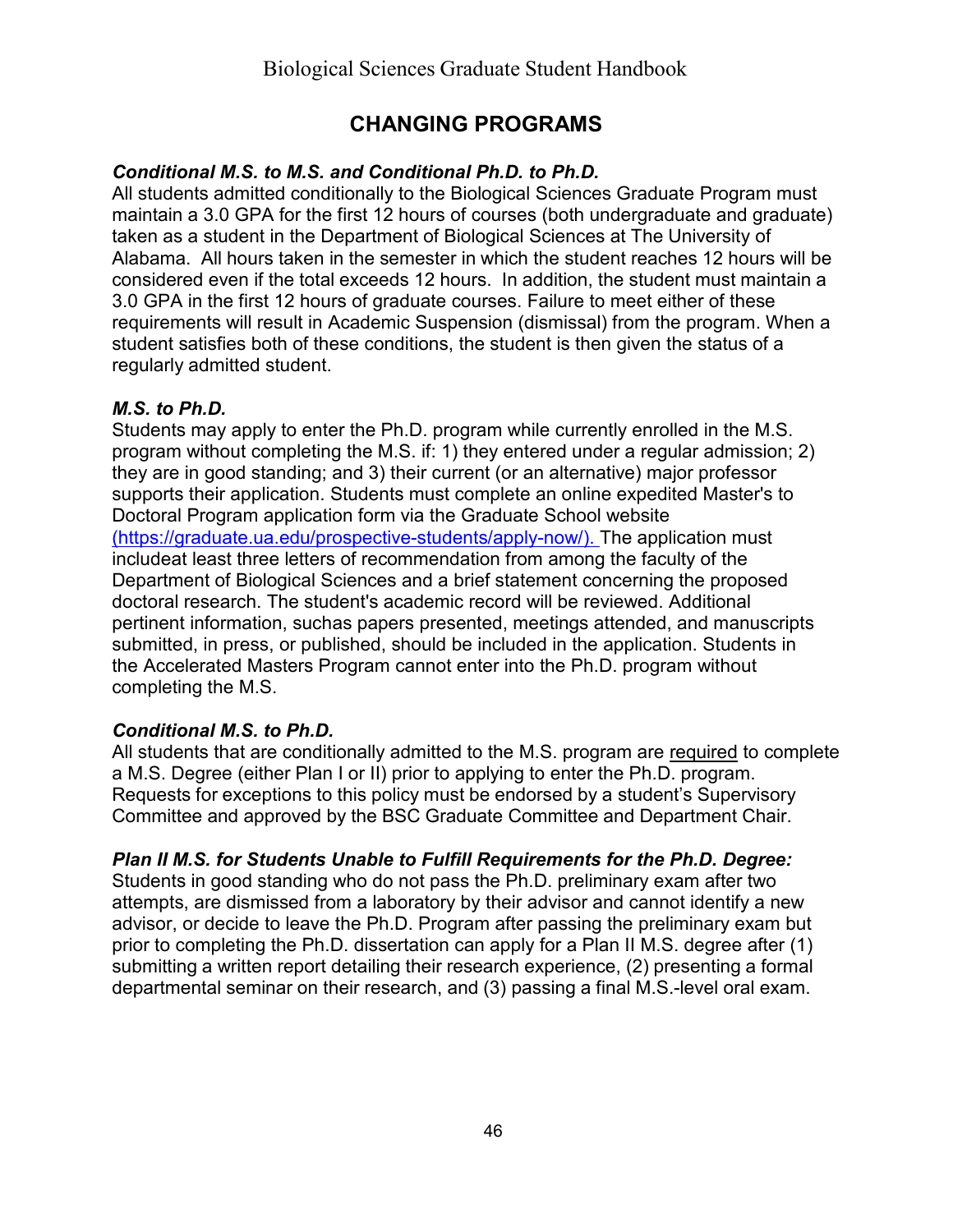#### **Master's en-route to Ph.D.**

A doctoral student earning a Master's degree en-route to the Doctoral degree will need to submit an application to the Master's program through Slate (go to graduate.ua.edu and.click on "apply now". This will be a very quick process (no application fee, no need for letters of recommendation, no transcripts).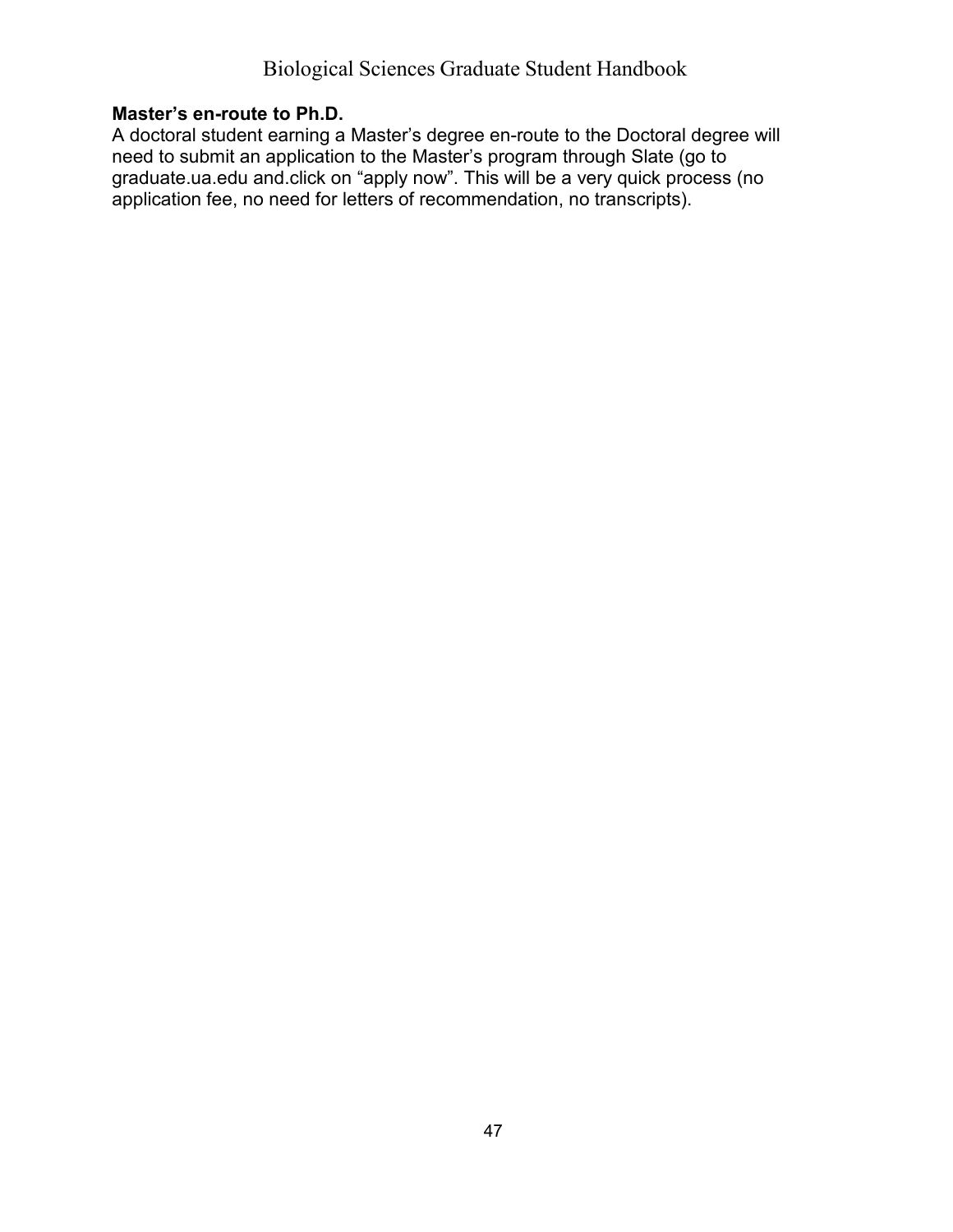#### **CHOOSING A RESEARCH MENTOR AND LABORATORY**

#### <span id="page-47-0"></span>*Prior to admission*

Most successful applicants will contact potential mentors during the application process. The departmental website (see https://bsc.ua.edu/classification/faculty-and-instructors) lists faculty and provides a link to individual pages that describe their research interests.

#### *Changing research mentors*

It is recognized that, on occasion, a student may need to change research mentors. This change may be either student or faculty mentor initiated. Students are advised that a change of mentor can cause significant delay in their progress toward a degree.

**a. Student Initiated:** Students wishing to change research mentors should complete the following steps:

- 1. Speak to Graduate Program Director or Departmental Chair.
- 2. Contact other potential advisors.
- 3. Choose new advisor by mutual consent of student and new advisor.

4. Inform the Department Chair, Graduate Program Director, and old and new research mentors.

5. Choose a new committee (within 30 days) and contact the graduate program assistants to initiate the DocuSign APPOINTMENT OR CHANGE OF MASTER'S THESIS COMMITTEE form or the APPOINTMENT OR CHANGE OF DOCTORAL DISSERTATION COMMITTEE

**b. Advisor Initiated:** Faculty mentors may dismiss a graduate student from their lab by completing the following steps:

- 1. Document the problem with the student and the changes requested of the student. Meet with the student to discuss the problem and present the student with the requested changes. If the student fails to perform the requested changes, repeat the documentation and meeting. If the student again fails to perform the requested changes, the faculty mentor may initiate the dismissal procedure.
- 2. Send the above documentation to the Graduate Program Directors and the Departmental Chair.
- 3. Meet with the student and, if appropriate, the Graduate Program Director or Departmental Chair to inform the student of his/her dismissal.
- 4. The student should contact other potential research mentors.
- 5. The student should choose a new research mentor by mutual consent of the student and the new faculty mentor.
- 6. The student should inform the Graduate Program Director or the Departmental Chair of the new faculty advisor. The Graduate Program Director or Departmental Chair will then officially inform all involved parties (the Departmental Chair, the previous faculty mentor, and the new faculty mentor) of the change.
- 7. Within 30 days of the official change in mentor, the student and the new faculty mentor should choose a new graduate advisory committee and file the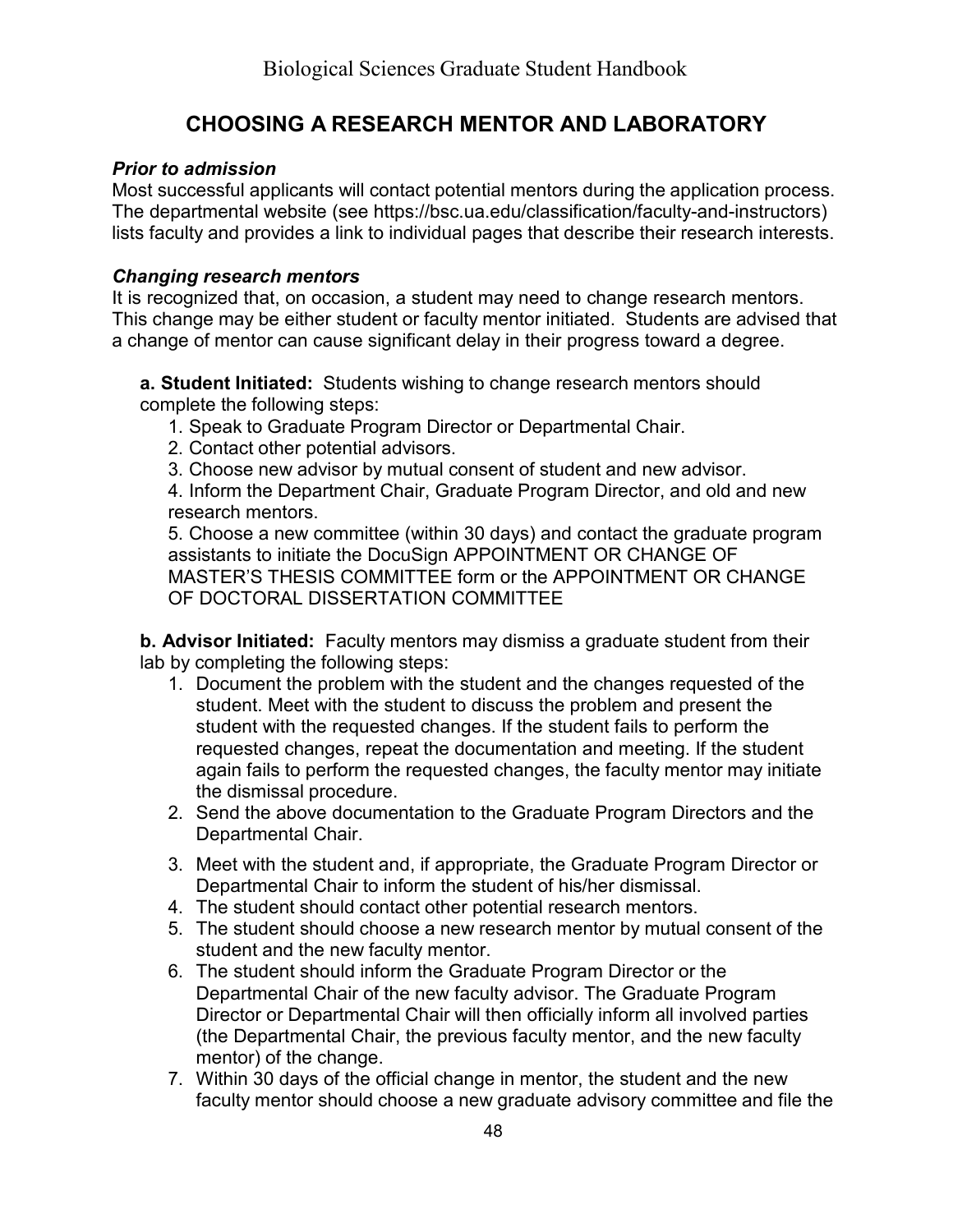Biological Sciences Graduate Student Handbook

APPOINTMENT OR CHANGE OF MASTER'S THESIS COMMITTEE form. . Go to the Graduate School website [\(graduate.ua.edu\)](http://graduate.ua.edu/) Click Current Student tab at the top of the page Scroll down to the bottom of the page and click Graduate Academic Activities Once you click on this you will be directed to a login with your mybama account This is where you will complete the form.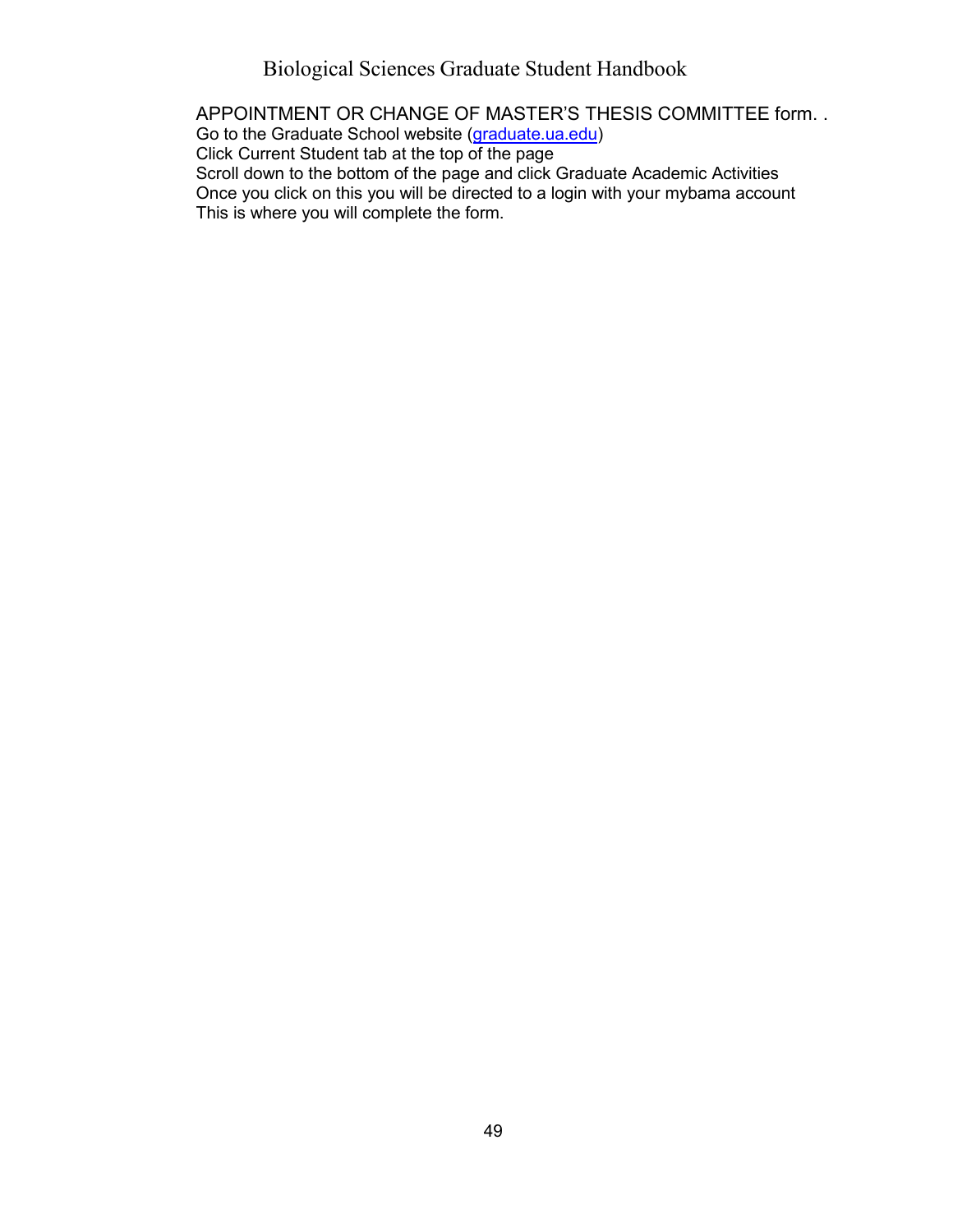#### **FINANCIAL ASSISTANCE**

<span id="page-49-0"></span>The Department endeavors to maintain funding for all graduate students admitted with an offer of a fellowship or assistantship, although the length of time of this commitment is limited. The total time period of this support depends on the previous degree(s) earned and the degree sought. These are: Entering M.S. student – 2 years, Entering Ph.D. student with a M.S. degree – 4 years, Entering Ph.D. student with a Bachelor's degree – 5 years. Support can be through fellowships, teaching assistantships, research assistantships or any combination thereof.

The Graduate School's website: [\(https://graduate.ua.edu/students/financial-support/\)](https://graduate.ua.edu/students/financial-support/) has assistance available to current graduate students. The Graduate Committee nominates incoming students for many of the available awards (e.g. Graduate Council Fellowships, NAA License Tag Graduate Fellowship, McNair Graduate Fellowships) while the Awards Committee nominates current students for other available awards (e.g. Research and Creative Activity Graduate Council Fellowships). The Department Chair awards Graduate Teaching Assistantships (GTAs). The priorities for awarding GTAs are:

- 1. Staffing laboratory sections that require special skills or knowledge
- 2. Current students in good standing
- 3. Incoming students (faculty status and equity among faculty influences priority among this pool of students)
- 4. Current students that have exceeded their specific total period of support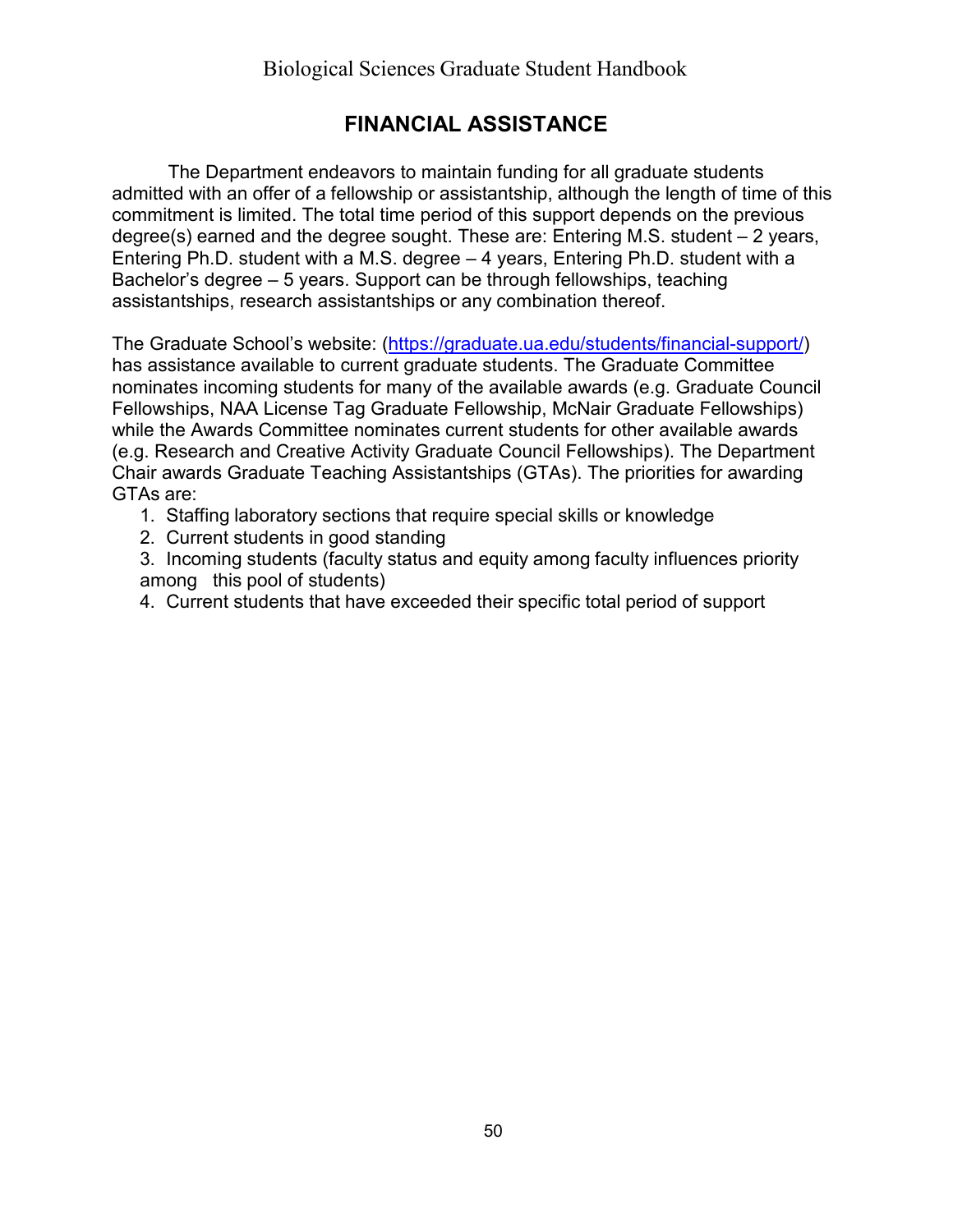Biological Sciences Graduate Student Handbook

\*ALL graduate forms must be initiated through the Graduate Program Office in SEC 1325.

Students should keep track of documentation on UA Box.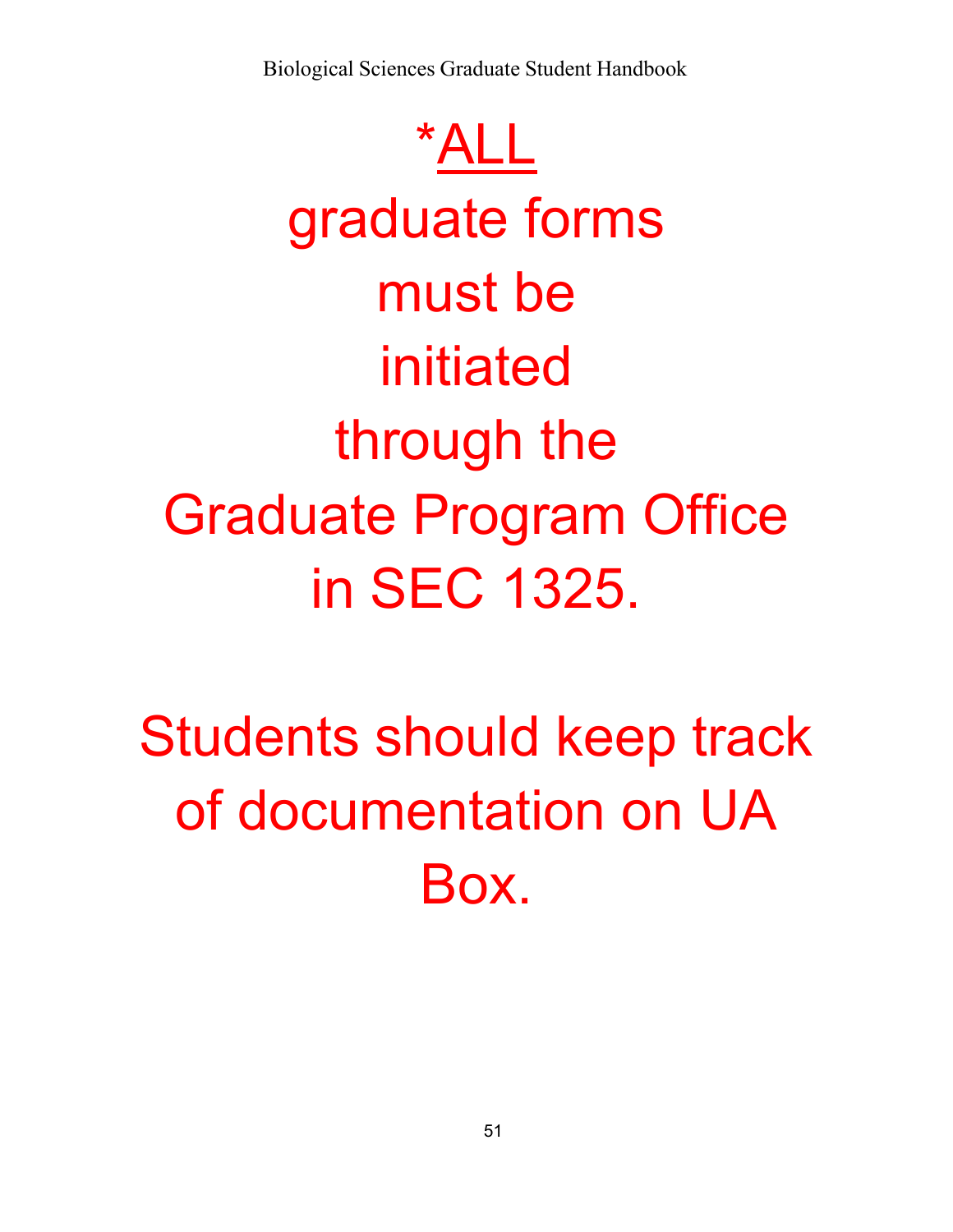## **GRADUATE STUDENT FORMS**

These Graduate School student forms are now available for processing with automatic electronic signatures using the University's DocuSign process. Three are still in process and should be available soon, these are shown with status "COMING SOON". Please continue to use the PDF versions for these remaining forms.

If for any reason, you find that one of the forms below does not work correctly, please contact Beth Yarbrough at [beth.yarbrough@ua.edu.](mailto:beth.yarbrough@ua.edu)

## Master's Students

- Appointment/Change of Master's Thesis Committee COMING SOON
- [Master's Exam Form](https://na2.docusign.net/Member/PowerFormSigning.aspx?PowerFormId=a4d8cea6-ba64-44d4-80b5-f3c05a341a11&env=na2&acct=046ae80d-7495-4a39-a960-9a4b16ff5c0f&v=2)
- [Master's Capstone Project Form](https://na2.docusign.net/Member/PowerFormSigning.aspx?PowerFormId=6b4144f6-5898-4470-ad22-1165f159dd3c&env=na2&acct=046ae80d-7495-4a39-a960-9a4b16ff5c0f&v=2)
- [Thesis Final Defense Form](https://na2.docusign.net/Member/PowerFormSigning.aspx?PowerFormId=d234c6ad-53ab-4e50-a655-48e37815a51b&env=na2&acct=046ae80d-7495-4a39-a960-9a4b16ff5c0f&v=2)
- [Committee Acceptance Form for Electronic Thesis \(See Instructions Below\)](https://na2.docusign.net/Member/PowerFormSigning.aspx?PowerFormId=973f96b9-e7f7-4d2e-9ec2-03e0f3176f04&env=na2&acct=046ae80d-7495-4a39-a960-9a4b16ff5c0f&v=2)

## Educational Specialist Students

- [Admission to Candidacy for the Ed.S. Degree](https://na2.docusign.net/Member/PowerFormSigning.aspx?PowerFormId=cb44b2f0-d176-4978-aeb4-17afe33d1799&env=na2&acct=046ae80d-7495-4a39-a960-9a4b16ff5c0f&v=2)
- [Ed.S. Exam Form](https://na2.docusign.net/Member/PowerFormSigning.aspx?PowerFormId=99445df5-9d89-4968-bb71-24fa36063660&env=na2&acct=046ae80d-7495-4a39-a960-9a4b16ff5c0f&v=2)

## Doctoral Students

- Appointment/Change of Doctoral Dissertation Committee COMING SOON
- [Outline of Ph.D. Program \(Plan of Study\)](https://na2.docusign.net/Member/PowerFormSigning.aspx?PowerFormId=8066ab5a-0cf5-4ab8-9db1-b54a21d9ac5e&env=na2&acct=046ae80d-7495-4a39-a960-9a4b16ff5c0f&v=2)
- [Outline of D.M.A. Program \(Plan of Study\)](https://na2.docusign.net/Member/PowerFormSigning.aspx?PowerFormId=4b8f93ef-8da8-4ffb-bd05-f294101e5aad&env=na2&acct=046ae80d-7495-4a39-a960-9a4b16ff5c0f&v=2)
- [Doctoral Admission](https://na2.docusign.net/Member/PowerFormSigning.aspx?PowerFormId=bf53e859-c6b9-4c41-befc-85e4df439ddf&env=na2&acct=046ae80d-7495-4a39-a960-9a4b16ff5c0f&v=2) to Candidacy Form
- [DNP Admission to Candidacy Form](https://na2.docusign.net/Member/PowerFormSigning.aspx?PowerFormId=8b0c4ac9-02d0-4e63-af2f-b69dbaf167b8&env=na2&acct=046ae80d-7495-4a39-a960-9a4b16ff5c0f&v=2)
- [Doctoral Qualifying Exam Form](https://na2.docusign.net/Member/PowerFormSigning.aspx?PowerFormId=8115f225-56fb-4bce-a704-9624d46a9eb7&env=na2&acct=046ae80d-7495-4a39-a960-9a4b16ff5c0f&v=2)
- [Doctoral Final Defense Form](https://na2.docusign.net/Member/PowerFormSigning.aspx?PowerFormId=7495ea1b-4905-4efa-831f-0138a1cea9c7&env=na2&acct=046ae80d-7495-4a39-a960-9a4b16ff5c0f&v=2)
- [Committee Acceptance Form for Electronic Dissertation](https://na2.docusign.net/Member/PowerFormSigning.aspx?PowerFormId=7a2e7e4f-6f31-4b53-95d7-41fc7303ab44&env=na2&acct=046ae80d-7495-4a39-a960-9a4b16ff5c0f&v=2) (See Instructions Below)

## **Miscellaneous**

- [Foreign Language Exam Form](https://na2.docusign.net/Member/PowerFormSigning.aspx?PowerFormId=f1557c3b-ea78-4ada-a82f-03351001e611&env=na2&acct=046ae80d-7495-4a39-a960-9a4b16ff5c0f&v=2)
- [Request for Transfer of Graduate Credit](https://na2.docusign.net/Member/PowerFormSigning.aspx?PowerFormId=3729e12f-8a5f-4d13-b9f9-fb878bccde51&env=na2&acct=046ae80d-7495-4a39-a960-9a4b16ff5c0f&v=2)
- [Transfer Credit Evaluation Form](https://na2.docusign.net/Member/PowerFormSigning.aspx?PowerFormId=6dcf2b7a-d394-4363-8f8d-c994f44186f0&env=na2&acct=046ae80d-7495-4a39-a960-9a4b16ff5c0f&v=2)
- [Field-Related Employment Since Earning Master's Degree](https://na2.docusign.net/Member/PowerFormSigning.aspx?PowerFormId=6c6423c0-a782-42f0-81a8-d40fa158cf7a&env=na2&acct=046ae80d-7495-4a39-a960-9a4b16ff5c0f&v=2)
- [Courses Drop/Add Form](https://na2.docusign.net/Member/PowerFormSigning.aspx?PowerFormId=222dce78-b070-4a24-ab6f-23089ddffd86&env=na2&acct=046ae80d-7495-4a39-a960-9a4b16ff5c0f&v=2)
- [Approval of 400-Level Course Work for Master's Credit](https://na2.docusign.net/Member/PowerFormSigning.aspx?PowerFormId=86675d1c-2689-4a74-b11c-a38f735b447e&env=na2&acct=046ae80d-7495-4a39-a960-9a4b16ff5c0f&v=2)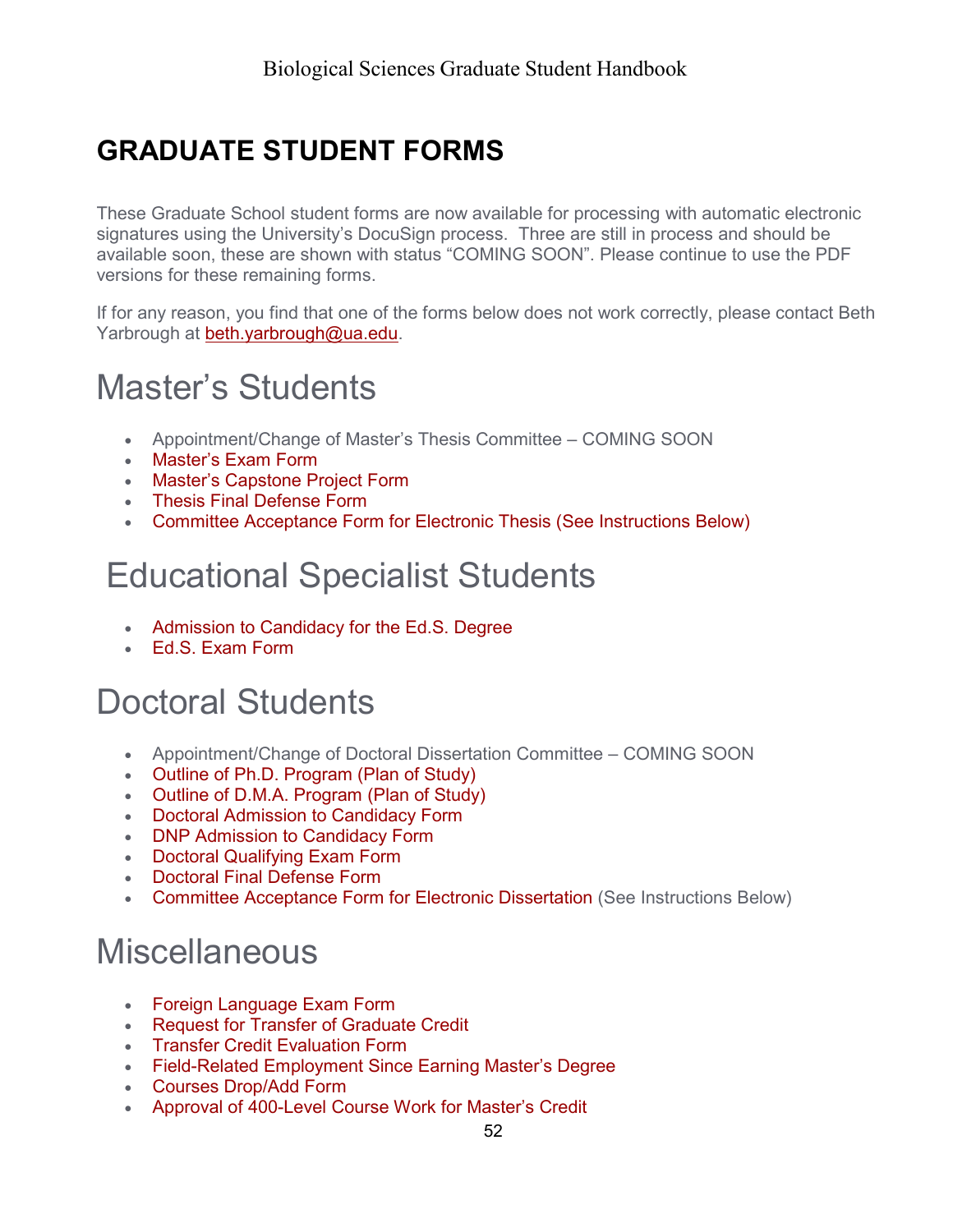- [Course Override Form](https://na2.docusign.net/Member/PowerFormSigning.aspx?PowerFormId=eca1cf9b-5118-4389-b6cd-6877e30f6060&env=na2&acct=046ae80d-7495-4a39-a960-9a4b16ff5c0f&v=2)
- [Maximum Hours Override Form](https://na2.docusign.net/Member/PowerFormSigning.aspx?PowerFormId=b639df08-9e97-4bb7-97a1-b787ff0227e5&env=na2&acct=046ae80d-7495-4a39-a960-9a4b16ff5c0f&v=2)
- [Level Override Form](https://na2.docusign.net/Member/PowerFormSigning.aspx?PowerFormId=31f8c5f0-a84d-41d9-ab89-a965e4c3e7ca&env=na2&acct=046ae80d-7495-4a39-a960-9a4b16ff5c0f&v=2)
- [Reinstatement Request Form](https://na2.docusign.net/Member/PowerFormSigning.aspx?PowerFormId=d079a49e-fc5f-407e-b2b2-9df2197019a6&env=na2&acct=046ae80d-7495-4a39-a960-9a4b16ff5c0f&v=2)

## **Other**

- [Memorandum of Appointment Form –](https://na2.docusign.net/Member/PowerFormSigning.aspx?PowerFormId=cc4168e3-7867-46b8-ac90-9e747e120f9c&env=na2&acct=046ae80d-7495-4a39-a960-9a4b16ff5c0f&v=2) Contracts & Grants
- [Memorandum of Appointment Form –](https://na2.docusign.net/Member/PowerFormSigning.aspx?PowerFormId=a3a240fa-808a-48ae-9c40-20c9b0acd70c&env=na2&acct=046ae80d-7495-4a39-a960-9a4b16ff5c0f&v=2) Regular

## Committee Acceptance Form (CAF) Instructions

#### **PROCESSING AND SUBMISSION FOR SIGNATURES**

#### **General**

The Graduate School now requires submission of all Committee Acceptance Forms (CAF) using UA's own online secure DocuSign System. This uses a combination of formal protocols and online systems to process and record all signatures via email.

This new submission process supersedes all previous notices and instructions regarding the processing of the CAF. *If you have already submitted your form with your committee members' names and email addresses to the Graduate School under previous instructions you do NOT need to resubmit again.*

#### **Initiating the Form**

The student should contact the department administering their degree and (1) notify them of the successful defense completion, (2) confirm the student's ETD has been submitted to the Graduate School, and (3) request the department to initiate a digital CAF.

Once the department has verified the above with the committee chair, the department administrator – not the student – will then log into myBama and click on Graduate Student forms – Docusign under the Employee tab. Select the Committee Acceptance form for Thesis (or Dissertation) and follow the steps to complete the form.

To initiate the form, the department will need

- The student name and email address,
- Date of the defense,
- Degree level,
- Degree program,
- Manuscript title,
- The name and email address for each regular committee member,
- The name and email address of the committee chair, and
- The name and email address of EITHER the department chair OR the department Graduate Program Director, whichever is the usual signatory for the department.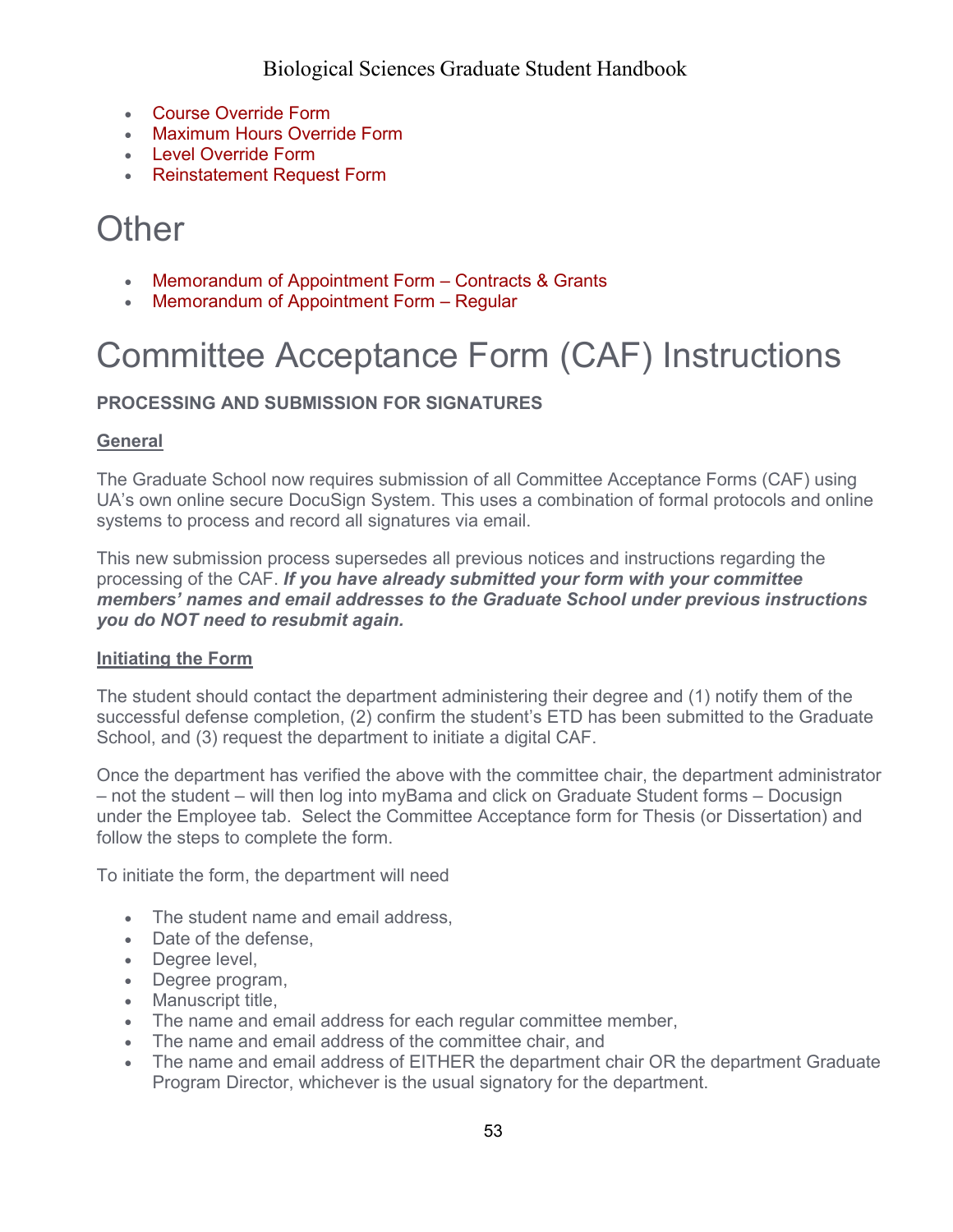#### Biological Sciences Graduate Student Handbook

#### **Timing**

Once the student has successfully defended, completed the oral presentation and the document has been finalized and approved by the committee, the student may upload that document to the ETD administrative system [\(http://services.graduate.ua.edu/etd/](http://services.graduate.ua.edu/etd/) – ProQuest Submission).

Do not submit the CAF for digital signing until after the successful completion of the oral presentation and defense and the ETD has been finalized with and approved by the committee.

#### **Process**

In summary:

- Student Completes their oral defense, finalized the document with the committee, submits their ETD online, and sends a request to the degree administering department to initiate the digital signing of the CAF.
- Degree Awarding Department Complies the information to set up the CAF for signatures in the DocuSign process.
- Signatures requests are sent to each person in the following order:
	- o Student
	- o Committee chair
	- o External member(s)
	- o Regular committee members
	- o Department chair or Graduate Program Director as appropriate
	- o Graduate School Registrar.
- Graduate School Registrar Reviews and confirms committee has been previously been appointed and approved by the Graduate School.
- Graduate School Reviews the ETD submission, requests corrections as appropriate, accepts the final corrected ETD, and completes the CAF digital signoff.

#### **Completion and Notices**

Once the Graduate School Registrar's has noted that the committee is current, the department will be able to download and retain a PDF copy of the form once they have set it up and submitted it to the DocuSign system.

Once the Graduate School has completed its review of the ETD and accepted the final document the system will send an email confirmation to all parties who signed the form including the student and the department and committee signatories. Each party will be able to download a PDF copy of the final signed CAF.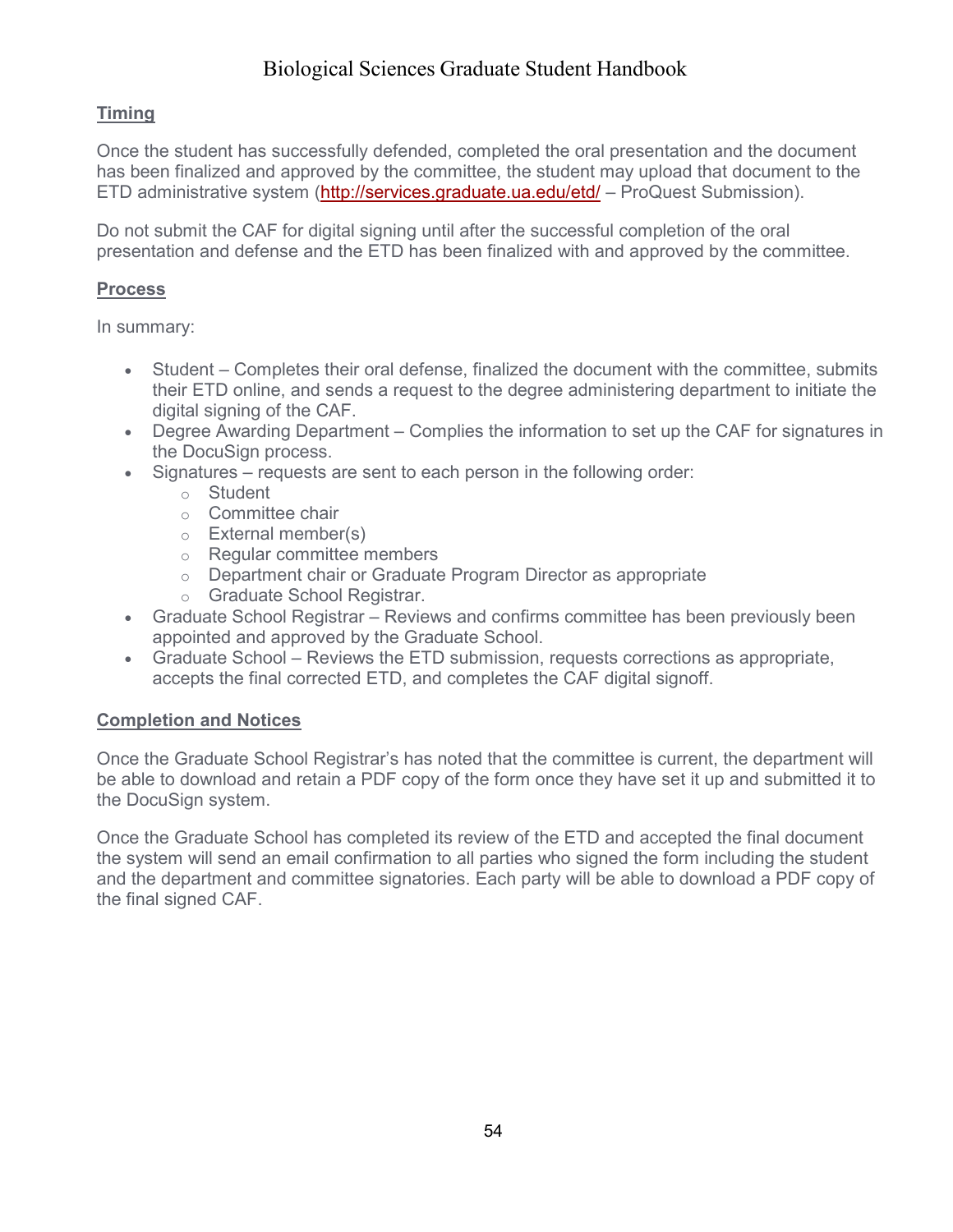#### **EXAMINATION GUIDELINES**

#### <span id="page-54-0"></span>**Ph.D. PROPOSAL-STYLE WRITTEN QUALIFYING EXAMINATION EXPANDED GUIDELINES**

#### **GENERAL INTRODUCTION**

Each student must successfully complete a qualifying examination (both written and oral) administered by his or her Ph.D. Advisory Committee. The written examination can be either 1) a set of questions given and graded by each member of the student's committee, or 2) a proposal written using the strict guidelines given. It is understood that the student and his or her Ph.D. Advisory Committee will agree to the form of the written examination (i.e., whether it will be in the Option 1 [Traditional] format or the Option 2 [Proposal-based format]). The student's major advisor will have the final authority to determine the type of exam taken by the student.

This proposal-based examination is to be written in a style typical of an NSF or NIH grant proposal. Your Ph.D. Advisory Committee will assess the quality of your proposal as if you were submitting the proposal to such an agency. In general, the proposalbased examination consists of a document that demonstrates the following:

- 1. The ability to identify a substantive proposal topic
- 2. The ability to formulate valid and testable hypotheses
- 3. The ability to identify the importance of and justification for the proposed research, by preparing a comprehensive review of related research literature and presenting the proposed project in that context
- 4. The ability to prepare a sound research plan that includes both appropriate techniques and approaches suitable for the testing of the hypotheses and alternative strategies and hypotheses.

There will also be a comprehensive literature cited section. Proposals must conform to all stated guidelines, including page limits, to be acceptable for review.

Refer toprocedures for the proposal-based Written Preliminary Exam. All students should discuss with their major advisor whether to take the proposal-based examination and how to determine the specific topic of the proposal,especially if students have a major advisor that spans both EES and MCB.

Because one of the primary goals of the Written Examination is to test the student's competence in their general area of study, a satisfactory performance requires that the student demonstrate a comprehensive and in-depth knowledge of the concepts and methodologies of the disciplines comprising the major area of research interest. The student will also be expected to demonstrate an authoritative and up-to-date grasp of the literature in their area of specialization and to be able to discuss in detail the experimental design, rationale, and methodology used in their proposed research program. Proposals will be returned without review if guidelines are not followed and/or if the writing (irrespective of content) is unacceptable.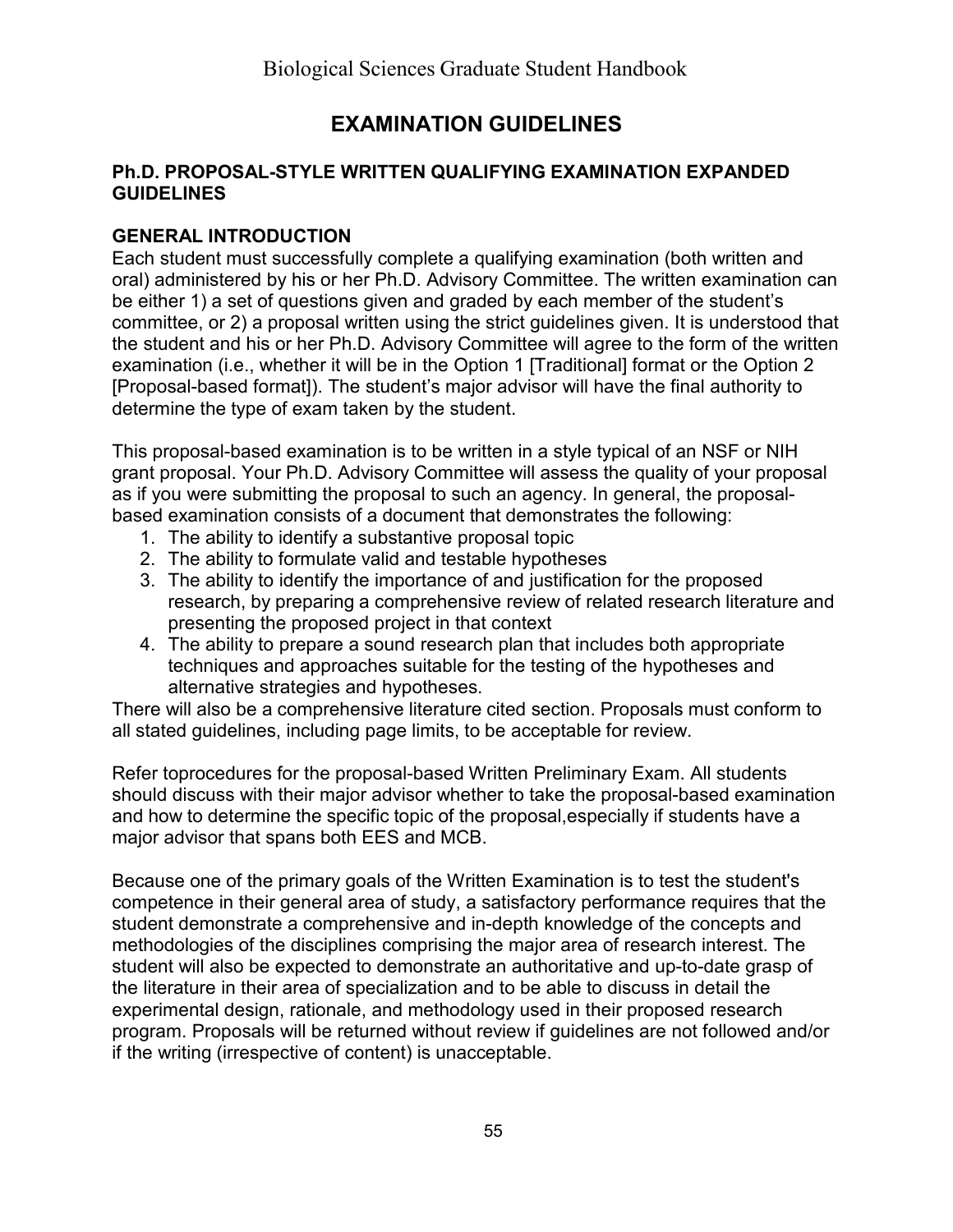#### **A. GENERAL INSTRUCTIONS**

#### 1. **Read and follow the instructions carefully to avoid delays and misunderstandings.**

In preparing the proposal, use English and avoid jargon. For terms not universally known, define the term the first time it is used, with the appropriate abbreviation in parentheses; the abbreviation may be used thereafter. When using scientific names, add the common name in parentheses during the first mention.

#### **Observe type size and format specifications throughout the proposal, or the document will be returned without review.**

Prepare the proposal using uniform 2.5 cm margins at the top, bottom, and sides of each page. Use Times or Times New Roman 12 point font and single space line spacing in the main text of the proposal. Figures, charts, tables, figure legends, and footnotes may be smaller than 12-point font, but everything must be readily legible. Use black letters that can be clearly copied. Do **not** use photo reduction. You should prepare all graphs, diagrams, tables, and charts in black ink. However, if a figure would be significantly clearer if presented in color, you may do so. You should not use color simply to make the document look "pretty".

#### 2. **Observe page limitations, or the proposal will be returned without review.**

The proposal must not exceed 15 pages, including text plus all figures, charts, tables and diagrams. This page limitation does not include **Literature Cited** (see Specific Instructions in Section B).

#### 3. **Make the proposal easy to read and follow.**

The proposal must be well written using proper English grammar, but it also must be well organized and presented in an easy to read manner. You should imbed figures and tables within the document, next to the relevant section where they are first mentioned. Use bold, italics, boxes, etc. to highlight particular sections. Your submitted proposal should be written as if it will be submitted straight to NSF or NIH. Reviewers do not want to see a book report, and such proposals will be returned without review.

#### **B. SPECIFIC INSTRUCTIONS** *Sections of the Proposal*

**For sections 1-4, do not exceed 15 pages.** The face page, project summary, table of contents, and project description, tables, graphs, figures, diagrams, and charts must be included within the 15-page limit. Only the literature cited section (section 5) will not be included in the 15-page limit. **This page limit will be strictly enforced. Proposals that do not conform to the guidelines as outlined in this document will be returned without review, thus resulting in a failed written examination.**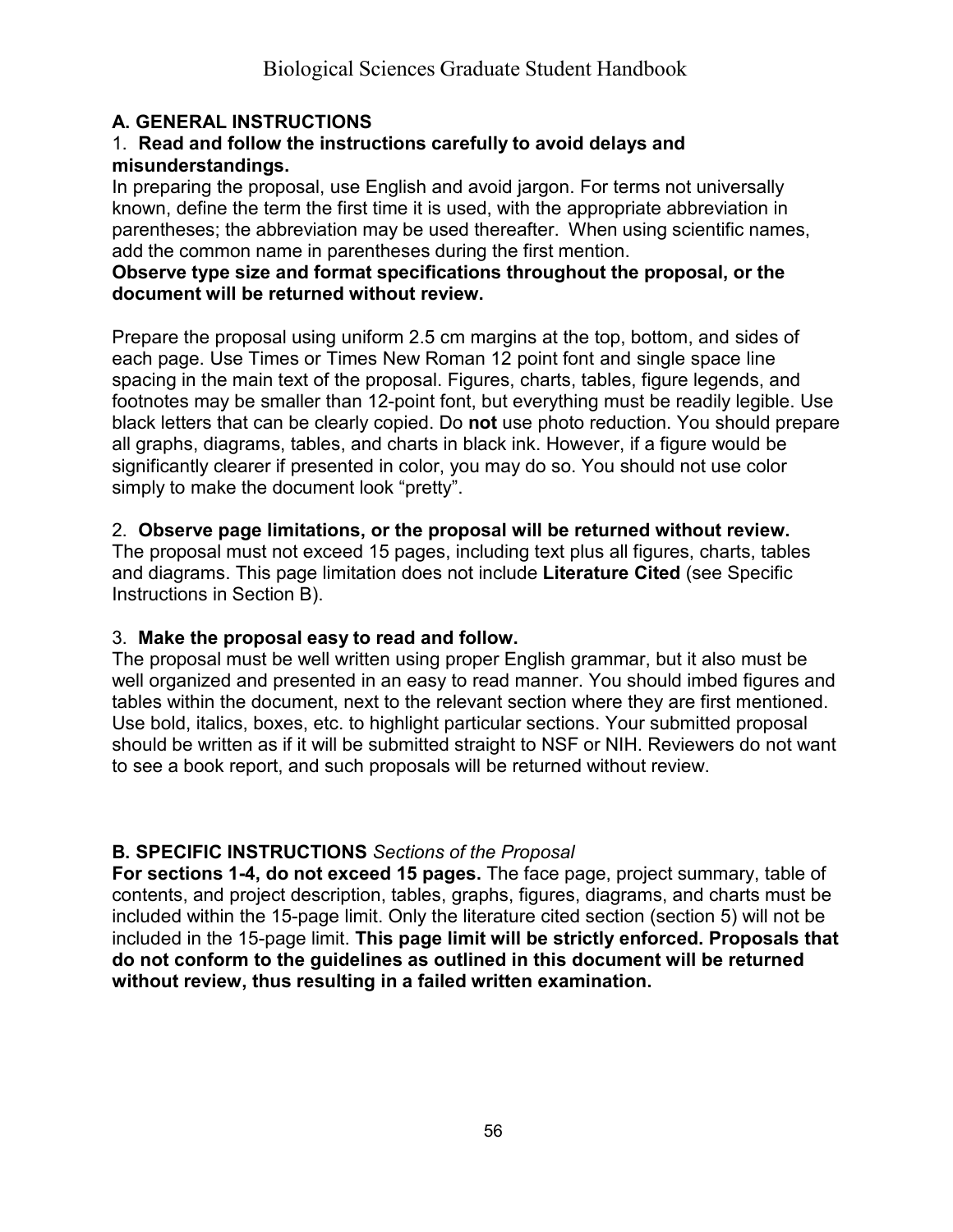#### 1. **Title Page**

Include the following information:

**Title of Project:** Do not exceed 56 characters, including the spaces between words and punctuation. Choose a title that is specifically descriptive, rather than general. **Your Name**

#### **Date**

**List of Ph.D. Advisory Committee Members** (indicate major advisor).

2. **Project Summary:** The proposal must contain a summary of the proposed activity not more than one page in length. It should not be an abstract of the proposal, but rather a self-contained description of the activity that will take place during the research period. The summary should be written in the third person and include a statement of objectives, methods to be employed, and the significance of the proposed activity to the advancement of knowledge. It should be informative to other persons working in the same or related fields and, insofar as possible, understandable to a scientifically or technically literate lay reader.

3. **Table of Contents:** Provide the page number for each category listed on the Table of Contents. Number pages *consecutively* at the bottom of each page throughout the application. Do not include unnumbered pages.

4. **Project Description (see Section C);** The Project Description should include sufficient information needed for evaluation of the project, independent of any other document. Be specific and informative; avoid redundancies. The main body of the proposal should be a clear statement of the work to be undertaken and should outline the general plan of work, including the broad design of research activities and adequate description of experimental methods and procedures. Organize items in the Project Description to answer these questions: (1) What do you intend to do? (2) Why is the work important? (3) How are you going to do the work?

5. **Literature Cited:** List all references. *(This is the only section that can be of any length and that is not included in the 15-page limit.)* Each reference must include the title, names of all authors, book or journal, volume number, page numbers, and year of publication. They should conform to a standard format. The references should be limited to relevant and current literature. While there is no page limitation in this particular section, it is important to be concise and to select only those literature references pertinent to the proposed research. You should pick key papers to the field and review articles. *NOTE*: You should read every paper that is cited in this section. It is not ethical to simply cite what other people have cited.

#### **C. RECOMMENDED PAGE DISTRIBUTION FOR THE** *PROJECT DESCRIPTION*

**1. Specific Aims;** List the broad, long-term objectives and what the proposed research is intended to accomplish. State the hypotheses and predictions to be tested. *One page is recommended.*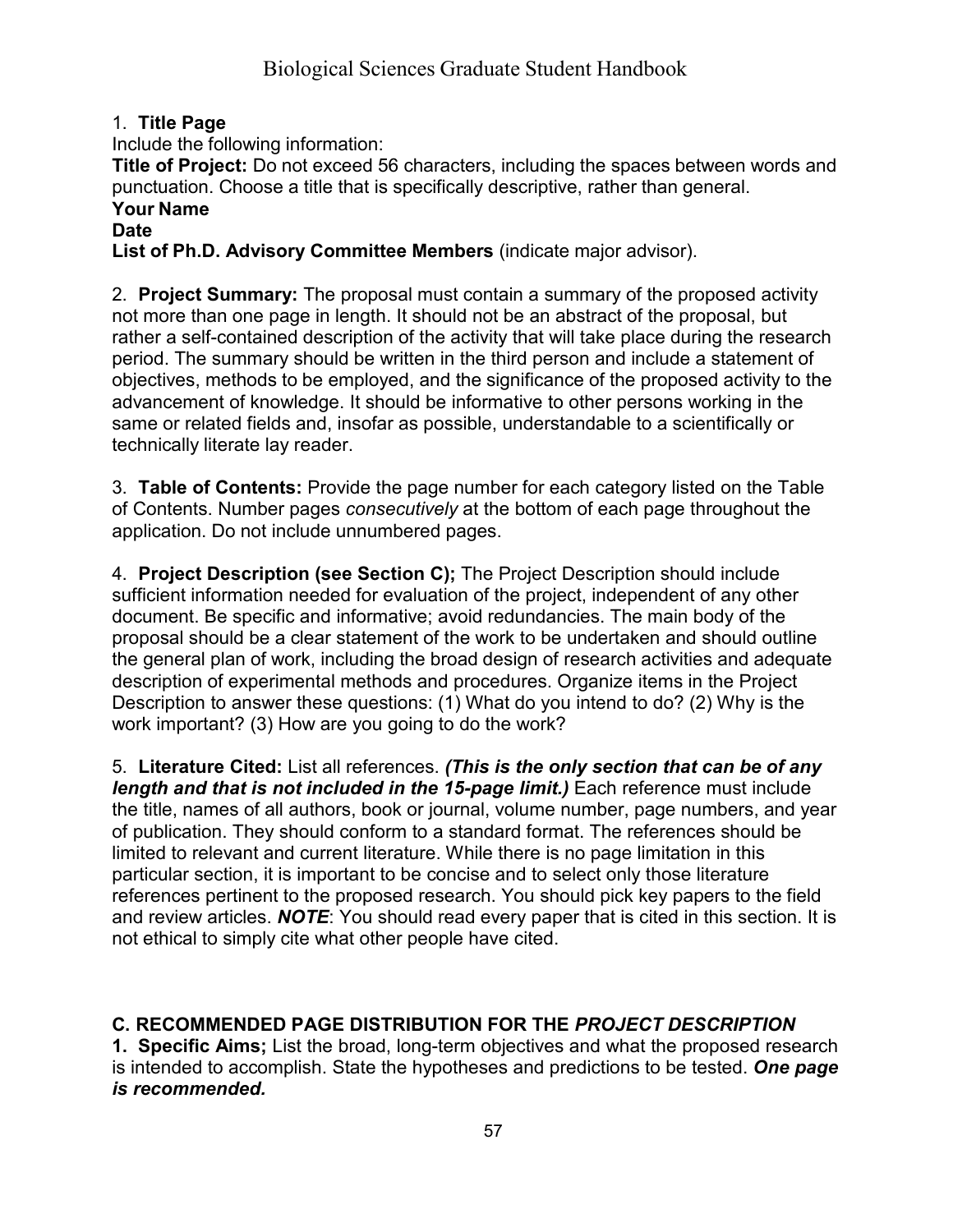**2. Background and Significance:** Briefly sketch the background leading to the present proposal, critically evaluate existing knowledge, and specifically identify the gaps that the project is intended to fill. State concisely the importance and scientific relevance of the research described in this application. Why and/or how will it lead to a significant advancement of the field? *Three pages are recommended.*

**3. Preliminary Studies/Data:** Describe or present data of any preliminary studies that suggested models/hypotheses presented in the specific aims or that support the feasibility of the proposed experimental approach. A proposal must present research that is both significant and feasible. Present only those studies that are directly relevant to the rationale and/or design of the proposed research. Usually you or your major advisor will have done these studies. *Two to three pages are recommended.*

**4. Research Design and Methods:** Describe the research design and the procedures to be used to accomplish the specific aims of the project. Include how the data will be collected, analyzed, and interpreted. Describe any new methodology and its advantage over existing methodologies. Discuss the potential difficulties and limitations of the proposed procedures and alternative approaches to achieve the specific aims. As part of this section, provide a tentative sequence or timetable for the project; this timetable should be no more than ½ a page. *Five pages are recommended.*

#### **NOTE:**

Proper scientific writing is an extremely important part of science. Whether you become involved in teaching, academic or industrial research, or government policy, your job will include writing technical documents, proposals, and reports. The success of your career will depend not only on the creativity of your research, but also on your ability to communicate your ideas and results. The proposal-based Written Examination provides you the opportunity to work on your scientific writing, and garner the help and suggestions of experienced faculty members. We look at this proposal-based option as an opportunity to help you grow and mature in your chosen field, and as an important step in ensuring your success as an investigator.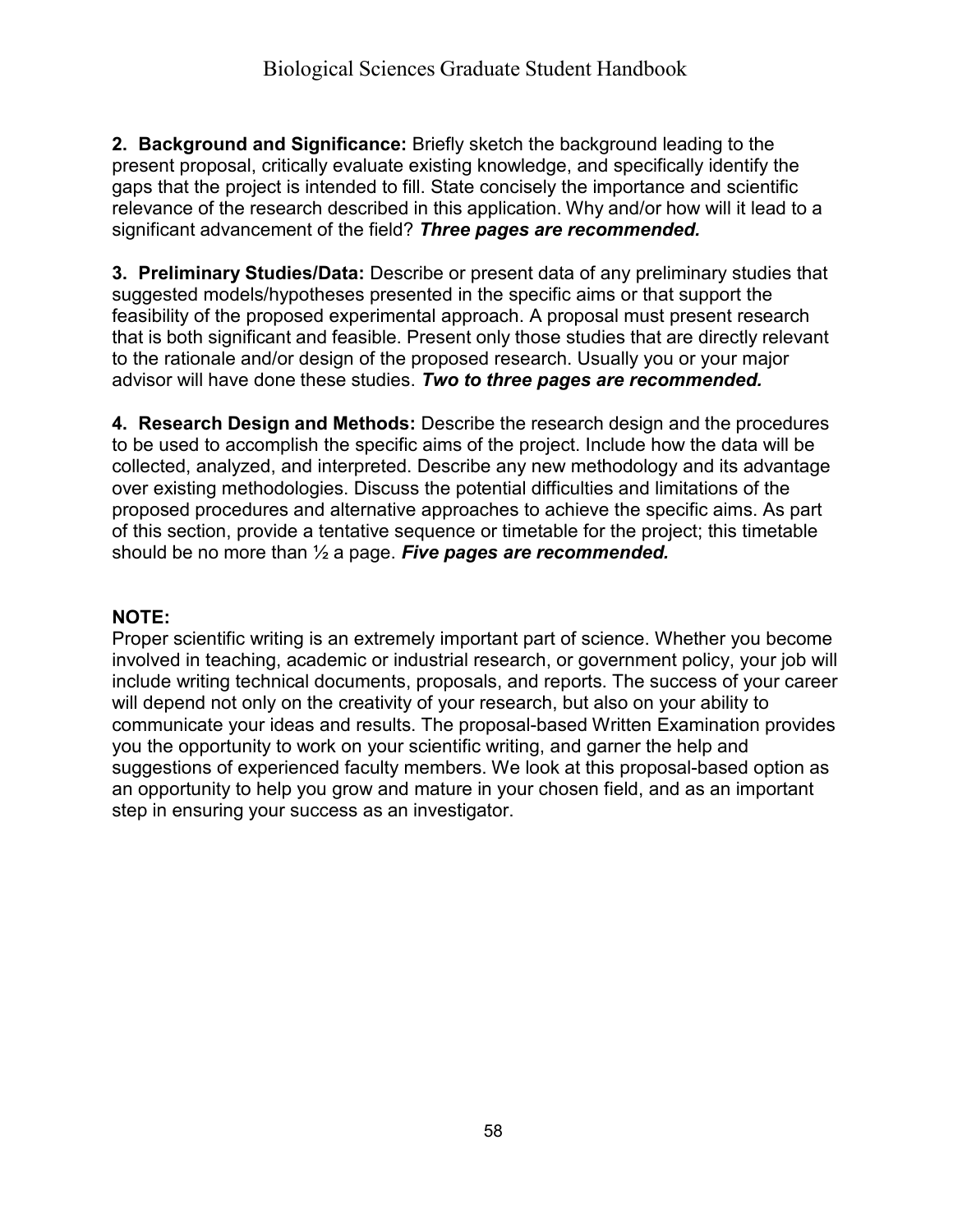#### **PH.D. WRITTEN EXAMINATION PROPOSAL-BASED TIPS**

Summary: Browse examples of abstracts of funded proposals at NSF: <http://www.nsf.gov/awardsearch/> or NIH: <https://projectreporter.nih.gov/reporter.cfm>

Specific Aims:

 $\Box$  Somewhat of a misnomer, since you DO NOT want just a specific list of experiments to perform.

 $\Box$  Need to convey critical scientific questions/rationale that prompt each set of experiments proposed.

□ Often easily expressed as questions.

□ Best if expressed as hypotheses to test.

 $\Box$  Following each scientific question/hypothesis, cite experiment(s) that will answer/test.

 $\Box$  Format as actual listing/outline.

 $\Box$  Numbering/lettering of individual aims and experimental strategies should correspond to the numbering/lettering of subdivisions in Project Description.

□ Debatable point: For this section & throughout (except in Project Summary), first person writing is more readable than passive voice.

Project Description:

 $\square$  State explicitly what you plan to/will do.

□ Avoid conditional phrases, such as "We could..." or "Another experiment that could be done…"

 $\Box$  For techniques that are not commonly performed, be sure to provide sufficient details to convince reviewers that you will be able to carry out the proposed experiments.

 $\Box$  Avoid proposing significant bodies of work that would require making or acquiring any specific reagent.

 $\Box$  For example, if your entire proposal depends upon having a specific antibody reagent, and your first step is to generate that antibody, your review committee will be skeptical of your likelihood of success.

 $\Box$  Be sure to present predicted outcomes of experiments, together with their interpretation relative to your specific aims.

 $\Box$  If alternative outcomes are possible, consider each and describe your subsequent experimental direction given either outcome.

 $\Box$  Be sure to consider the possibility of experimental failure/malfunction.

 $\Box$  Be realistic about what can be reasonably accomplished in the time proposed.

It is strongly recommended that each student discuss in detail the format requirements and expectations of his/her major advisor and committee members for the proposal.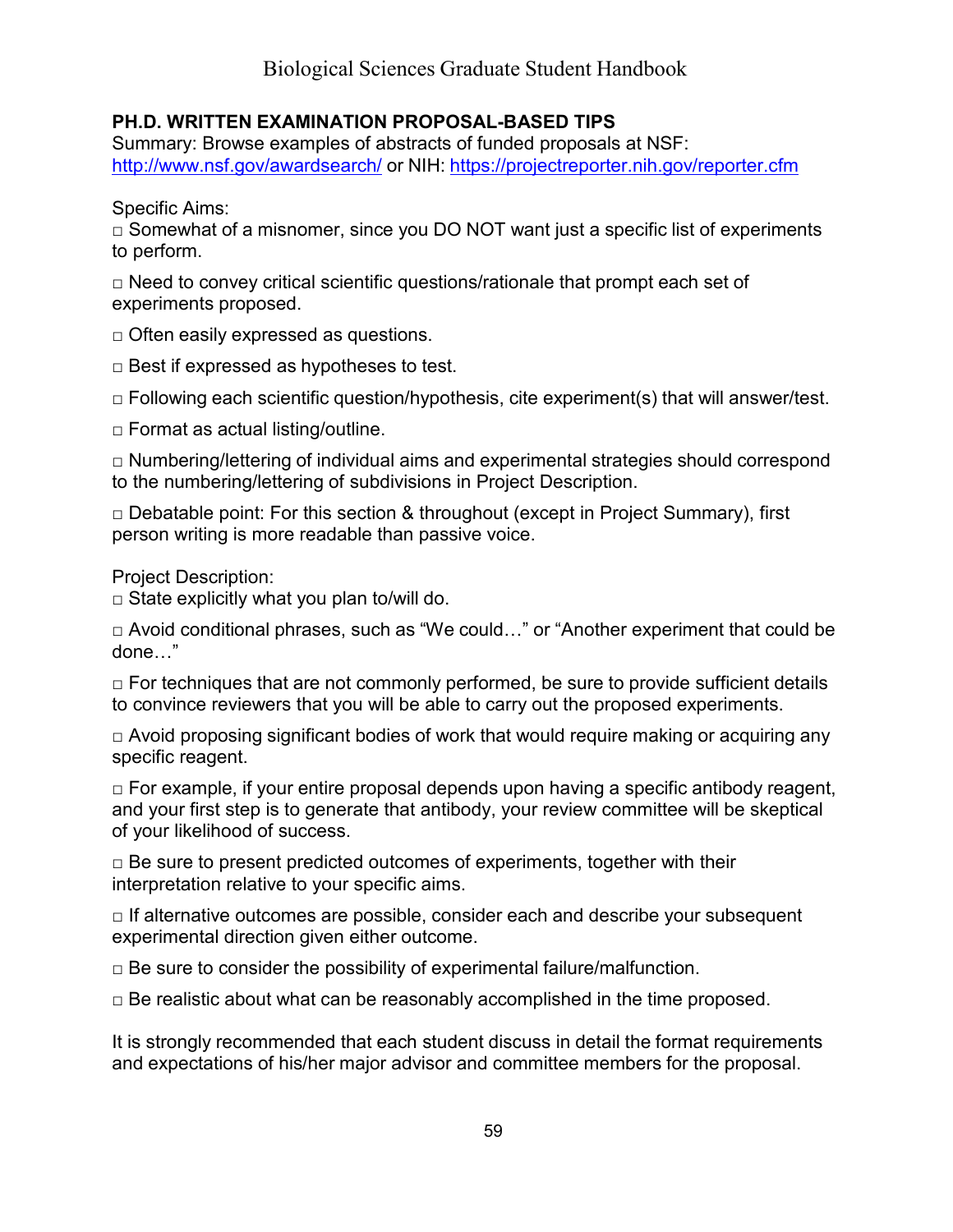#### **PROGRAM CONTACTS**

#### <span id="page-59-0"></span>**Biological Sciences:**

- Dr. Behzad Mortazavi (Department Chair) 348-9810 [bmortazavi@ua.edu](mailto:bmortazavi@ua.edu)
- Dr. Christina Staudhammer (Graduate Program Director) 348-1538 [cstaudhammer@ua.edu](mailto:cstaudhammer@ua.edu)
- Dr. John Yoder (M.A. Program Director) 348-1814 [jhyoder@ua.edu](mailto:jhyoder@ua.edu)
- Dr. Todd Casanova (Lab Coordinator) 348-1802 [tbcasanova@ua.edu](mailto:tbcasanova@ua.edu)
- Amy Banks (Accounting Assistant) 348-5971 [aebanks1@ua.edu](mailto:aebanks1@ua.edu)
- Julia Dioro Office Associate ll (Undergraduate Academics) 348-1807

[dioro@ua.edu](mailto:dioro@ua.edu)

- Debbie Eads (Office Associate Graduate Program) 348-0984 [deads@ua.edu](mailto:deads@ua.edu)
- Sherry Herring (Lab Service Assistant) 348-1804 [sdherring1@ua.edu](mailto:sdherring1@ua.edu)
- Josh McCracken (Office Associate ll Budget) 348-5962 [Mccra016@ua.edu](mailto:vanessa.mcgee@ua.edu)
- Kim Stidham (Accounting Specialist) 348-5961 [kwstidham@ua.edu](mailto:kwstidham@ua.edu)